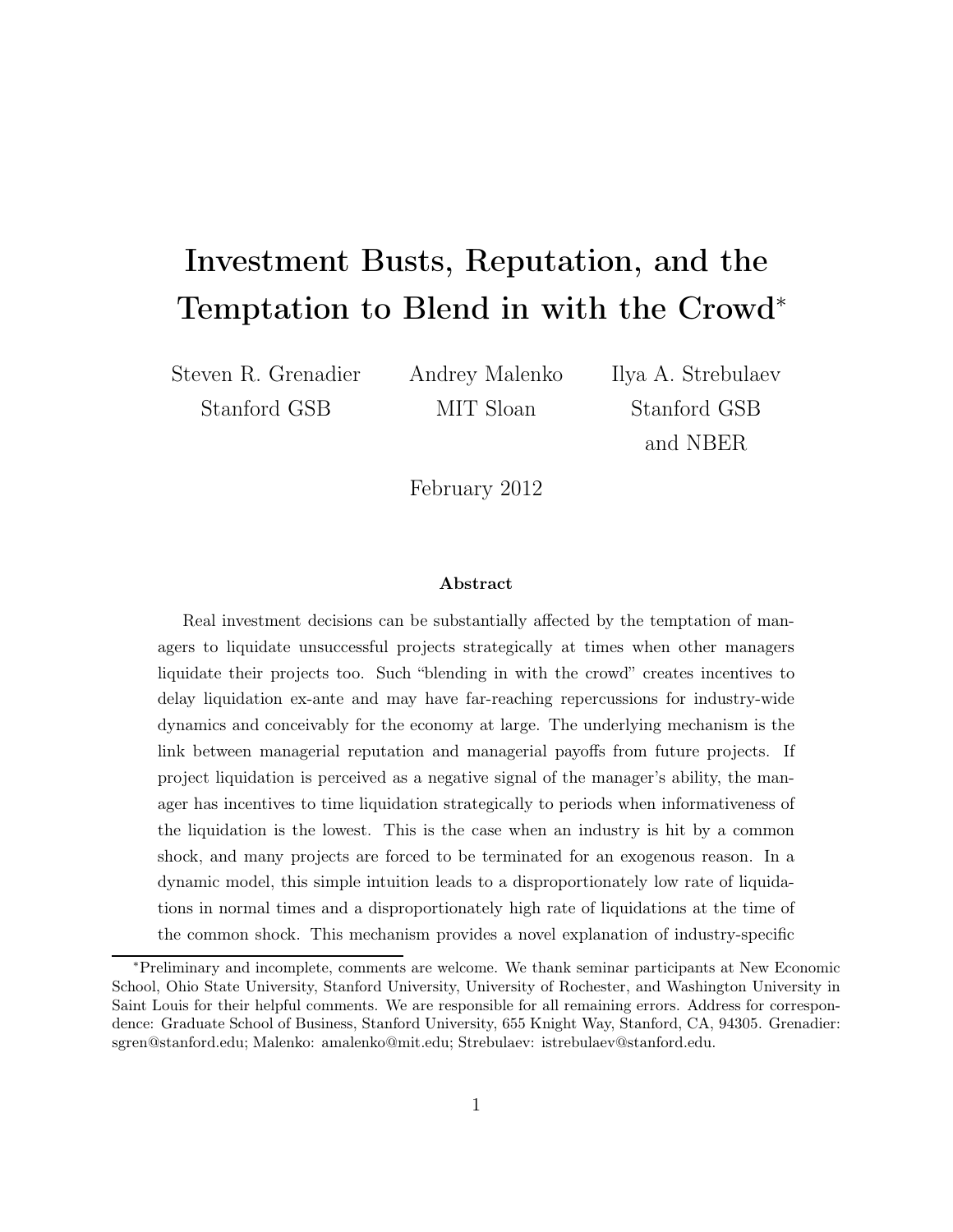investment busts and also suggests that industries may accumulate a large fraction of "living dead" projects, which should have been liquidated long time ago.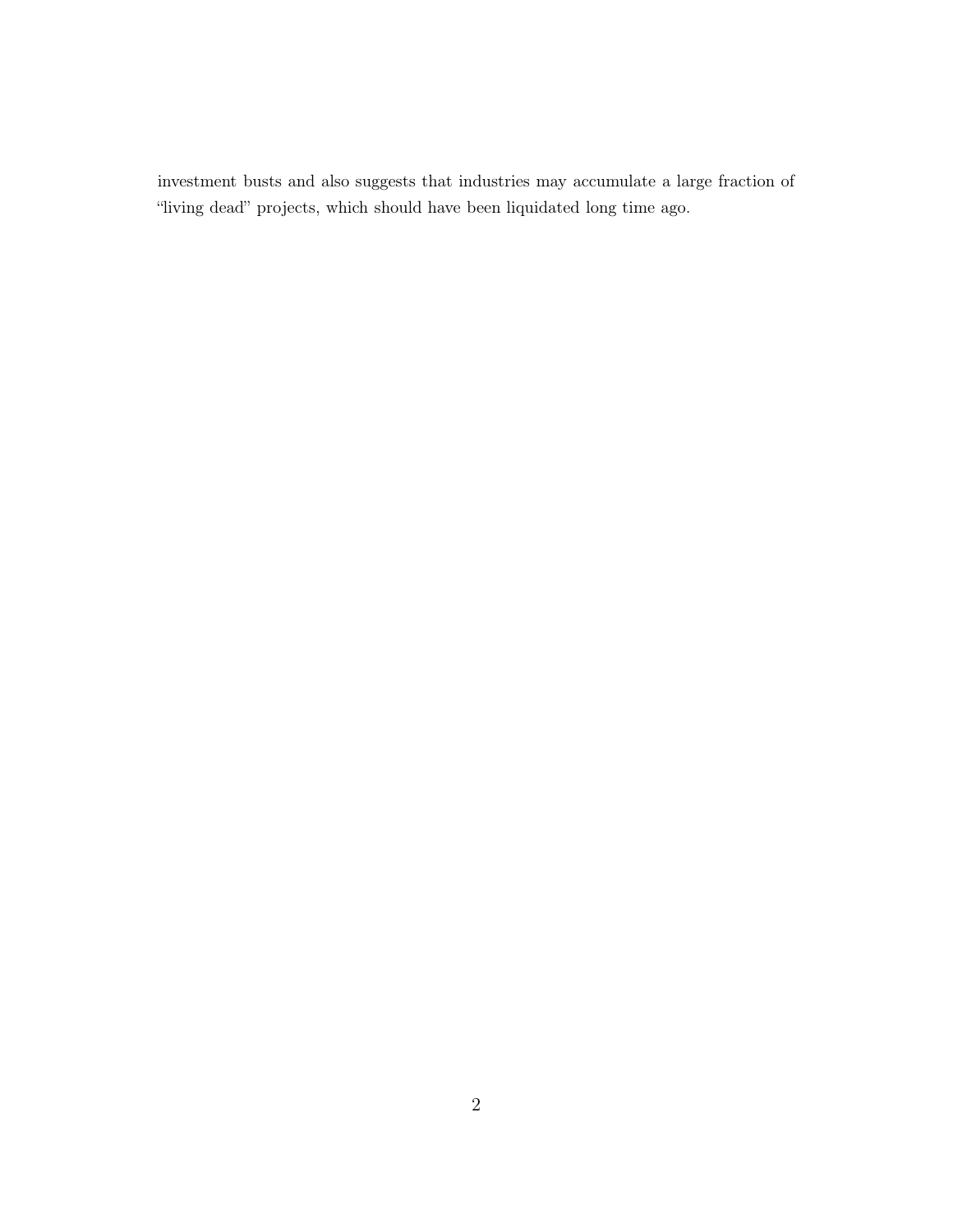# 1 Introduction

None love the messenger who brings bad news. Love can be even harder to find if the bad news speaks ill of the messenger's abilities. When decision makers face the unappealing task of revealing unsuccessful outcomes that impact their reputations, delay may be their first instinct.[1](#page-2-0) Delay becomes even more enticing if they can wait for industry-wide downturns in order to hide individual failings and instead "blend in with the crowd," by liquidating their projects strategically when many other projects have to be terminated. In this paper we argue that real investment decisions can be substantially affected by such a blend-in-withthe- crowd mechanism. More importantly, this may have far-reaching repercussions for the dynamics of whole industries and conceivably for the economy at large and provide a novel explanation of industry-wide investment busts. Our results can also be applied to various contexts; for example, the decision maker could be a corporate manager, a fund manager, a bank loan officer, or an entrepreneur. For clarity, we use the latter from now on.

The economic mechanism works as follows. If liquidation of a project is perceived as a negative signal of the entrepreneur's reputation, she has incentives to delay the abandonment decision, as in Boot (1992) and Rajan (1994). If, in addition, informativeness of liquidation varies over time, the entrepeneur has incentives to time liquidation strategically when informativeness of the liquidation is the lowest. This is the case when an industry is hit by a common shock, and some good projects are forced to be liquidated for an exogenous reason. In a dynamic model, expectations of a common shock in the future create incentives for entrepreneurs of lower quality to delay termination further in a hope to blend in with forced liquidations of good projects at the time of the shock. Moreover, this leads high quality entrepreneurs to delay their liquidation decisions as well to separate from low types. Taken together, the mechanism gives rise to a disproportionately low rate of liquidations in normal times and, when an industry is hit by a common shock, a disproportionately high rate of liquidations, far exceeding the size of the shock itself.

To see the intuition, consider an example from the venture capital industry. Entrepreneurs care not just about the payoffs on current projects, but also about their reputations, which is critical in attracting future funding sources. Thus, perception of one's ability by outsiders links the payoff on a current project with future payoffs. Now suppose an entrepreneur real-

<span id="page-2-0"></span><sup>&</sup>lt;sup>1</sup>See, e.g., Miller  $(2002)$  and Kothari, Shu, and Wysocki  $(2009)$ .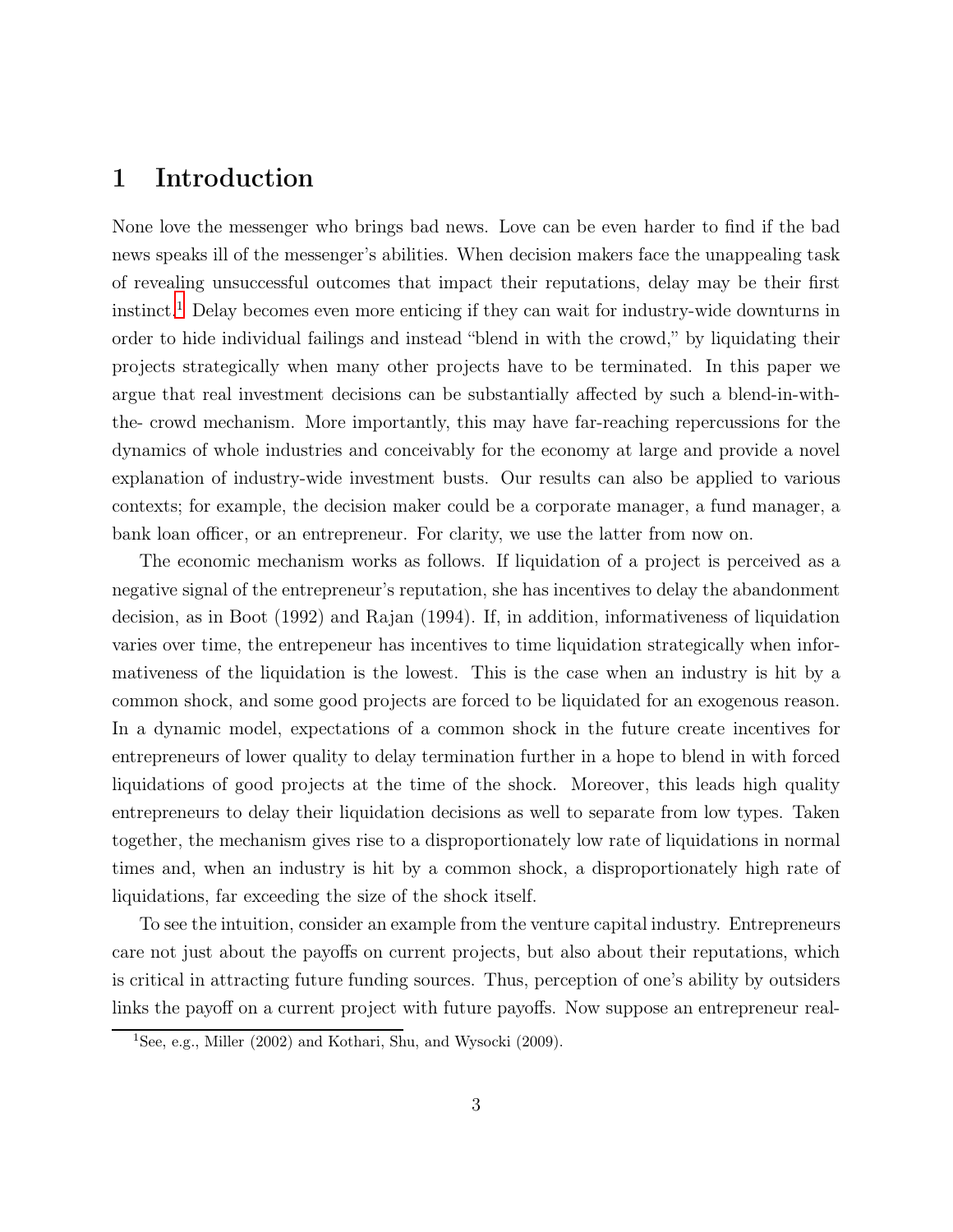izes that a project is unlikely to pay off, and thus should be scrapped. As liquidation reveals negative information about her ability, she may reconsider the decision to scrap the project. First, she may delay her liquidation decision simply hoping for unexpected resurrection of the project's fortunes. Second, and more importantly, by delaying she may hope to time her decision so that it would be more difficult for the market to judge her low ability correctly. She may strategically attempt to blend in with the crowd at a time when higher-ability managers have to liquidate their projects as well, either during a recession or a negative industry-wide shock. In such a case she can successfully hide the negative information, avoiding truthful revelation altogether.

This intuition is not constrained to entrepreneurial firms. General partners of private equity funds get up to 50% of their compensation from future funds they will run (Chung et al., 2011). If they realize that their current fund is not doing well, they may want to time the liquidation of their unsuccessful investments when liquidation is the least informative signal of the general partners' poor abilities, i.e., when many funds have to liquidate due to a common shock. Bank loan officers may have substantial private information about the performance of the loans they authorized in the first place and they may delay foreclosing on a bad loan for fear of losing their reputation and job until a recession hits and loan's poor performance could be attributed to systematic factors rather than their screening and monitoring abilities.

Strategic attempts to blend in with the crowd by individual managers may have farreaching consequences for their industries. In particular, even relatively small common shocks could launch an avalanche of liquidations and lead to investment busts. The standard intuition for many liquidations in recessions is the severity of a downturn. However, such an avalanche may also be accounted for by strategic timing of project liquidations. This effect is exaggerated by accumulation of "living dead" projects that entrepreneurs delay terminating in expectations of the shock. Thus, this economic mechanism can potentially explain the magnitude of investment activity cyclicality, observed in many industries, in which reputation plays an important role, such as venture capital. Consistent with our results, recent work of Agarwal and Kolev (2012) provides evidence of clustering in corporate layoffs in public firms during recessions.

In order to explore this economic mechanism in detail, we build a continuous-time dynamic signaling model that formalizes the blending-in-with-the-crowd intuition and inves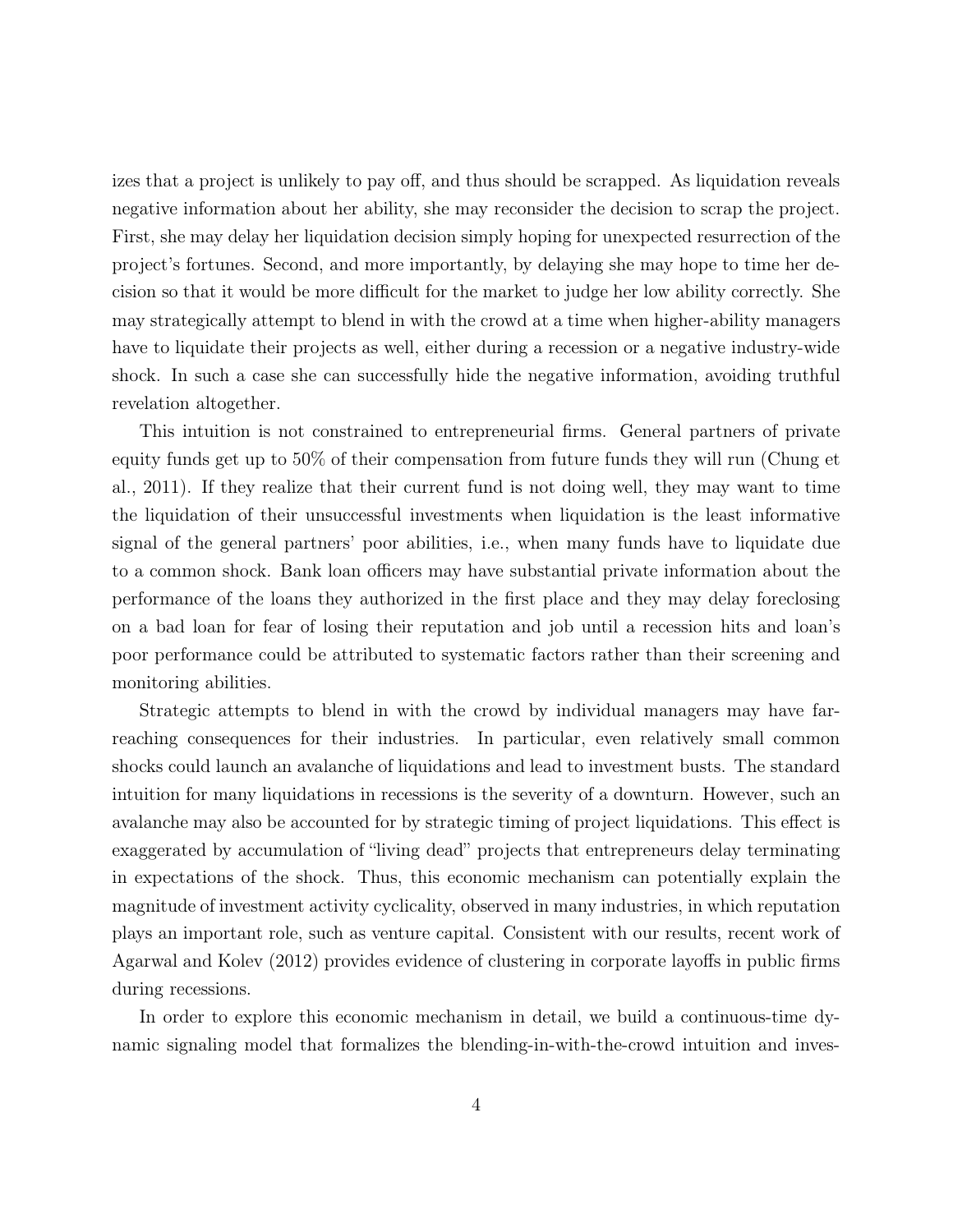tigate the impact of relatively small common shocks that trigger forced liquidations of a fraction of projects. Because our goal is to understand the efficiency of investment liquidation, our starting point is the cross-section of projects that have already been funded and running. We assume that projects are either successful (with a random arrival of payoff) or unsuccessful (payoff never arrives). Neither the manager nor outside investors initially know whether the project can succeed, and they gradually update their beliefs about the success of the project in a Bayesian manner. However, managers have some private information about their project quality, which is correlated with managers' intrinsic abilities. Outsiders are initially aware only about the distribution of ability in the total pool of projects and subsequently either observe managerial ability at the time of the project's successful payoff or learn about it by observing managerial liquidation decisions (or lack of them). We assume that by operating projects managers incur publicly-known running costs. As a result, other things equal, a manager with more favorable private information liquidates the project later. Consequently, when outsiders observe that a project is liquidated, they update their belief about the manager's ability downward.

Consider the trade-off faced by a manager whose project has not paid off for a long time and suppose that there are no common shocks. By liquidating the project she saves on the running costs. But at the same time outsiders will perceive liquidation as a signal of bad intrinsic quality of the project, which will adversely impact the manager's reputation and thus future returns. This trade-off naturally leads to a single-jamming equilibrium, in which managers strategically delay liquidation, but in equilibrium are unable to hide their true ability from the market upon liquidation. In equilibrium, liquidation reveals negative information about the manager.

Now consider what happens in the presence of negative common shocks that cause a liquidation of a small fraction of all projects, irrespective of their characteristics. For example, in the context of entrepreneurial projects, a common shock can be a technology shock that negatively affects some but not all projects in the sector or a shock to provision of financing in the economy. Because the common shock forces liquidation of some good projects as well, liquidation at a time of the shock is not as informative about the manager's quality as liquidation during normal times. Indeed, although outsiders observe liquidation, they do not know if it happens because the manager is forced to liquidate her good project hit by the shock or because the manager liquidates a bad project strategically. Because of the former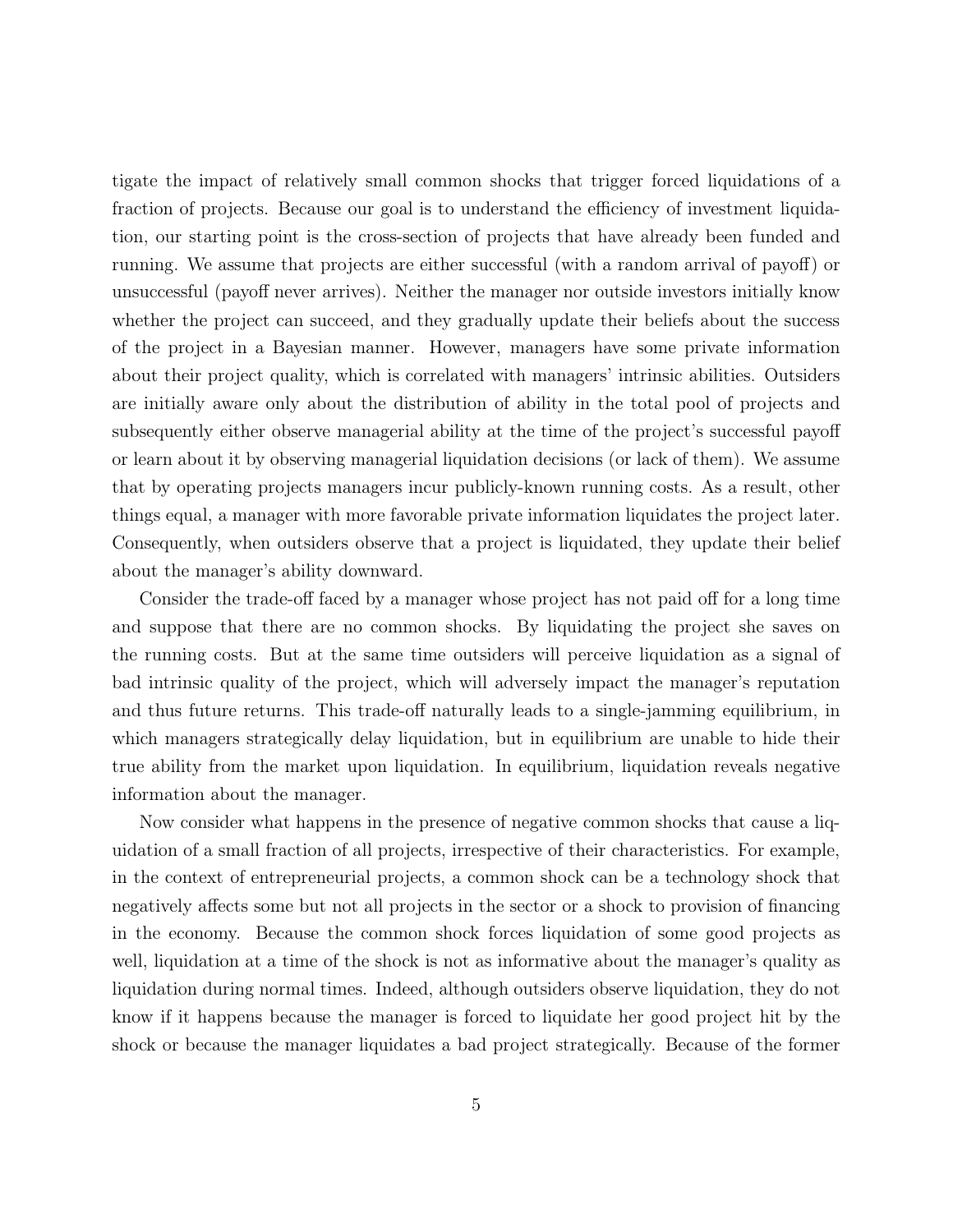possibility, a manager with bad enough projects has an incentive to time her liquidation decisions to the arrival of the common shock: she hides her true quality by liquidating at the same time as other managers and blaming the common shock.

We find that the presence of common shocks has two effects on industry dynamics. First, at the time of the common shock, the liquidation rate can be disproportionately large relative to the magnitude of the shock. We characterize the "blending in" multiplier, the ratio of all liquidations at the time of the common shock (i.e., both strategic and non-strategic) to liquidations due to exposure to the shock (i.e., only non-strategic), and show that it can take very high values. For example, for a reasonable parameter range, a common shock that affects only 1% of industry projects leads to a liquidation of 10% of projects at the time of the shock. In other words, for every manager who is exposed to the shock there are nine managers who time their liquidation decisions strategically to blend in with the crowd. We find that the multiplier is higher when a common shock is smaller and weakly higher when the managers care more about outsiders' perception of their abilities.

The mechanism we consider can explain commonly observed dynamics in such different industries as venture capital, real estate, and banking. Over a long period of time, the incidence of negative outcomes and "news" can be unusually low. This quiet period is then followed by an investment bust with a very high rate of mortality among projects. A standard ex-post explanation of this phenomena involves either markets' unreasonable optimism (say, about the prospects of a particular industry or technology), followed by the participants "waking up" to more sorrow prospects, or the availability of "cheap" credit which feeds bad projects until a large macroeconomic downturn limits the availability of capital dramatically. Our mechanism can explain such a phenomenon when the markets are rational and when the market-wide shocks are relatively small. An important implication of our results is that the temptation of individual managers to blend in aggregates to have a pronounced effect on industry- and economy-wide movements.

Surprisingly, although the presence of common shocks leads to a considerable clustering of liquidations, common shocks are not necessarily detrimental for total welfare. Without a common shock, liquidation decisions are excessively delayed. The effect of a common shock is thus twofold. On one hand, a common shock arrival in the future provides an additional incentive for the manager to delay liquidation today. On the other hand, at the time of the shock arrival some managers, who otherwise would delay their liquidation decisions, liquidate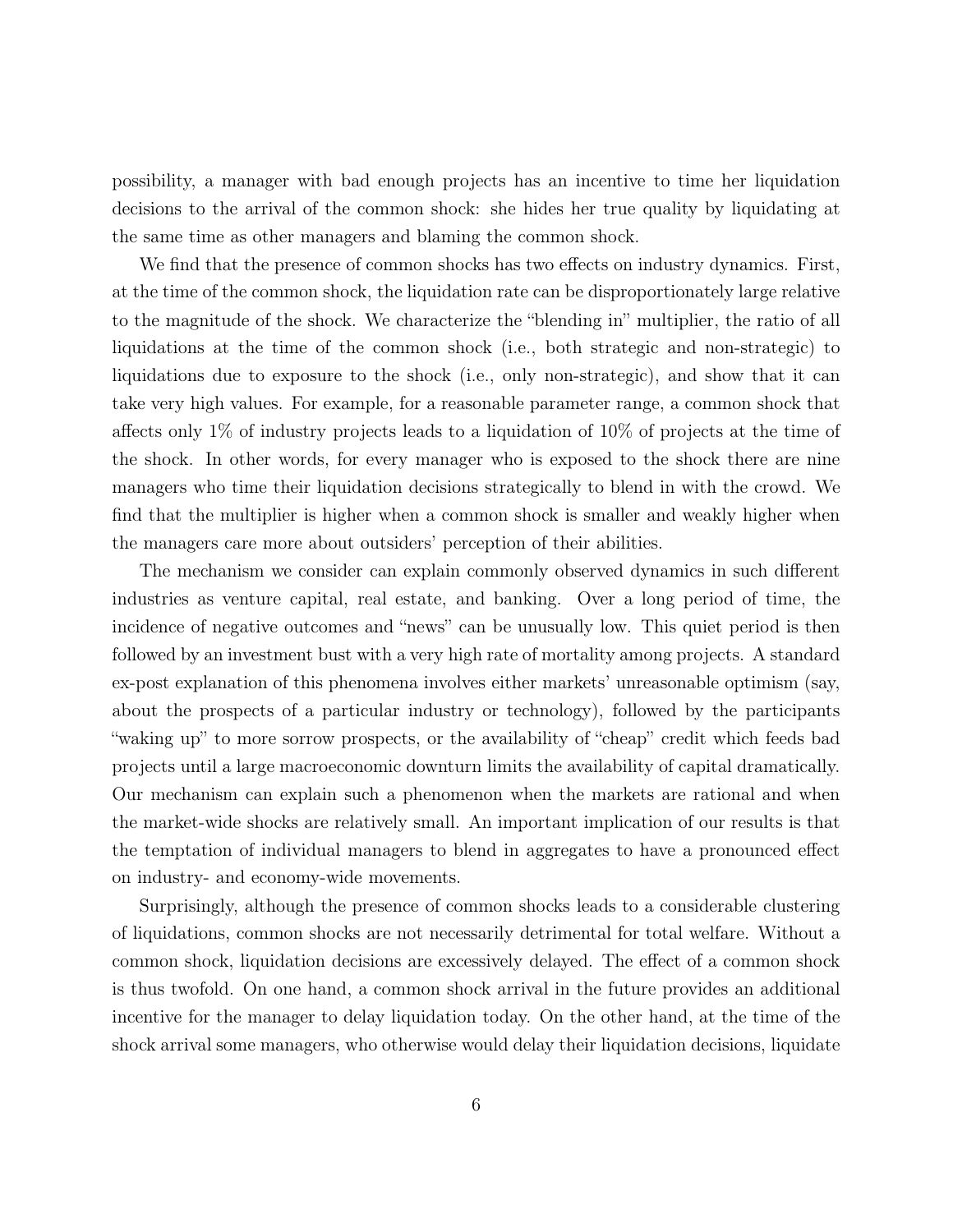their projects. The former effect decreases welfare and the latter can increase it. Although the combined effect is ambiguous, we show that for a reasonable range of parameters, negative common shocks may be optimal as they play an important "cleaning" role in the economy.

Surprisingly, although the presence of common shocks leads to a considerable clustering of liquidations, common shocks are not necessarily detrimental for total welfare. Without a common shock, although liquidation decisions are informative, there is excessive delay in liquidation of all projects. Given this, the effect of a common shock is twofold. On the one hand, a potential arrival of a common shock in the future provides an additional incentive for the manager to delay liquidation. On the other hand, conditional on the arrival of a common shock today, some managers who would delay their liquidation decisions in the economy without common shocks choose to liquidate their projects today. While the former effect decreases welfare, the latter can increase it. The combined effect is ambiguous and depends on a particular parameterization.

Our paper relates to several strands of literature. Psychological research has demonstrated that people tend to overinvest suboptimally in loss-making situations, a trait called escalation of commitment or sunk cost fallacy (Arkes and Blumer, 1985; Staw and Hoang, 1995). Escalation of commitment has been shown to be particularly pervasive in scenarios when additional investment can lead to the return of the original investment (known as "gamble for resurrection"). Our mechanism provides a rational interpretation of the escalation of commitment when managers find it optimal to overinvest by attempting to blend in with the crowd later on.

A number of papers study inefficient delay as well as clustering of decisions due to various informational effects. Perhaps the most closely related models are Rajan (1994) and Acharya, DeMarzo, and Kremer (2011). Rajan (1994) studies coordination between two banks in the recognition of bad loans in a model in which bank managers care about their reputation. As reputation is less important in the adverse state of the economy, bank managers recognize bad loans in the adverse state, but not in the normal state. We study the dynamic properties of liquidation decisions and, in particular, a strategic blending in with the crowd in the bad state is a crucial feature of our mechanism. In a dynamic disclosure model, Acharya, DeMarzo, and Kremer (2011) examine the strategic timing of information revelation and show that bad (but not good) market news trigger immediate disclosure of information by firms. As in standard disclosure models, disclosure is assumed to be truthful, so there is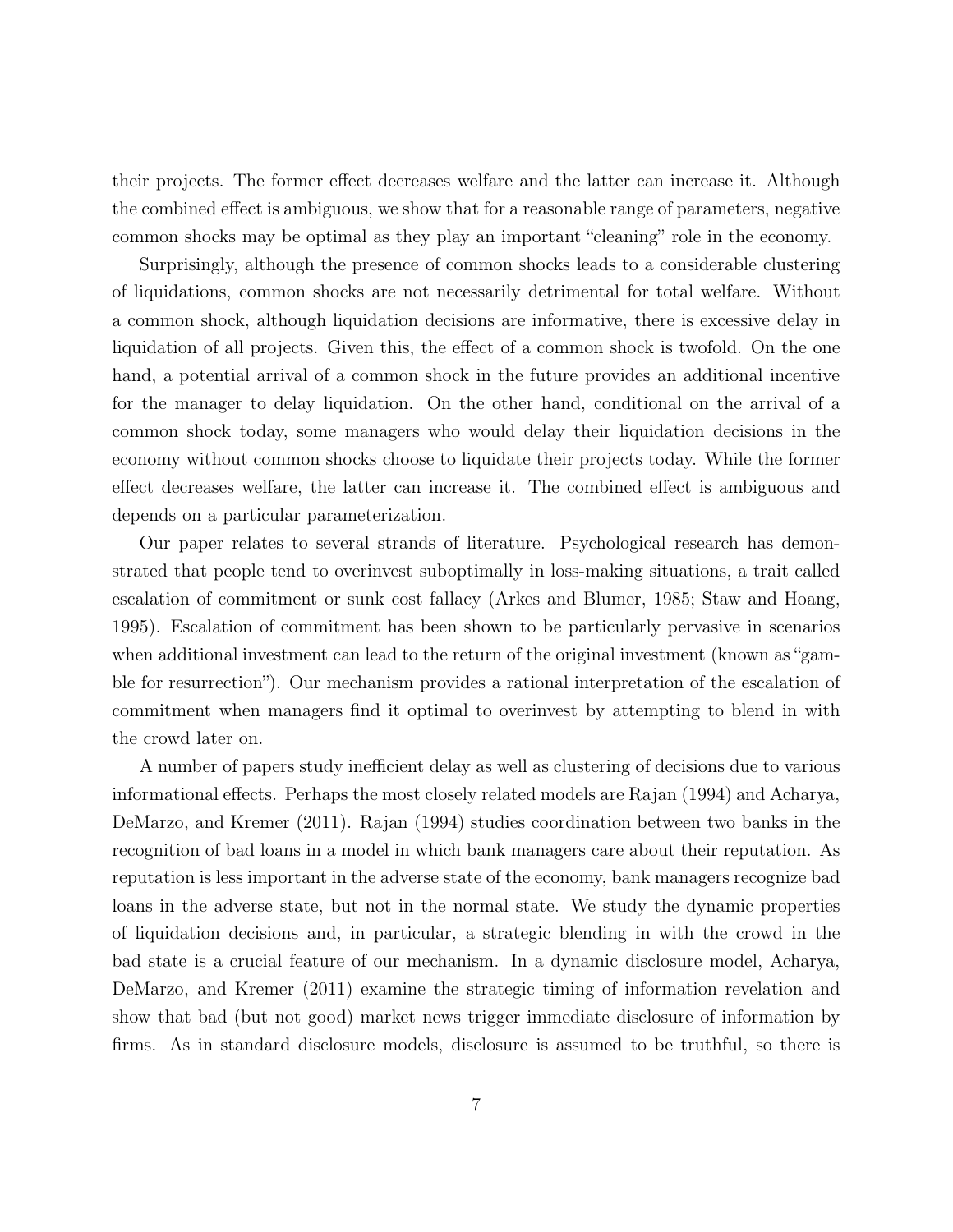no blending in effect. Clustering of decisions also arises in models of herding due to limited information of each agent (Banerjee (1992); Welch (1992)).

Boot (1992) presents a model in which corporate managers who care about reputations may be reluctant to divest their past projects. This effect is similar to the delay of liquidations in normal times in our paper. However, our paper is focused on the role of common shocks, which are not present in Boot (1992). A recent literature on dynamic lemons markets (Eisfeldt, 2004; Kurlat, 2011) considers the case of buyers and sellers who choose to trade in the market when there are many liquidity traders and the adverse selection problem is not as severe. In this literature, high liquidity is good in the sense that entrepreneurs can sell their projects to raise capital for the new ones. Thus, high liquidity is associated with economic expansions and low liquidity is associated with economic contractions. In our paper, negative economic shocks are associated with forced liquidations.

The remainder of the paper is organized in the following way. Section 2 describes the setup of the model and solves the benchmark case of symmetric information. Section 3 provides the solution for the main case of asymmetric information. Section 4 discusses implications of the model. Finally, Section 5 concludes.

# 2 Model Setup

In this section, we discuss the main ingredients of the model and the economic rationale behind our setup. Our goal is to explore the economic mechanism of "blending in" by building a simple model that intuitively relates to a number of features observed in the real world.

Consider a risk-neutral entrepreneur (or manager) operating an investment project and deciding when to scrap it. There are successful projects that pay off, but there are also unsuccessful projects that never payoff. If the project is successful, it provides a payoff of  $\theta > 0$  at a Poisson event which arrives with intensity  $\lambda > 0$ . At any point in time t, prior to the occurrence of the payoff, both the entrepreneur and outsiders assess the likelihood that the project is successful by  $p(t)$ , which is updated in a Bayesian fashion as shown below. The initial prior that the project is successful is  $p(0) = p_0$ . We define the potential project payoff  $\theta$  to be the quality of the project and assume that it is private information of the entrepreneur. Outsiders do not know  $\theta$  except for its prior distribution, which is common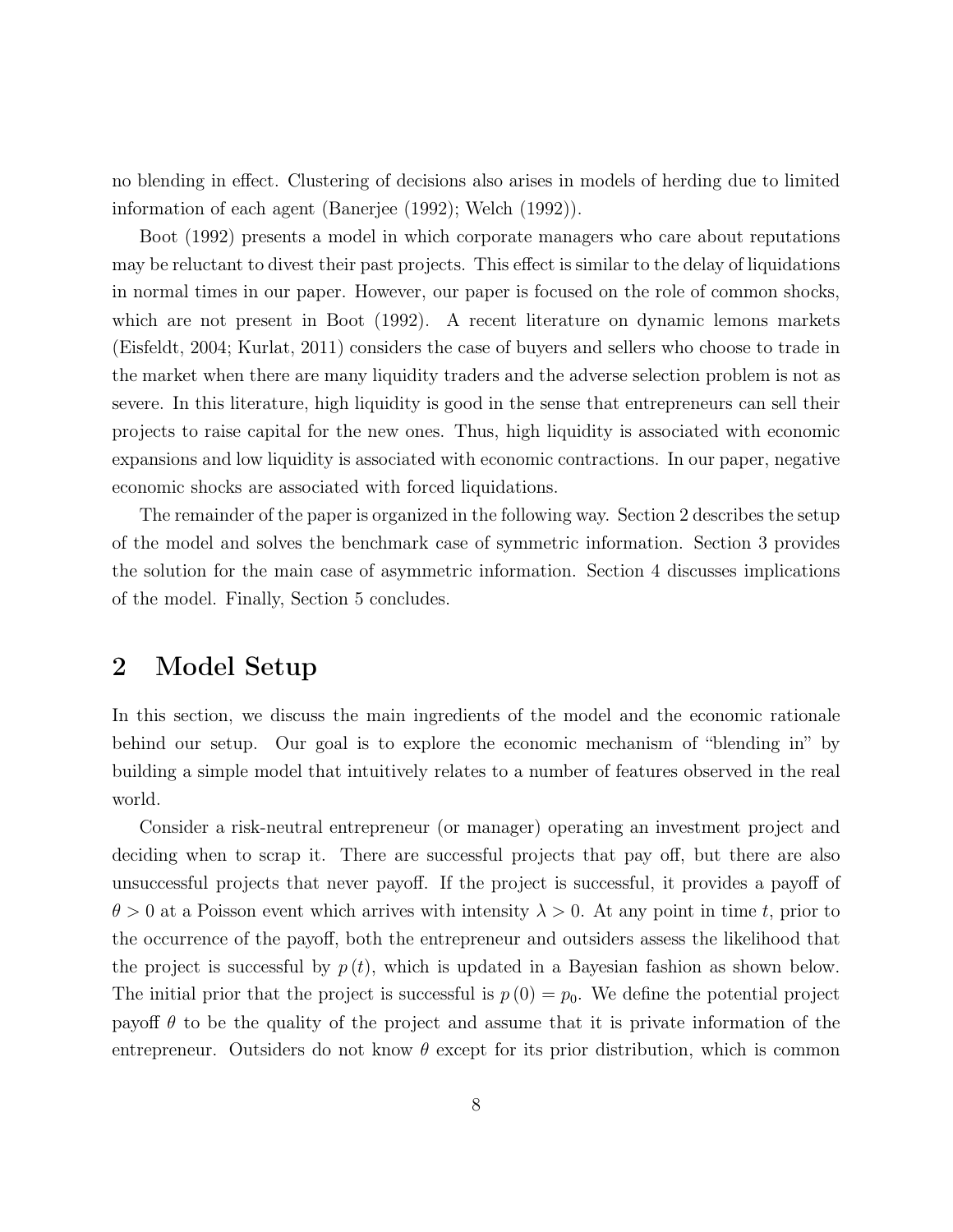knowledge. It is given by p.d.f.  $f(\theta)$  and c.d.f.  $F(\theta)$  with full support on  $[\theta, \bar{\theta}]$ ,  $\bar{\theta} > \theta > 0$ . In practice, the project's quality is likely to be positively but imperfectly correlated with the entrepreneur's ability. For simplicity, we assume that  $\theta$  coincides with the ability of the entrepreneur. Keeping the project afloat requires a cash outflow of  $c$  per unit time. The discount rate is equal to  $r > 0.2$  $r > 0.2$ 

The model of an individual entrepreneurial project thus contains four main ingredients: quality of the project  $\theta$ , initial success probability  $p_0$ , payoff intensity  $\lambda$ , and cost c. All these ingredients have close equivalents in the business world. As an example, consider entrepreneurial start-ups. As an entrepreneur typically knows more about the potential of her project and the potential of a project is driven in large part by the quality of start-up teams,<sup>[3](#page-8-1)</sup> we assume that  $\theta$  is both the ability level and the payoff upon successful realization and that it is private information of the entrepreneur.<sup>[4](#page-8-2)</sup> At the same time, most start-ups fail, often for reasons unrelated to entrepreneurial ability. The likelihood of success or failure is becoming apparent over time to both entrepreneurs and financiers. Start-ups also incur (frequently substantial) costs while waiting for the resolution of uncertainty.

The project may be liquidated at any time for either of two reasons. First, the project may be liquidated because the entrepreneur chooses to do so. Liquidating the project allows the entrepreneur to stop paying out the flow of  $c$  at the cost of foregoing any potential payoff  $\theta$ . Second, the project may be liquidated exogenously because it gets exposed to a market-wide (or an industry-wide) common shock that impacts many projects at once. In such an event, the entrepreneur has no choice but to liquidate. The common shock arrives as a Poisson event with intensity  $\mu > 0$  and is publicly observable. For simplicity, we assume that there can be only one common shock. A given project is exposed to the common shock with probability  $q$ . Whether the project is in fact exposed to the shock or not is learned by the entrepreneurs, but not by outsiders, upon the arrival of the shock. Liquidation of a

<span id="page-8-0"></span><sup>&</sup>lt;sup>2</sup>An alternative way of modeling private information is to assume that the quality of the project positively affects the probability of the project being successful. The alternative model has similar intuition and results but features a more involved solution. The main driver of our results is that liquidation of a project reveals negative information about the quality of the project to outsiders.

<span id="page-8-1"></span><sup>&</sup>lt;sup>3</sup>There is substantial literature on venture capital and entrepreneurial firms showing that quality of management teams determines in large part the outcome of a project and that VC and angel investors pay a great deal of attention to the characteristics of founders. E.g., see Zacharakis and Meyer (2000), Sudek (2006), Maxwell, Jeffrey, and Lévesque (2011), Petty and Gruber (2011).

<span id="page-8-2"></span><sup>&</sup>lt;sup>4</sup>It is relatively easy to extend the model by allowing part of the project's payoff to be unrelated to the entrepreneur's ability. This addition does not alter any of the important results of our model.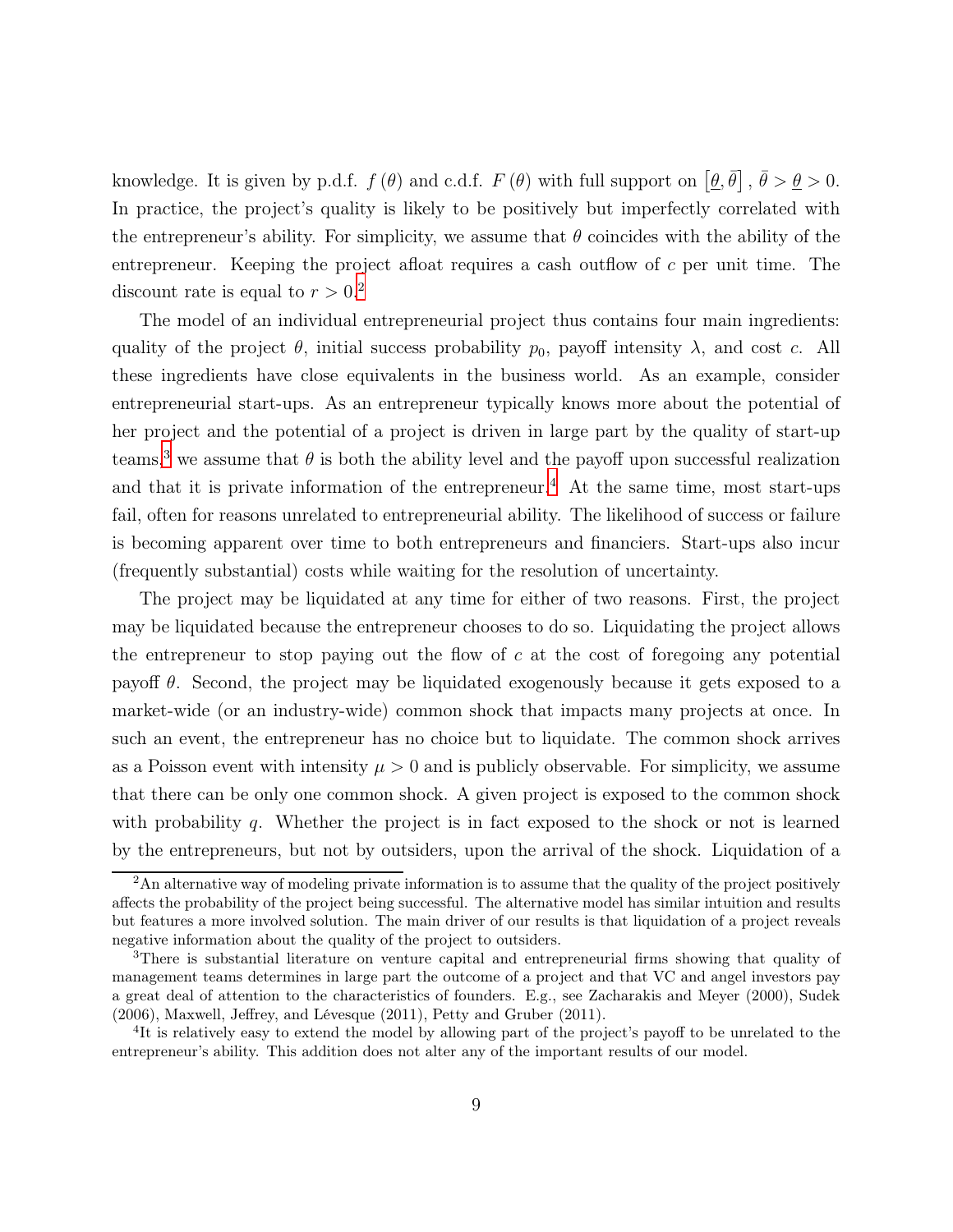project is publicly observed and irreversible.

To illustrate a common shock, consider the example of the solar energy industry. Although the physical outcome, electricity generation, is common across a myriad solar energy projects, technologies differ widely, and often subtle changes in technologies can produce large variations in payoff structure. A substantial reduction in the production cost of new solar panels – a negative common shock for existing producers – pushes some producers out of business. The propensity to fail often depends on subtle variation in technology that is difficult for outsiders to decipher. The entrepreneurs are thus better equipped to learn whether such a shock negatively affects their technology.

Assume that the entrepreneur cares about her reputation in the eyes of outsiders. When a successful project pays off, all parties observe payoff  $\theta$ . For simplicity, we assume that the reputation payoff upon the project payoff is  $\gamma\theta$ , where  $\gamma > 0$  measures the importance of reputation. However, in the event of liquidation, outsiders do not observe  $\theta$ , because the project payoff is not realized. Instead, at any time t prior to the payoff on the investment or liquidation, outsiders hold the conditional expectation  $\mathbb{E}[\theta|I_t]$ , where  $I_t$  is the past history that outsiders know at time t. The reputation payoff upon liquidation at time  $\tau$  is therefore  $\gamma \mathbb{E} [\theta | I_\tau].$ 

The reputation payoff is the reduced-form specification of the entrepreneur's interaction with outsiders after the project. For example, entrepreneurs interact repeatedly with investors and, once their low ability is established, are less likely to get new funding or have access to top VC firms. Of course, more sophisticated specifications of reputation-building incentives are also possible but the simple specification we employ captures succinctly the main idea behind reputation importance.

We assume that it is optimal to start operating all the projects. Specifically, even the worst project finds it optimal to operate it at least for a second. A necessary and sufficient condition for this is

<span id="page-9-0"></span>
$$
\lambda > \frac{1}{p_0} \left( \frac{c}{\underline{\theta}} + r\gamma \right). \tag{1}
$$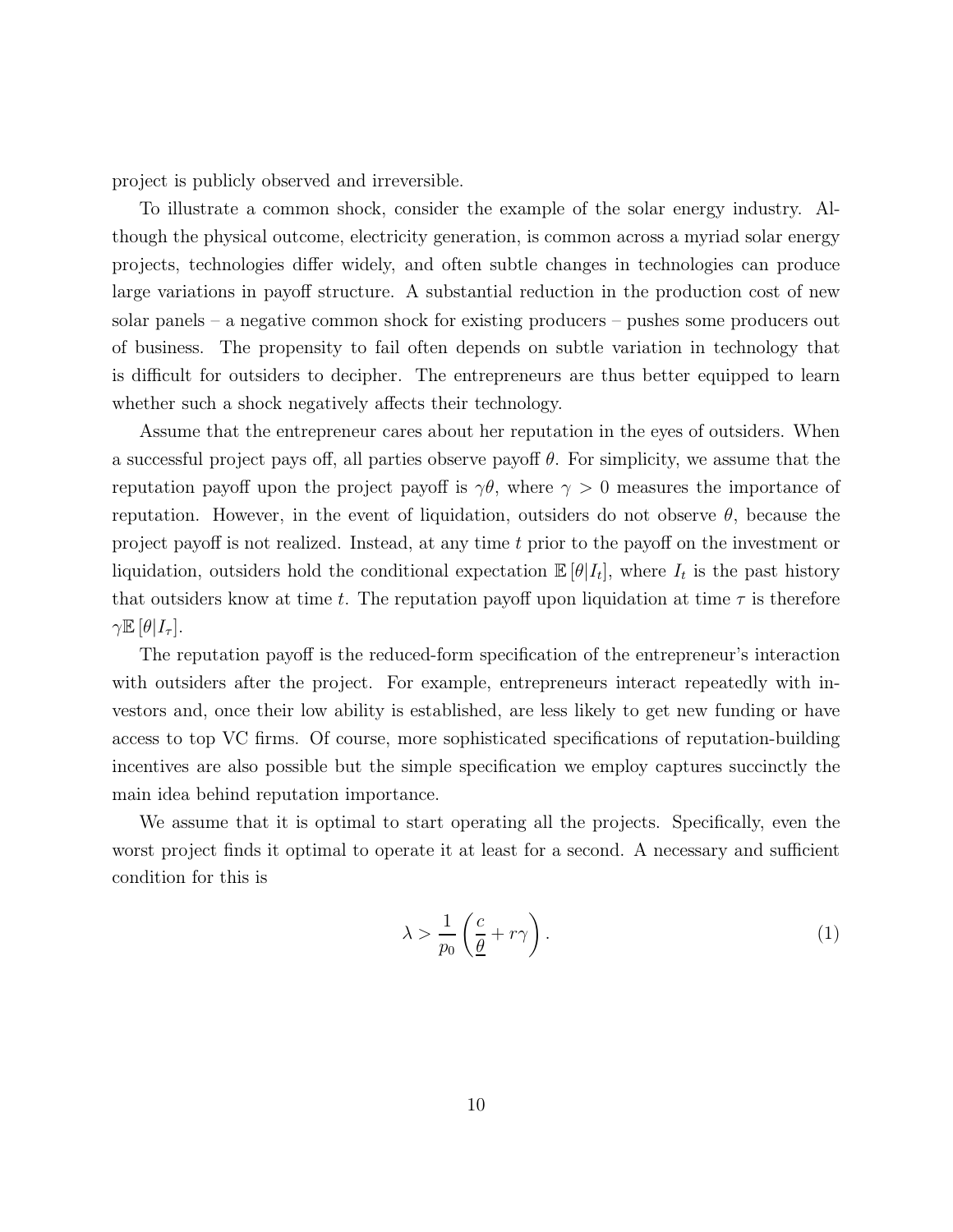#### 2.1 Learning about Success of the Project

As the success of the project is uncertain, an important state variable is the belief that the project is successful. Let  $p(t)$  denote the posterior probability that the project is successful, given that the project has not paid off for time  $t$  since inception. Over a short period between t and  $t+dt$ , the project pays off with probability  $\lambda dt$ , conditional on being successful. Hence, the posterior probability  $p(t + dt)$  conditional on not getting a payoff during  $[t, t + dt]$  is equal to:

<span id="page-10-0"></span>
$$
p(t+dt) = \frac{\left(1 - \lambda dt\right)p\left(t\right)}{\left(1 - \lambda dt\right)p\left(t\right) + 1 - p\left(t\right)}.\tag{2}
$$

Rewriting [\(2\)](#page-10-0) and taking the limit  $dt \to 0$ , we obtain the following differential equation:

<span id="page-10-1"></span>
$$
dp\left(t\right) = -\lambda p\left(t\right)\left(1 - p\left(t\right)\right)dt,\tag{3}
$$

with the boundary condition

<span id="page-10-2"></span>
$$
p(0) = p_0. \tag{4}
$$

The solution to  $(3) - (4)$  $(3) - (4)$  is:

<span id="page-10-3"></span>
$$
p(t) = \frac{p_0}{(1 - p_0)e^{\lambda t} + p_0}.
$$
\n(5)

The dynamics of the belief process is intuitive. As long as the project does not pay off, the belief that the project is successful monotonically and continuously decreases over time. The speed of adjustment is proportional to  $\lambda$ , the intensity with which the successful project pays off. Once the project pays off, the belief that the project is successful jumps up to one. Note that because the private information of the entrepreneur does not enter the belief evolution process [\(5\)](#page-10-3), the entrepreneur and outsiders always share the same belief about the success of the project.

Equation [\(5\)](#page-10-3) implies that there is a one-to-one mapping between  $p(t)$  and the time passed since inception of the project t. One can also invert  $(5)$  to get the time since inception of the project given posterior p:

$$
t(p) = \frac{1}{\lambda} \ln \left( \frac{p_0}{1 - p_0} \frac{1 - p}{p} \right). \tag{6}
$$

Thus, either the belief about the success probability of the project p or the time passed since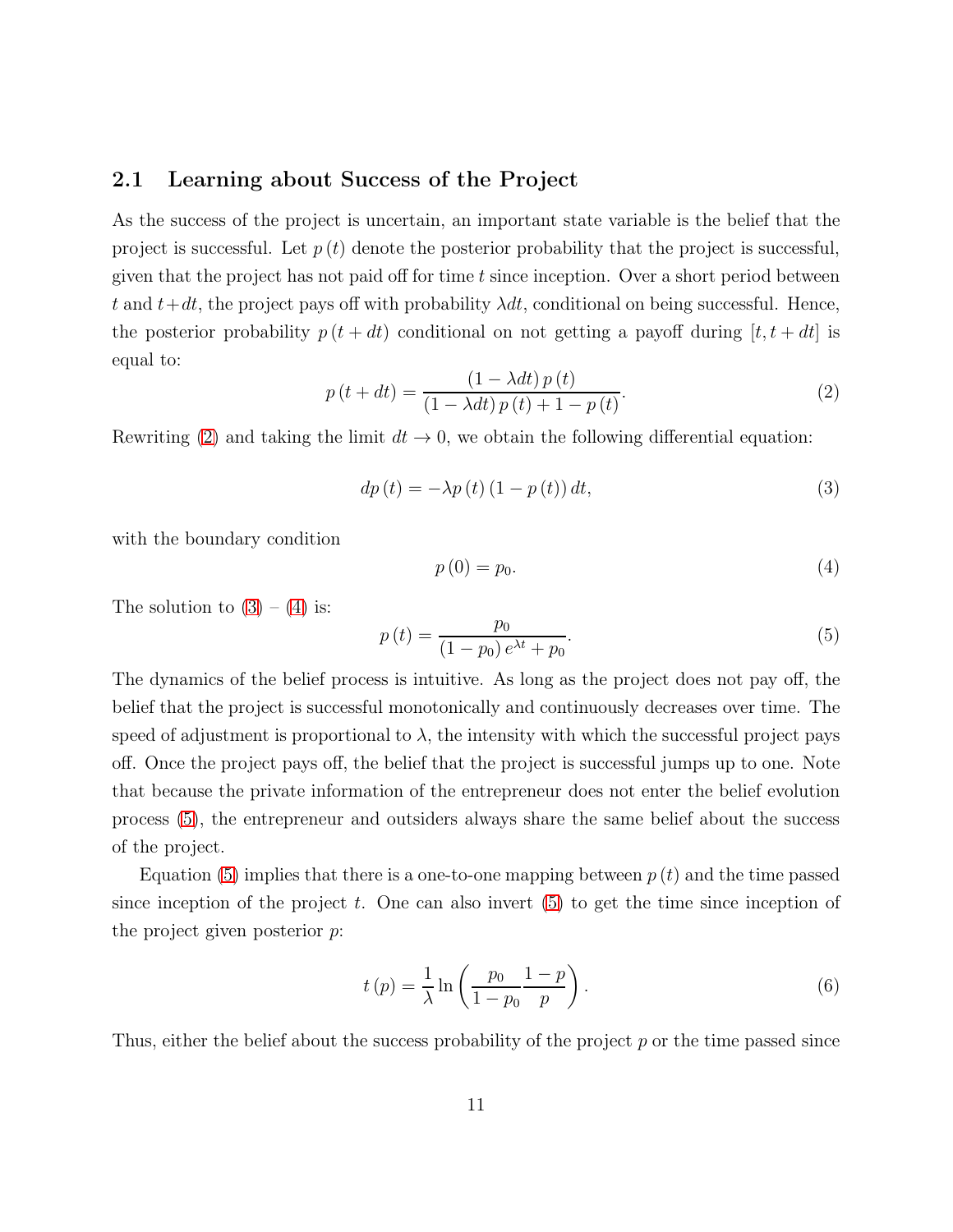inception of the project  $t$  can be used as a state variable. In what follows, we use  $t$  as a more intuitive economically state variable, but all equations can be equivalently re-written in terms of p.

#### 2.2 Benchmark Case

As a benchmark, consider the case of symmetric information in which outsiders also know  $\theta$ . We break up the value function into two regions depending on whether or not the common shock has yet occurred. Let  $V_b^*$  $V_b^*(t, \theta)$  and  $V_a^*$  $\mathcal{L}_{a}^{*}(t, \theta)$  denote the value to the entrepreneur before and after the arrival of the common shock, respectively, conditional on the project not paying off for time  $t$  since inception. Working backwards in time, consider first the liquidation problem after the common shock has occurred. By Itô's lemma for jump processes (see, e.g., Shreve, 2004), in the range prior to liquidation the evolution of  $V_a^*$  $\int_a^*(t)$  is given by:

<span id="page-11-0"></span>
$$
dV_a^*(t,\theta) = \frac{\partial V_a^*(t,\theta)}{\partial t}dt + \left(\theta + \gamma\theta - V_a^*(t,\theta)\right)dN(t),\tag{7}
$$

where  $N(t)$  is a point process describing the arrival of the project payoff. In [\(7\)](#page-11-0), the first component reflects the change in the value due to learning about potential success of the project, and the last component reflects the change in expected value if the project pays off (the entrepreneur receives the project payoff  $\theta$ , reputation payoff  $\gamma\theta$ , and foregoes  $V_a^*$  $\binom{4}{a}(t, \theta)$ . Because the entrepreneur believes that the project is successful only with probability  $p(t)$ ,  $\mathbb{E}_{t} [dN(t)] = p(t) \lambda dt$ . Dividing [\(7\)](#page-11-0) by dt and taking the expectation:

$$
\mathbb{E}_{t}\left[\frac{dV_{a}^{*}\left(t,\theta\right)}{dt}\right]=\frac{\partial V_{a}^{*}\left(t,\theta\right)}{\partial t}+\lambda\left(\theta+\gamma\theta-V_{a}^{*}\left(t,\theta\right)\right)p\left(t\right).
$$
\n(8)

As keeping the project afloat requires a cash outflow of c per unit time,  $\mathbb{E}_t\left[dV_a^*(t, \theta)\right] - cdt$ must be equal  $rV_a^*(t, \theta) dt$ . This yields the following differential equation:

<span id="page-11-1"></span>
$$
\left(r + \frac{\lambda p_0}{(1 - p_0)e^{\lambda t} + p_0}\right) V_a^*(t, \theta) = -c + \frac{\partial V_a^*(t, \theta)}{\partial t} + \lambda (1 + \gamma) \theta p(t).
$$
 (9)

Let  $\tau_a^*$  $a^*_{a}(\theta)$  denote the time since inception of the project at which the entrepreneur liquidates her project, if it has not paid off yet. Equation [\(9\)](#page-11-1) is solved subject to the following boundary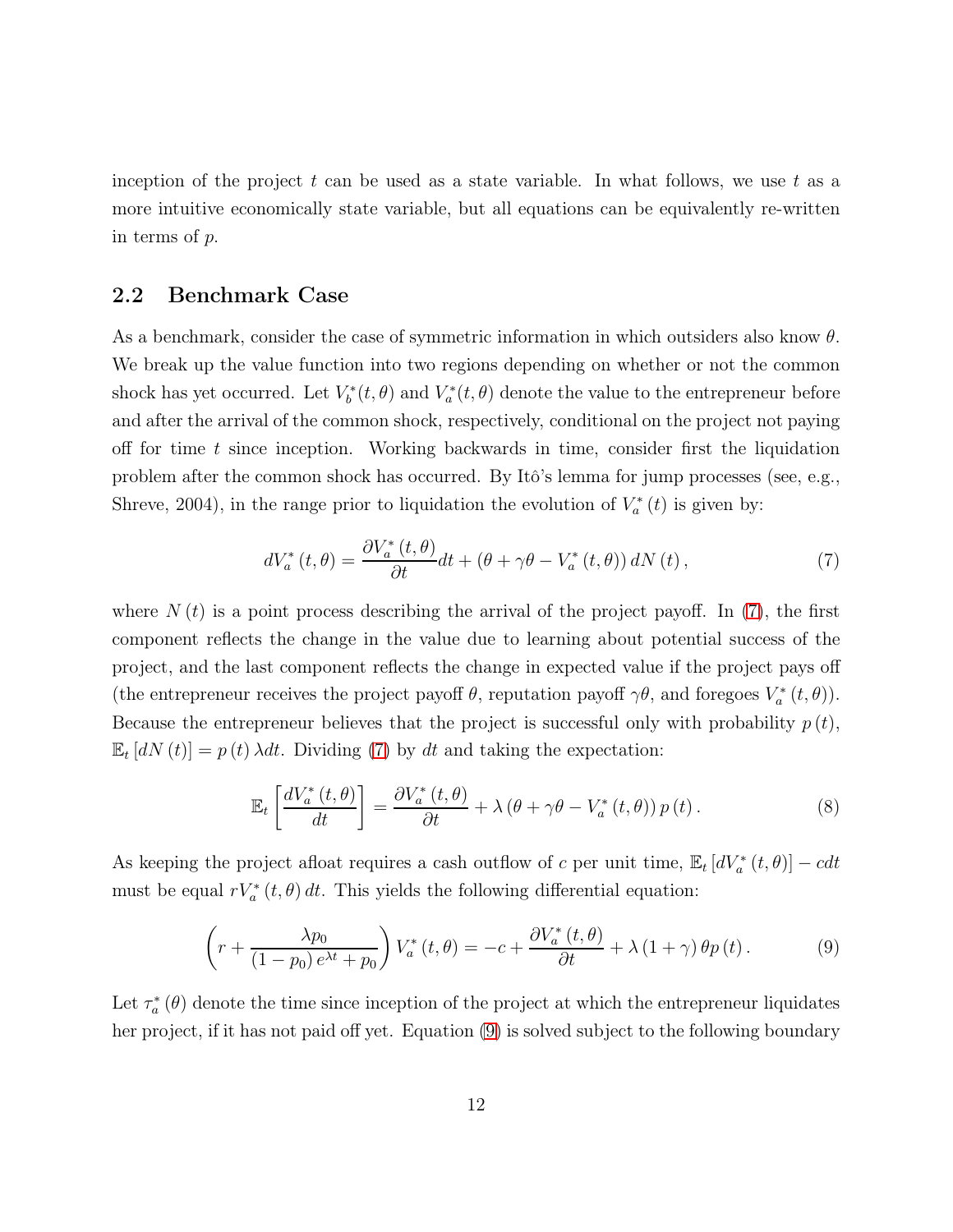conditions:

<span id="page-12-1"></span>
$$
V_a^* \left( \tau_a^* \left( \theta \right), \theta \right) = \gamma \theta, \tag{10}
$$

$$
\frac{\partial V_a^* \left( \tau_a^* \left( \theta \right), \theta \right)}{\partial t} = 0. \tag{11}
$$

The first equation is the value-matching condition. It reflects the fact that upon liquidation, the value to the entrepreneur equals her reputation payoff. The second equation is the smooth-pasting condition. It ensures that the liquidation trigger maximizes the entrepreneur's value.

Evaluating [\(9\)](#page-11-1) at  $\tau_a^*$  $\chi_a^*(\theta)$  yields:

$$
r\gamma\theta + c = \frac{\lambda\theta p_0}{(1 - p_0)e^{\lambda\tau_a^*(\theta)} + p_0},\tag{12}
$$

which implies the following liquidation threshold:

<span id="page-12-2"></span>
$$
\tau_a^*\left(\theta\right) = \frac{1}{\lambda} \ln \left( \frac{p_0}{1 - p_0} \left( \frac{\lambda \theta}{c + r\gamma \theta} - 1 \right) \right). \tag{13}
$$

Condition [\(1\)](#page-9-0) assumes that immediate liquidation at time 0 is not optimal:  $\tau_a^*$  $\chi_a^*\left(\theta\right) > 0$  for any  $\theta$ . The comparative statics of the liquidation threshold are intuitive: liquidation occurs earlier when the waiting cost c is higher, the success intensity  $\lambda$  of the project is lower, the discount rate r is higher, and the reputation is more important.

Next, consider the problem of optimal liquidation before the arrival of the common shock. The evolution of  $V_b^*$  $\int_b^*(t,\theta)$  is given by:

<span id="page-12-0"></span>
$$
dV_b^*(t, \theta) = \frac{\partial V_b^*(t, \theta)}{\partial t} dt + (\theta + \gamma \theta - V_b^*(t, \theta)) dN(t)
$$
  
+ 
$$
[q(\gamma \theta - V_b^*(t, \theta)) + (1 - q)(V_a^*(t, \theta) - V_b^*(t, \theta))] dM(t),
$$
 (14)

where M  $(t)$  is a point process describing the arrival of the common shock. Compared to  $(7)$ , equation [\(14\)](#page-12-0) includes an additional term reflecting the effect of a potential arrival of the common shock. Upon its arrival, one of the two scenarios takes place. With probability q, the project is exposed to the shock, in which case forced liquidation takes place, and the change in the entrepreneur's value is  $\gamma \theta - V_b^*$  $\mathcal{L}_{b}^{*}(t, \theta)$ . With probability  $1 - q$ , the project is not exposed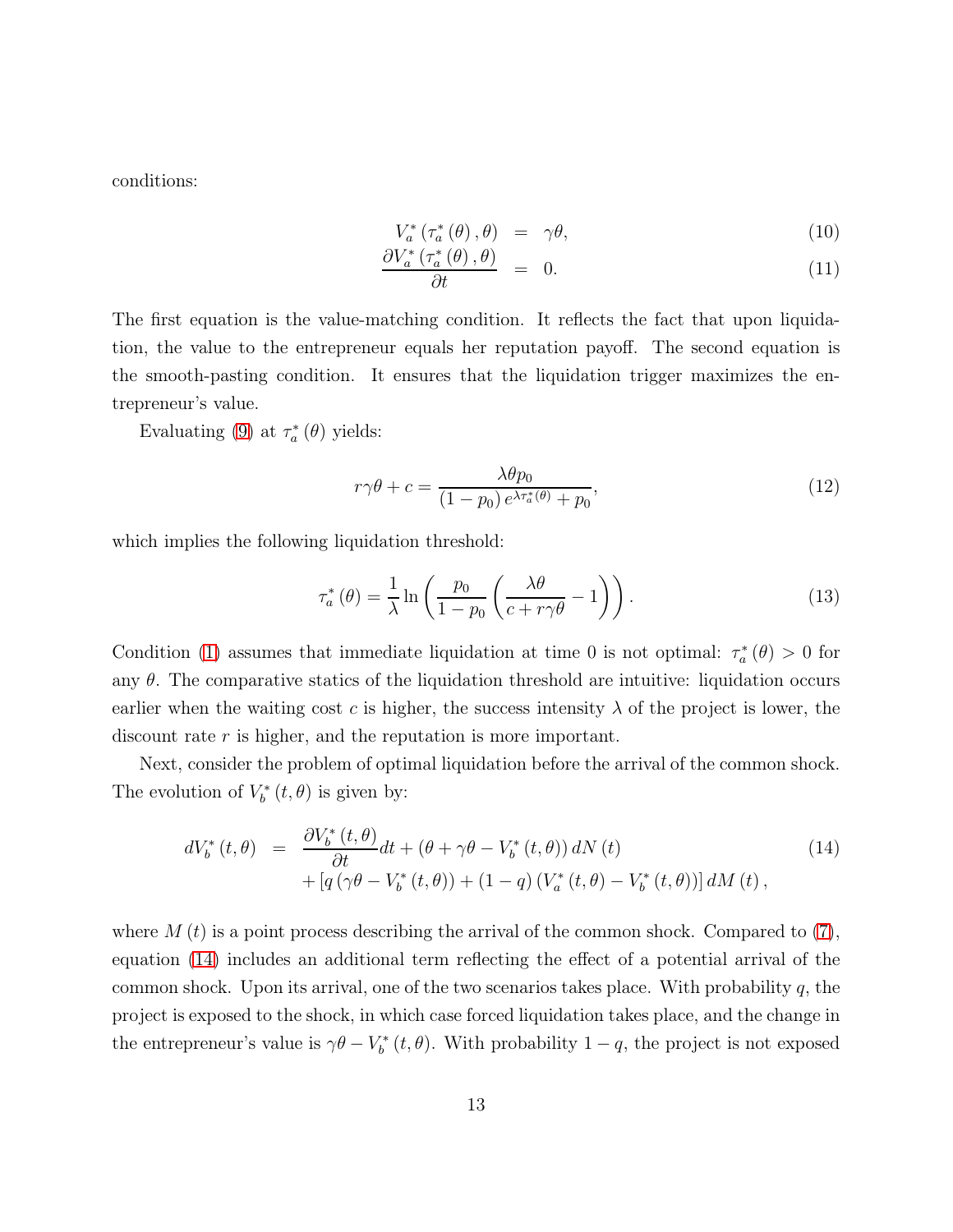to the shock, in which case the change in the entrepreneur's value is  $V_a^*$  $\int_{a}^{*}(t,\theta) - V_{b}^{*}$  $\int_b^* (t, \theta).$ Dividing [\(14\)](#page-12-0) by dt, taking the expectation, and equating it with  $c + rV_b^*(t, \theta)$ , we obtain the following differential equation:

<span id="page-13-0"></span>
$$
(r + \lambda p(t) + \mu) V_b^*(t, \theta) = -c + \frac{\partial V_b^*(t, \theta)}{\partial t} + \lambda (1 + \gamma) \theta p(t) + \mu (q \gamma \theta + (1 - q) V_a^*(t, \theta)).
$$
 (15)

Analogous to  $\tau_a^*$  $\sigma_a^*(\theta)$ , let  $\tau_b^*$  $b<sub>b</sub><sup>*</sup>(\theta)$  denote the time since inception of the project at which the entrepreneur liquidates her project, if it has not paid off yet. By analogy with [\(10\)](#page-12-1)  $-$  [\(11\)](#page-12-1), equation [\(15\)](#page-13-0) is solved subject to boundary conditions  $V_b^*$  $\int_b^{*_*} (\tau_b^*)$  $\gamma_b^*\left(\theta\right),\theta\big) = \gamma\theta$  and  $\partial V_b^*\left(\tau_b^*\right)$  $b_{b}^{*}(\theta), \theta$  / $\partial t = 0$ . Evaluating [\(15\)](#page-13-0) at  $\tau_b^{*}$  $b<sub>b</sub><sup>*</sup>(\theta)$  and rearranging the terms gives us:

<span id="page-13-1"></span>
$$
r\gamma\theta + c = \frac{\lambda\theta p_0}{(1 - p_0)e^{\lambda\tau_b^*(\theta)} + p_0} + \mu(1 - q)\left(V_a^*\left(\tau_b^*(\theta), \theta\right) - \gamma\theta\right). \tag{16}
$$

It is easy to see that  $\tau_b^*$  $\tau_b^*\left(\theta\right) = \tau_a^*$  $a_{a}^{*}(\theta)$  satisfies [\(16\)](#page-13-1). It is also the unique solution, because the right-hand side of [\(16\)](#page-13-1) is decreasing in  $\tau_b^*$  $b<sup>*</sup>(\theta)$ . Thus, the liquidation strategy of the entrepreneur is identical both before and after the arrival of the common shock. We denote this full-information trigger by  $\tau^*(\theta) = \tau_a^*$  $f_a^*\left(\theta\right) = \tau_b^*$  $b<sub>b</sub><sup>*</sup>(\theta)$ . In the absence information frictions between the entrepreneur and outsiders, the only consequence of the common shock is to introduce noise in the liquidation process by forcing the entrepreneur to liquidate the project excessively early if her project gets exposed to the shock.

Although the liquidation thresholds are the same before and after the arrival of the shock, the value functions are not. Because the common shock may trigger liquidation at a suboptimal time,  $V_b^*$  $V_b^*(t, \theta) < V_a^*(t, \theta).$ 

The optimal liquidation strategy in the benchmark case can be summarized in Proposition 1:

**Proposition 1.** Suppose that  $\theta$  is known to both the entrepreneur and outsiders. Then, the optimal strategy of the entrepreneur is to liquidate the project if it has not paid out for time  $\tau^*(\theta)$ . When the common shock arrives, the project is liquidated if and only if it is exposed to the shock.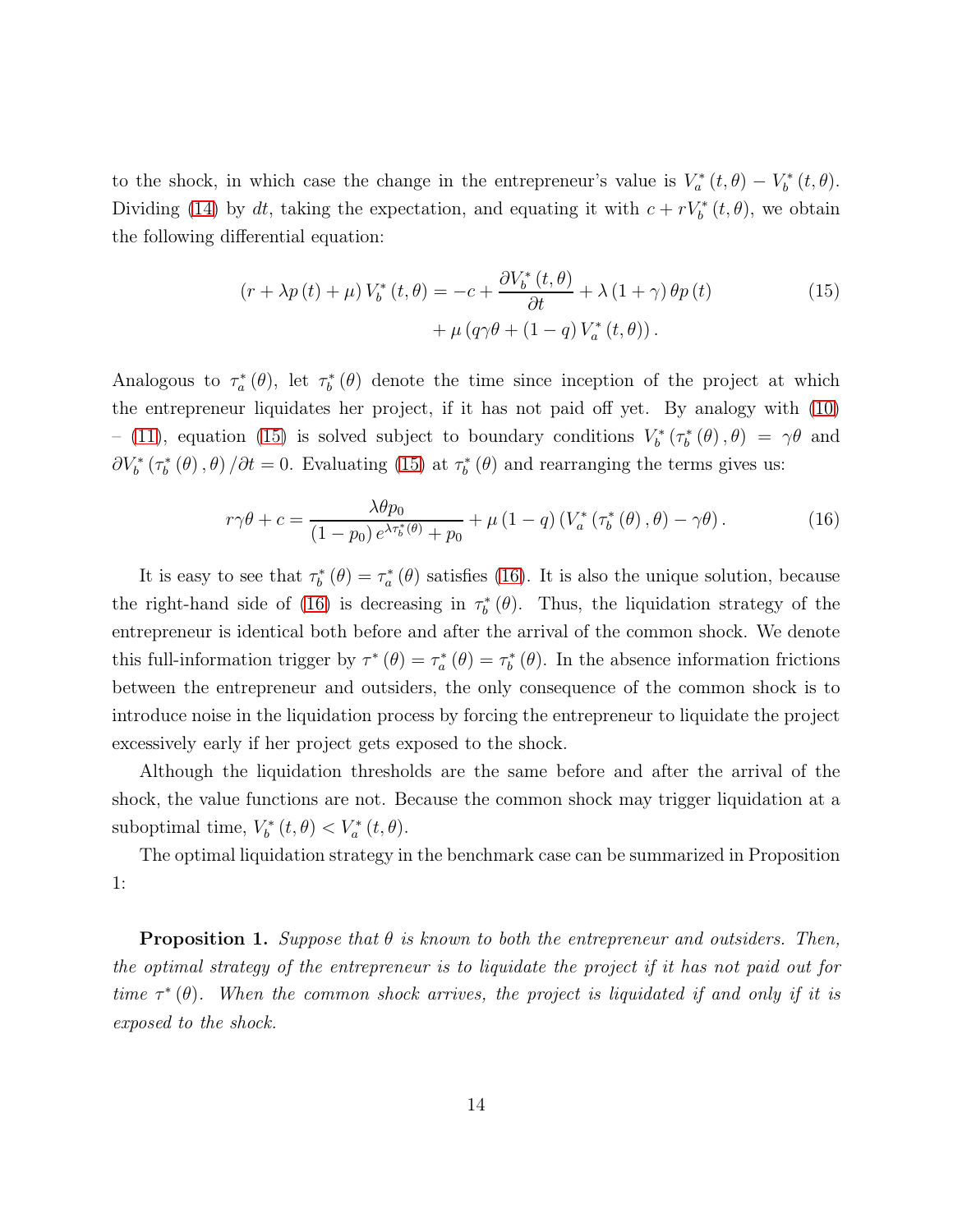Let us see how  $\tau^*(\theta)$  depends on  $\theta$ :

$$
\frac{d}{d\theta}\tau^*(\theta) = \frac{1}{\left(\frac{\lambda\theta}{r\gamma\theta + c} - 1\right)} \frac{c}{\left(r\gamma\theta + c\right)^2} > 0,\tag{17}
$$

since  $\tau^*(\theta) > 0$ . The liquidation decision under symmetric information satisfies three properties. First, the equilibrium liquidation strategy is optimal in the sense that there is no other liquidation strategy that yields a higher expected payoff to the entrepreneur. Second, better projects are liquidated later. Intuitively, if the potential payoff from the project is higher, then the entrepreneur optimally waits longer before scrapping it. Finally, the common shock affects liquidation if and only if the project is exposed to the shock.

Let  $T^*(\theta)$  be the expected time to liquidation of a project with quality  $\theta$  in the benchmark case:

<span id="page-14-0"></span>
$$
T^*(\theta) = q \int_0^{\tau^*(\theta)} t \mu e^{-\mu t} dt + (1 - q + q e^{-\mu \tau^*(\theta)}) \tau^*(\theta)
$$
  
=  $\tau^*(\theta) - q \left(\tau^*(\theta) - \frac{1 - e^{-\mu \tau^*(\theta)}}{\mu}\right).$  (18)

Like the liquidation threshold, the expected time to liquidation increases in  $\theta$ . Unlike the liquidation threshold, the expected time to liquidation decreases in  $\mu$  and  $q$ , because the project might be exposed to the shock and liquidated prematurely. Suboptimal liquidation is reflected in the second term on the lower line of [\(18\)](#page-14-0).

# 3 Private Information Case

In this section we provide the solution for the main case, in which there is asymmetric information between the entrepreneur and outsiders. Even though there is no revelation of θ when the project is liquidated, outsiders will try to infer θ from observing the timing of liquidation. In turn, the entrepreneur will attempt to manipulate her liquidation decision in order to shape the belief of outsiders. If there were no common shock, this would lead to a separating equilibrium as in Grenadier and Malenko (2011): the entrepreneur delays the liquidation decision in the hope of fooling the market into believing that her project is better, but in equilibrium outsiders learn  $\theta$  with certainty. However, with a common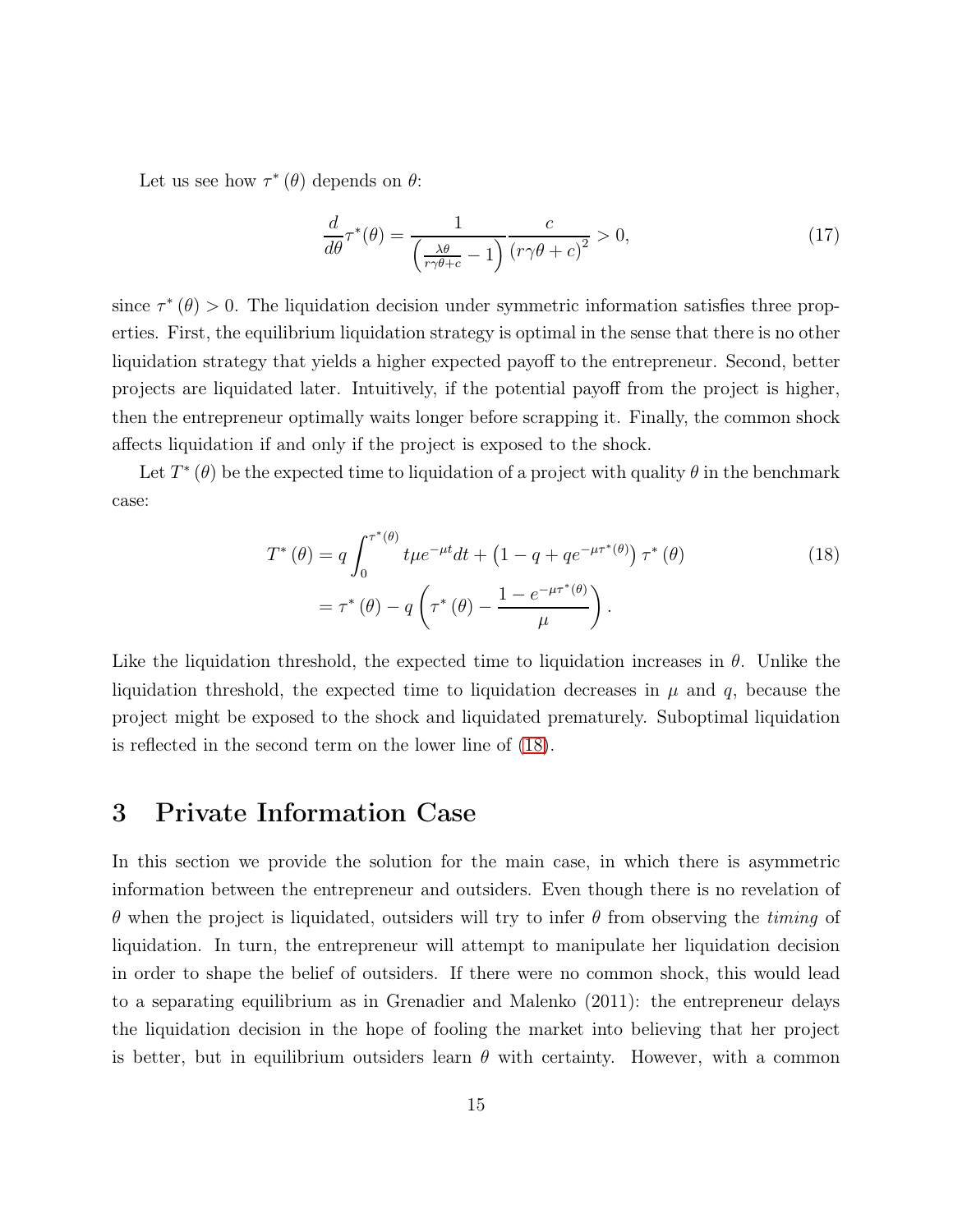shock, the equilibrium will be more interesting: the entrepreneur may choose to time the liquidation decision upon the arrival of the common shock. By doing this, she blends in with entrepreneurs managing good projects that are forced to be liquidated due to their exposure to the shock.

Because we assume only one common shock, we solve the model by backward induction. First, we consider the optimal timing of liquidation after the common shock already occurred at time s in the past. In this case, no future common shock is possible, so the solution is quite standard. Second, we move a step back and consider the problem of liquidating the project at the time of the common shock. Finally, we consider the problem of liquidating the project prior to the arrival of the common shock.

In the first and third stages of the problem, our focus is on the separating Bayesian-Nash equilibrium. Note that there can also be pooling or semi-pooling equilibria. In these equilibria, several types liquidate the project at the same instant even without the common shock due to self-fulfilling beliefs. There are two reasons for our focus on the separating equilibrium. First, because we are mostly interested in how common shocks trigger waves of strategic liquidations, it is natural to abstract from possible waves of liquidations in other periods. Second, even though pooling and semi-pooling equilibria exist, they typically do not survive the D1 equilibrium refinement.<sup>[5](#page-15-0)</sup> In this respect, focusing on separating equilibria is without loss of generality. We provide a heuristic analysis in this section and offer formal proofs in the appendix.

#### 3.1 Liquidation Decision After the Arrival of the Shock

Consider the decision of type  $\theta$  to liquidate the project after the common shock has already occurred at time s in the past. Conjecture that the distribution of types right after the common shock is truncated at some type  $\hat{\theta}$  from below. This conjecture is verified in Section 3.2. Then, right after the common shock at time s, outsiders believe that  $\theta$  is distributed over  $\left[\hat{\theta}, \bar{\theta}\right]$  with p.d.f.  $f(\theta) / (1 - F(\hat{\theta}))$ . We first solve for the entrepreneur's liquidation strategy for a given belief function of outsiders, and then apply the rational expectations condition that the liquidation strategy and the belief function of outsiders must be consistent with each other.

<span id="page-15-0"></span><sup>5</sup>See Cho and Sobel (1990) and Ramey (1996) for the proof of this result for signaling models with discrete types and a continuum of types, respectively.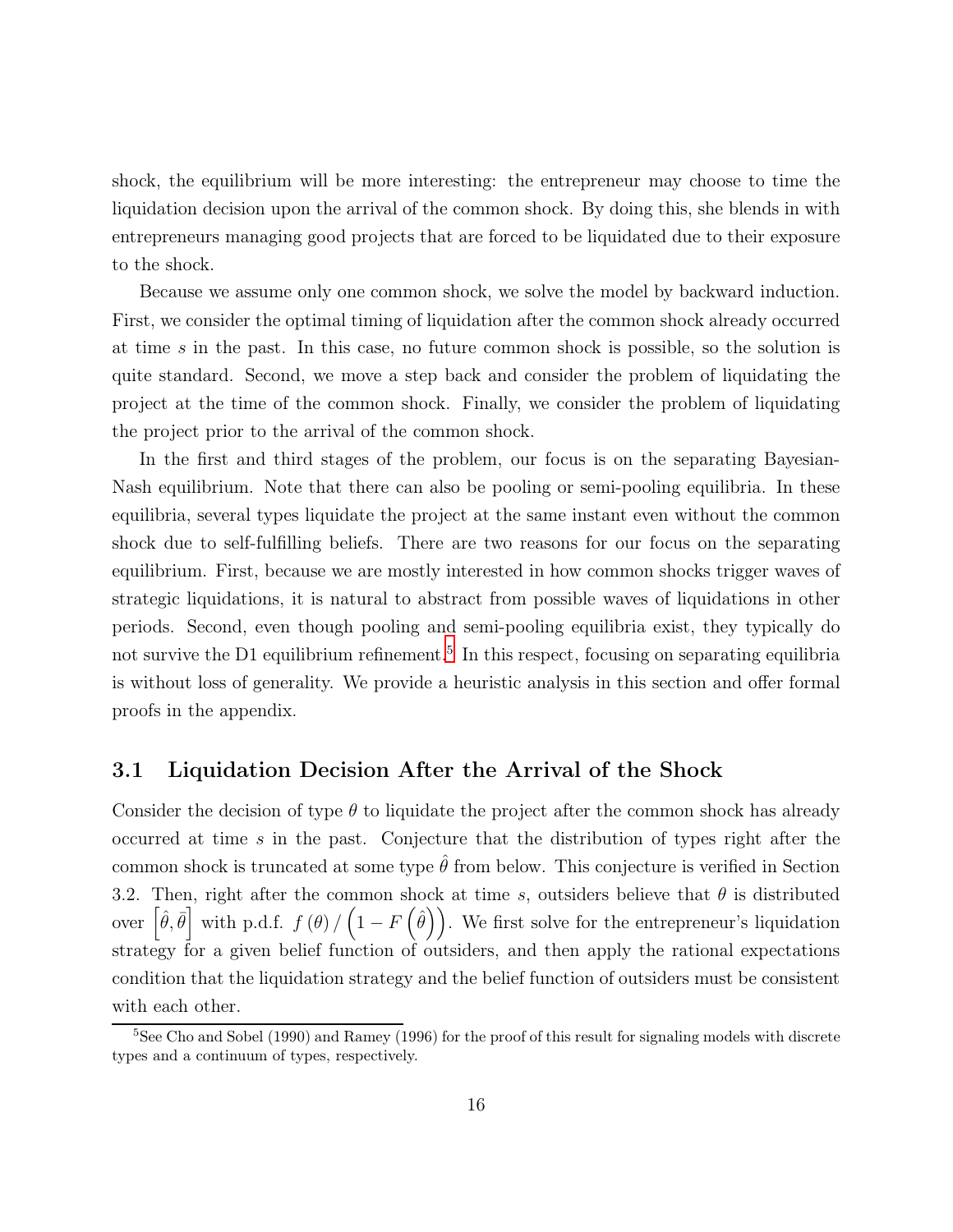Specifically, suppose that outsiders believe that type  $\theta$  liquidates the project once it has not paid off for time  $\tau_a(\theta)$ , which is a monotonic and differentiable function of  $\theta$ . Thus, if the entrepreneur liquidates the project at time  $\tau$ , outsiders infer that the type is  $\tilde{\theta}(\tau) = \tau_a^{-1}(\tau)$ . Let  $V_a\left(t, \tilde{\theta}, \theta, \tau\right)$  denote the value to the entrepreneur, conditional on project not paying off for time t, for a fixed belief of outsiders  $\tilde{\theta}$ , where  $t \in [s, \tau]$  is the time since inception of the project,  $\theta$  is the true type, and  $\tau$  is the liquidation timing. In the region prior to liquidation  $V_a\left(t, \tilde{\theta}, \theta, \tau\right)$  satisfies a differential equation identical to [\(9\)](#page-11-1):

<span id="page-16-0"></span>
$$
(r + \lambda p(t)) V_a = -c + \frac{\partial V_a}{\partial t} + \lambda (1 + \gamma) \theta p(t).
$$
 (19)

Upon liquidation of the project, the entrepreneur gets the reputation payoff of  $\gamma\tilde{\theta}$ . It implies the following boundary condition:

<span id="page-16-1"></span>
$$
V_a\left(\tau,\tilde{\theta},\theta,\tau\right) = \gamma\tilde{\theta}.\tag{20}
$$

Solving [\(19\)](#page-16-0) subject to boundary condition [\(20\)](#page-16-1) yields the value to the entrepreneur for a given liquidation threshold and the belief of outsiders:

<span id="page-16-2"></span>
$$
V_a\left(t,\tilde{\theta},\theta,\tau\right) = e^{(r+\lambda)t}p\left(t\right)U\left(\tilde{\theta},\theta,\tau\right) - \frac{c}{r} + \frac{\lambda}{r+\lambda}\left(\frac{c}{r} + \theta + \gamma\theta\right)p\left(t\right),\tag{21}
$$

where:

<span id="page-16-3"></span>
$$
U\left(\tilde{\theta},\theta,\tau\right) = \frac{1-p_0}{p_0}e^{-r\tau}\left(\frac{c}{r}+\gamma\tilde{\theta}\right) + e^{-(r+\lambda)\tau}\left(\frac{c-\lambda\left(1+\gamma\right)\theta}{r+\lambda}+\gamma\tilde{\theta}\right). \tag{22}
$$

Given the hypothesized inference function  $\tau_a(\theta)$ , we can substitute  $\tilde{\theta}(\tau) = \tau_a^{-1}(\tau)$  for  $\tilde{\theta}$  in  $(21) - (22)$  $(21) - (22)$  $(21) - (22)$  and take the first-order condition with respect to  $\tau$ :

<span id="page-16-4"></span>
$$
-c - r\gamma\tilde{\theta}(\tau) + \lambda p(\tau)\left(\theta + \gamma\left(\theta - \tilde{\theta}(\tau)\right)\right) + \gamma\tilde{\theta}'(\tau) = 0.
$$
 (23)

Equation [\(23\)](#page-16-4) reflects the costs and benefits of postponing the liquidation. The first two terms reflect the costs of waiting an additional instant dt: paying a cost  $c \times dt$  and delaying the reputation payoff. The third term reflects the benefits of waiting an additional instant: possibility that the project will pay off. The probability of the project paying off over the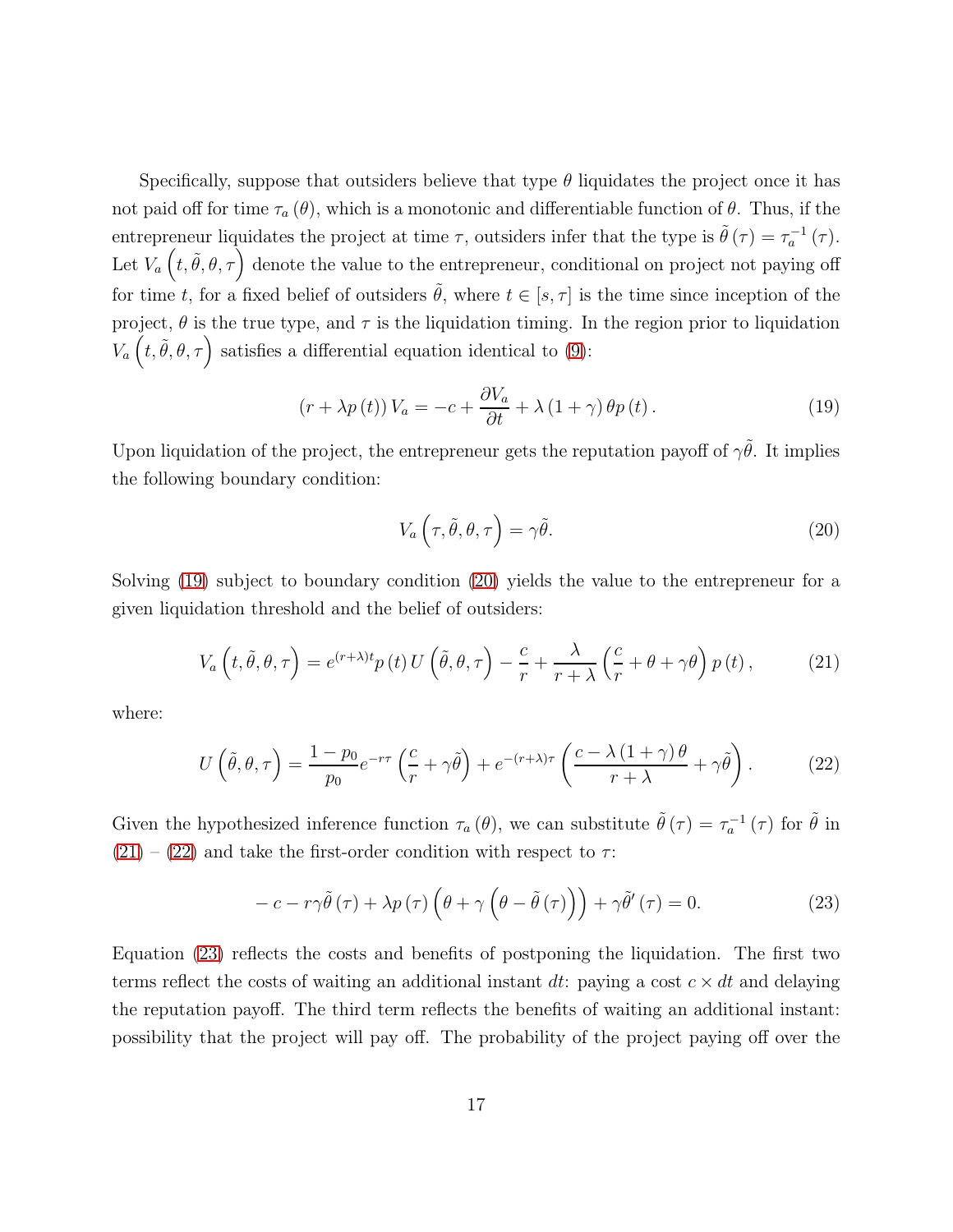next instant is  $\lambda p(\tau) dt$ , and the payoff exceeds the liquidation payoff by  $\theta + \gamma \left( \theta - \tilde{\theta}(\tau) \right)$ . Finally, the last term reflects the effect of waiting an instant on the outsiders' inference of the entrepreneur's type: liquidating the project an instant later changes the reputation payoff by  $\gamma \tilde{\theta}'(\tau) dt$ .

Applying the rational expectations condition that in equilibrium outsiders' belief must be consistent with the entrepreneur's liquidation strategy  $(\tilde{\theta}(\tau_a(\theta))) = \theta$ , we get the equilibrium differential equation:

<span id="page-17-0"></span>
$$
\frac{d\tau_a}{d\theta} = \frac{\gamma}{c + r\gamma\theta - \lambda\theta p\left(\tau_a\left(\theta\right)\right)}, \ \theta \in \left[\hat{\theta}, \bar{\theta}\right].\tag{24}
$$

This equation is solved subject to the standard initial value condition that the lowest type in the post-shock history,  $\hat{\theta}$ , liquidates at the symmetric information threshold:

<span id="page-17-1"></span>
$$
\tau_a\left(\hat{\theta}\right) = \max\left\{\tau^*\left(\hat{\theta}\right), s\right\},\tag{25}
$$

where  $\tau^*$  ( $\cdot$ ) is given by [\(13\)](#page-12-2). Intuitively, if the lowest type did not liquidate at the symmetric information threshold, she would find it optimal to deviate to it. This deviation not only would improve the direct payoff from exercise but also could improve the reputation payoff, since the current belief is already as bad as possible. If  $\tau^*(\hat{\theta}) \geq s$ , then liquidation at  $\tau^*\left(\hat{\theta}\right)$  is feasible. If  $\tau^*\left(\hat{\theta}\right) < s$ , then liquidation at  $\tau^*\left(\hat{\theta}\right)$  is not feasible. In this case, the most preferred liquidation timing of type  $\hat{\theta}$  is immediately after the common shock.

By verifying that  $U(\tilde{\theta}, \theta, \tau)$  satisfies regularity conditions in Mailath (1987), Proposition 2 shows that this argument indeed yields a unique (up to the off-equilibrium beliefs) separating equilibrium threshold  $\tau_a(\theta)$ .

**Proposition 2.** Let  $\tau_a(\theta)$  be the increasing function that solves differential equation [\(24\)](#page-17-0) subject to the initial value condition [\(25\)](#page-17-1). Then,  $\tau_a(\theta)$  is the liquidation threshold of type  $\theta$ in the unique (up to the off-equilibrium beliefs) separating equilibrium.

It immediately follows that the equilibrium liquidation threshold after the arrival of the shock depends on the lowest type in this region,  $\hat{\theta}$ , and the arrival time of the shock s. Thus, we denote the after-shock equilibrium liquidation threshold by  $\tau_a(\theta, \hat{\theta}, s)$ . We denote the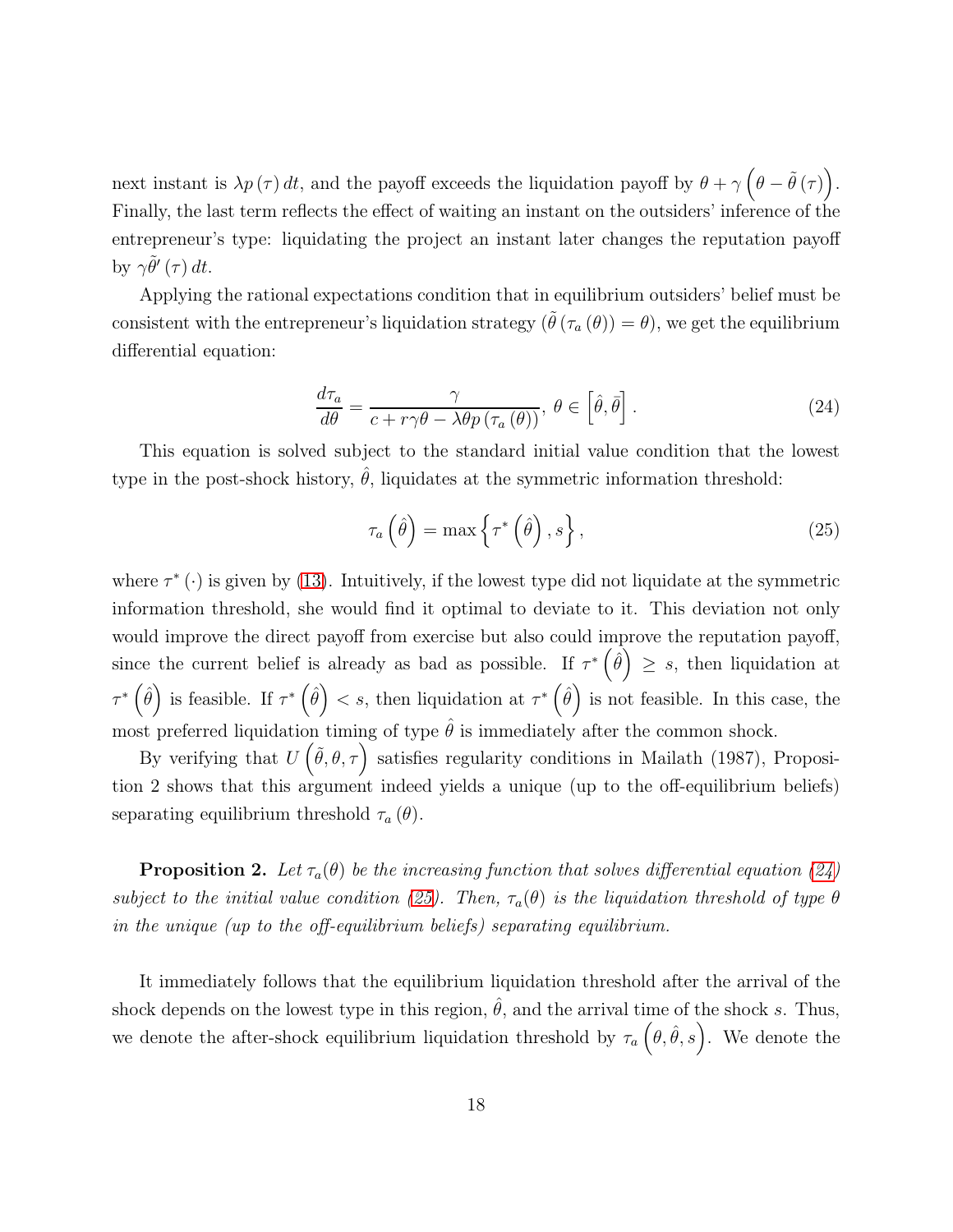equilibrium value function,  $V_a\left(t, \theta, \theta, \tau_a\left(\theta, \hat{\theta}, s\right)\right)$  , by  $\overline{V}_a\left(t, \theta, \hat{\theta}, s\right)$ .

#### 3.2 Liquidation Decision Upon the Arrival of the Shock

Consider the decision of type  $\theta$  to liquidate the project upon the arrival of the common shock. Analogously to the previous section, conjecture that the entrepreneur's timing of liquidation before the arrival of the common shock is given by threshold  $\tau_b (\theta)$ , which is increasing in  $\theta$ . Conjecture also that  $\tau_b(\theta) \geq \tau^*(\theta)$  for any  $\theta$ , i.e., the entrepreneur delays liquidation of her project compared to the benchmark case. Both conjectures are verified in Section 3.3. Given these conjectures, the posterior belief of outsiders upon the arrival of the common shock at time s is that  $\theta$  is distributed over  $\left[\check{\theta}, \bar{\theta}\right]$  with p.d.f.  $f(\theta) / (1 - F(\check{\theta}))$ , where  $\check{\theta} = \tau_b^{-1}$  $b^{-1}(s).$ 

When the common shock arrives, the project may be exposed to it (with probability q) or not exposed to it (with probability  $1 - q$ ). In the former case, the entrepreneur has no choice but to liquidate the project. In the latter case, the entrepreneur may liquidate the project strategically together with the exposed projects or postpone the liquidation. If the entrepreneur liquidates the project immediately, she gets a reputation payoff that is independent of her true type. If the entrepreneur postpones the liquidation, her expected payoff is increasing in her true type. Hence, there exists type  $\hat{\theta} \in [\check{\theta}, \overline{\theta}]$  such that the nonexposed project is liquidated if  $\theta < \hat{\theta}$  and not liquidated if  $\theta > \hat{\theta}$ . Provided that  $\hat{\theta} < \bar{\theta}$ , there can be two scenarios depending on the liquidation strategy of the type  $\hat{\theta} + \varepsilon$  that is marginally higher than  $\theta$ :

**Scenario 1:** Type  $\hat{\theta} + \varepsilon$  liquidates the project immediately after the common shock. This happens if and only if:

<span id="page-18-0"></span>
$$
s \geq \tau^* \left( \hat{\theta} \right), \tag{26}
$$

$$
\gamma \frac{\int_{\tilde{\theta}}^{\hat{\theta}} \theta f(\theta) d\theta + q \int_{\hat{\theta}}^{\bar{\theta}} \theta f(\theta) d\theta}{F(\hat{\theta}) - F(\check{\theta}) + q(1 - F(\hat{\theta}))} = \gamma \hat{\theta}.
$$
\n(27)

Condition [\(26\)](#page-18-0) states that the optimal liquidation time of type  $\hat{\theta}$  is upon the arrival of the common shock or immediately after. Condition [\(27\)](#page-18-0) states that type  $\hat{\theta}$  is exactly indifferent between blending in and liquidating at the time of the common shock (the payoff of this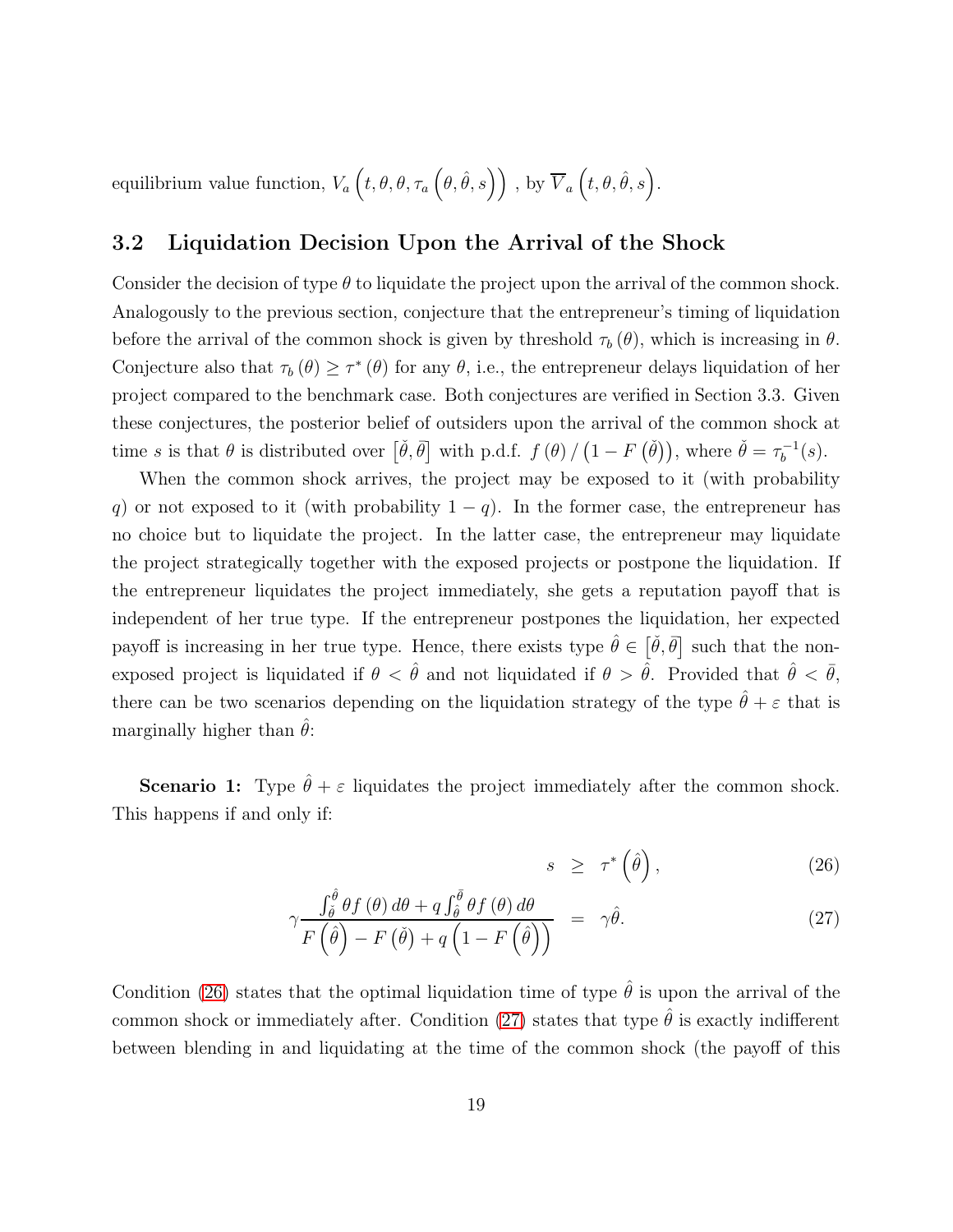strategy is the left-hand side of [\(27\)](#page-18-0)) and separating and liquidating a second after the common shock.

**Scenario 2:** Type  $\hat{\theta} + \varepsilon$  liquidates at the symmetric information threshold  $\tau^* (\hat{\theta} + \varepsilon)$ . This happens if and only if:

<span id="page-19-0"></span>
$$
s \quad < \quad \tau^* \left( \hat{\theta} \right), \tag{28}
$$

$$
\gamma \frac{\int_{\tilde{\theta}}^{\hat{\theta}} \theta f(\theta) d\theta + q \int_{\tilde{\theta}}^{\tilde{\theta}} \theta f(\theta) d\theta}{F(\hat{\theta}) - F(\check{\theta}) + q(1 - F(\hat{\theta}))} = V_a^* (s, \hat{\theta}), \qquad (29)
$$

where  $V_a^*$  $\overline{V}_a^*\left(s,\hat{\theta}\right) = \overline{V}_a\left(s,\hat{\theta},\hat{\theta},s\right)$  is the value to type  $\theta$  in the symmetric information framework, when time s has passed since the inception of the project. Note that  $V_a^*$  $\binom{s}{a}^* \left(s, \hat{\theta}\right)$  is the value in the world of full-information, and thus its solution is simple to calculate. Condition [\(28\)](#page-19-0) states that the optimal liquidation time of type  $\hat{\theta}$  is given by threshold  $\tau^*$   $(\hat{\theta})$ . Con-dition [\(29\)](#page-19-0) states that type  $\hat{\theta}$  is indifferent between liquidating at the time of the common shock and postponing liquidation until her optimal separating threshold. Note that because  $V_a^*$  $\sigma_a^*\left(t,\hat{\theta}\right) = \gamma \hat{\theta}$  for all  $t \geq \tau^*\left(\hat{\theta}\right)$ , condition [\(27\)](#page-18-0) is a special case of condition [\(29\)](#page-19-0).<sup>[6](#page-19-1)</sup>

Scenarios 1 and 2 imply that the equilibrium can have one of two forms. In the first scenario, liquidation happens continuously with positive probability, while in the second scenario a wave of liquidations triggered by the common shock is followed by a period of no liquidation. The next proposition shows that there exists a unique indifferent type  $\hat{\theta}$  in equilibrium, and it is always strictly between  $\check{\theta}$  and  $\bar{\theta}$ :

**Proposition 3.** At the moment the common shock hits, types  $\theta > \hat{\theta}$  that are not impacted by the shock voluntarily liquidate in order to pool with those that are impacted by the shock.  $\hat{\theta} \in (\check{\theta},\bar{\theta})$  is unique, and computed in the following way. Let  $\hat{\theta}_m$  denote the unique solution to [\(27\)](#page-18-0). If  $s \geq \tau^* \left(\hat{\theta}_m \right)$ , then  $\hat{\theta} = \hat{\theta}_m$ . If  $s < \tau^* \left(\hat{\theta}_m \right)$ , then  $\hat{\theta}$  is determined as the unique solution to [\(29\)](#page-19-0). Since  $\hat{\theta}$  depends on s and  $\check{\theta}$ , we denote the equilibrium indifference type by  $\hat{\theta}\left( \check{\theta},s \right)$  .

<span id="page-19-1"></span><sup>&</sup>lt;sup>6</sup>Conditions [\(29\)](#page-19-0) and [\(27\)](#page-18-0) implicitly assume that  $\check{\theta} < \hat{\theta} < \bar{\theta}$ . If  $\hat{\theta} = \check{\theta}$  or  $\hat{\theta} = \bar{\theta}$ , then (29) and (27) may hold as strict inequalities. In the proof of Proposition 3, we establish that  $\hat{\theta} \in (\check{\theta}, \bar{\theta})$  indeed.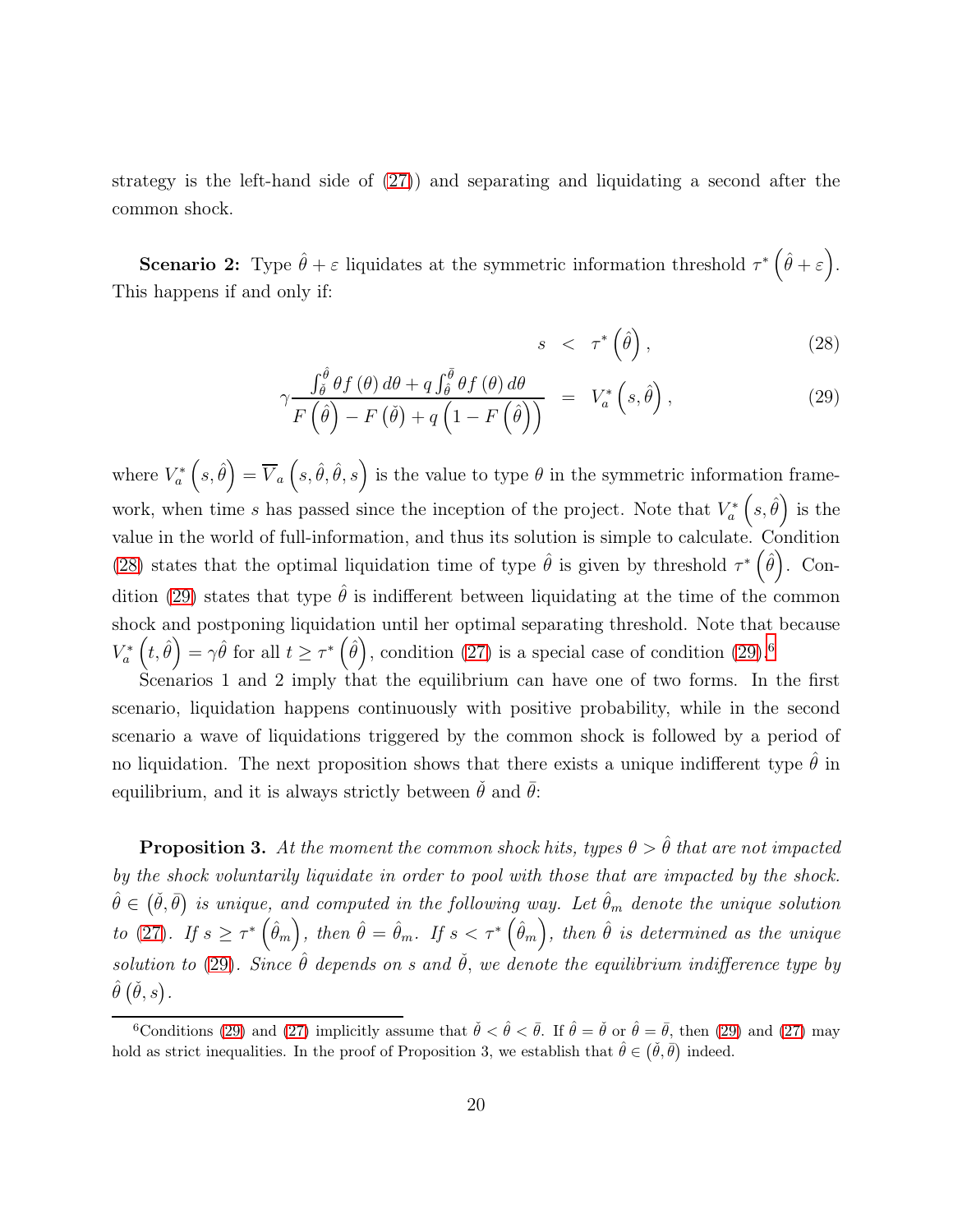The results of this section have two interesting implications. First, because  $\hat{\theta} > \check{\theta}$ , the common shock leads to liquidation of more projects than are affected by the shock directly. The difference between  $\theta$  and  $\theta$  measures the extent of strategic blending in by low-ability entrepreneurs. We explore the economic implications of this finding in Section 4.

Second, depending on whether the equilibrium belongs to scenario 1 or scenario 2, there can be different time-series properties of liquidation decisions. In the former case, the common shock triggers a wave of liquidations, but after the shock is over the liquidation rate is comparable to normal times. By contrast, in the latter case, the common shock triggers a wave of liquidations, which is followed by a quiet period of no liquidations. We also discuss these implications in more detail in Section 4.

Let  $\overline{V}_{cs}(s, \theta, \check{\theta})$  denote the value to type  $\theta$  when the common shock arrives and before the entrepreneur learns if her project is exposed to the shock. Then,

<span id="page-20-0"></span>
$$
\overline{V}_{cs}(s,\theta,\check{\theta}) = q\gamma\hat{\theta}(\check{\theta},s) + (1-q)\max\left\{\gamma\hat{\theta}(\check{\theta},s), \overline{V}_a(s,\theta,\hat{\theta}(\check{\theta},s),s)\right\}.
$$
 (30)

#### 3.3 Liquidation Decision Before the Arrival of the Shock

To complete the solution of the model, consider the decision of type  $\theta$  to liquidate the project before the arrival of the common shock. Similar to Section 3.1, we solve for the separating equilibrium in two steps. First, we solve for the entrepreneur's liquidation strategy for a given inference function of outsiders. Second, we apply the rational expectations condition that the inference function of outsiders must be consistent with the liquidation strategy of the entrepreneur.

Suppose that outsiders believe that type  $\theta$  liquidates the project if it has not paid for time  $\tau_b (\theta)$  since inception, where  $\tau_b (\theta)$  is an increasing and differentiable function of  $\theta$ . Hence, if the entrepreneur liquidates the project at time  $\tau$ , outsiders update their belief about the entrepreneur's type to  $\tilde{\theta}(\tau) = \tau_b^{-1}$  $b_b^{-1}(\tau)$ . Let  $V_b\left(t, \tilde{\theta}, \theta, \tau\right)$  denote the value to the entrepreneur in the range prior to the arrival of the shock, conditional on project not paying off for time t, for a fixed belief of outsiders  $\tilde{\theta}$ , where  $t \leq \tau$  is the time since inception of the project,  $\theta$  is the true type, and  $\tau$  is the liquidation timing. Using the standard argument, in the region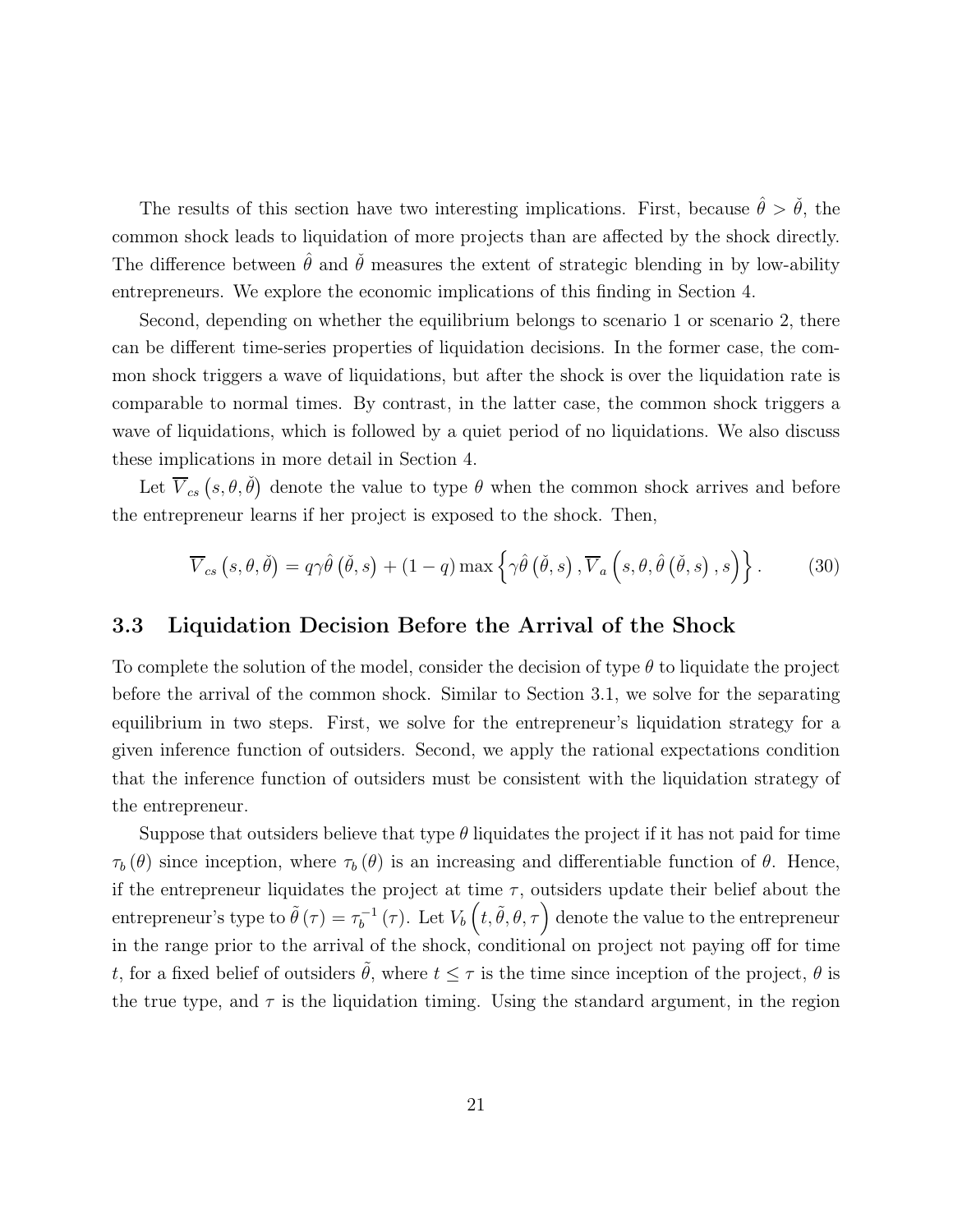prior to liquidation,  $V_b\left(t, \tilde{\theta}, \theta, \tau\right)$  satisfies the following differential equation:

<span id="page-21-0"></span>
$$
\left(r + \lambda p\left(t\right) + \mu\right) V_b = -c + \frac{\partial V_b}{\partial t} + \lambda \left(1 + \gamma\right) \theta p\left(t\right) + \mu \overline{V}_{cs} \left(t, \theta, \tilde{\theta}\left(t\right)\right). \tag{31}
$$

Compared to [\(19\)](#page-16-0), equation [\(31\)](#page-21-0) includes an additional term that reflects the possibility that a common shock arrives over the next instant. In this case, the value function jumps to  $\overline{V}_{cs}(t, \theta, \tilde{\theta}(t)),$  given by [\(30\)](#page-20-0).

Upon liquidation of the project at  $\tau$ , the payoff to the entrepreneur is  $\gamma\tilde{\theta}$ , implying the boundary condition:

<span id="page-21-1"></span>
$$
V_b\left(\tau,\tilde{\theta},\theta,\tau\right) = \gamma\tilde{\theta}.\tag{32}
$$

If we set  $\tilde{\theta} = \tilde{\theta}(\tau)$  in [\(32\)](#page-21-1), equations [\(31\)](#page-21-0) – (32) yield the value to the entrepreneur for a given liquidation timing  $\tau$  and outsiders' inference function  $\tilde{\theta}(\tau)$ . For a given outsiders' inference function, the optimal liquidation timing  $\tau$  must be such that the entrepreneur's payoff at the liquidation point satisfies the smooth-pasting condition:

<span id="page-21-3"></span><span id="page-21-2"></span>
$$
\left. \frac{\partial V_b}{\partial t} \right|_{t \to \tau} = \gamma \tilde{\theta}'(\tau). \tag{33}
$$

Plugging [\(32\)](#page-21-1) and [\(33\)](#page-21-2) into [\(31\)](#page-21-0) yields the following equation for the entrepreneur's liquidation timing for a given outsiders' inference function:

$$
-c - r\gamma\tilde{\theta}(\tau) + \lambda p(\tau)\left(\theta + \gamma\left(\theta - \tilde{\theta}(\tau)\right)\right) + \gamma\tilde{\theta}'(\tau) + \mu\left(\overline{V}_{cs}\left(\tau, \theta, \tilde{\theta}(\tau)\right) - \gamma\tilde{\theta}(\tau)\right) = 0.
$$
\n(34)

Equation [\(34\)](#page-21-3) is similar to the analogous equation [\(23\)](#page-16-4) in Section 3.1. It reflects the costs and benefits of postponing the liquidation for an additional instant. The first two terms reflect the costs and the next two terms reflect the benefits. In addition, equation [\(34\)](#page-21-3) includes an additional term that reflects potential arrival of the common shock. If the entrepreneur delays liquidation for an additional instant  $dt$ , the common shock will arrive over this instant with probability  $\mu dt$ . Upon the arrival of the common shock, the value of the project to the entrepreneur jumps to  $\overline{V}_{cs}(\tau,\theta,\tilde{\theta}(\tau)).$ 

Next, we can apply the rational expectations condition that the entrepreneur's liquidation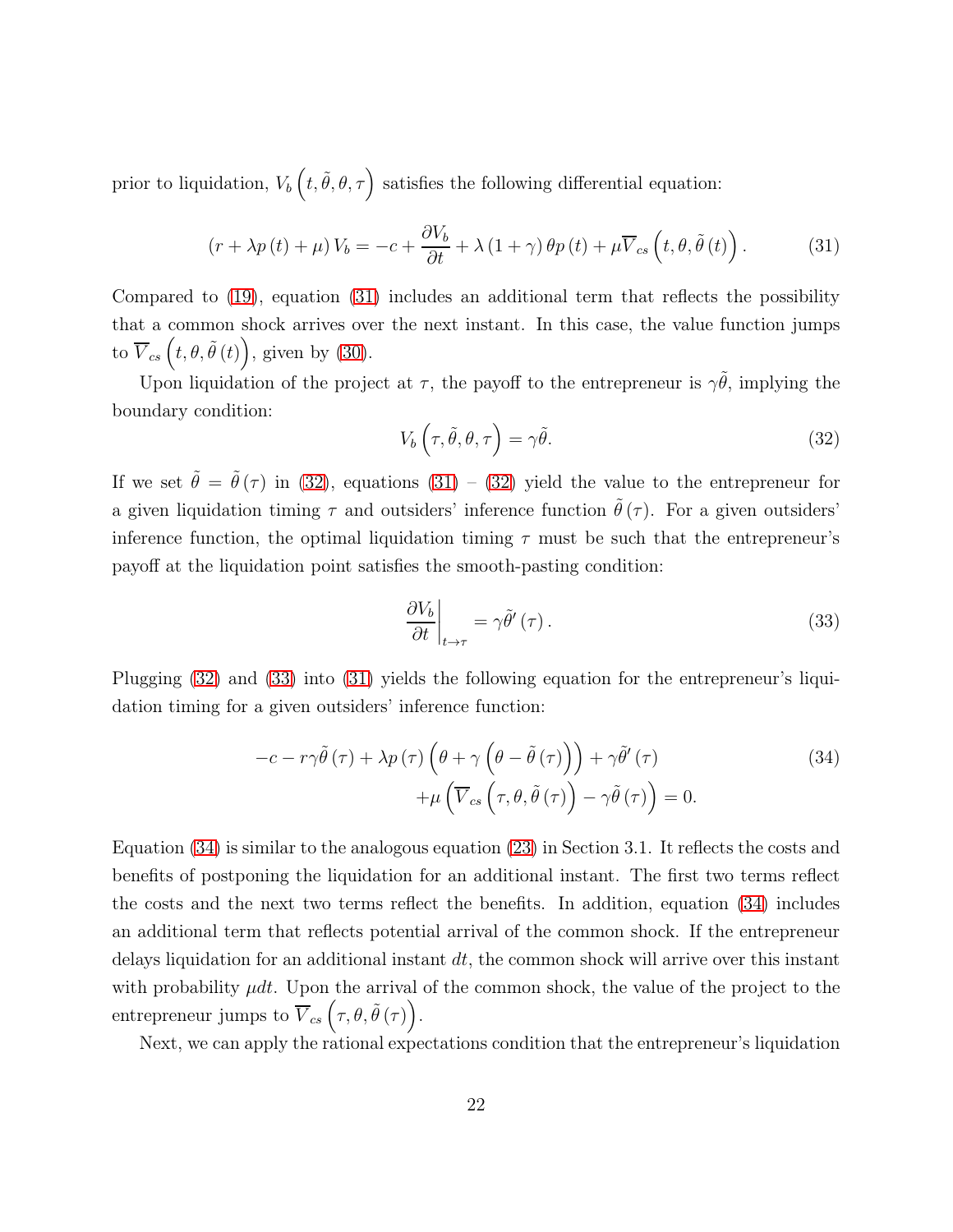strategy must be consistent with outsiders' inference function. This condition implies that at the entrepreneur's chosen liquidation timing  $\tau$ ,  $\tilde{\theta}(\tau) = \theta$ . Hence, we can substitute  $\tau = \tau_b(\theta)$ ,  $\tilde{\theta}(\tau) = \theta$ , and  $\tilde{\theta}'(\tau) = 1/\tau'_b(\theta)$  in [\(34\)](#page-21-3) and get the equilibrium equation for the liquidation timing  $\tau_b(\theta)$ :

<span id="page-22-0"></span>
$$
-c - r\gamma\theta + \lambda\theta p(\tau_b(\theta)) + \frac{\gamma}{\tau_b'(\theta)} + \mu(\overline{V}_{cs}(\tau_b(\theta), \theta, \theta) - \gamma\theta) = 0.
$$
 (35)

Note that  $\overline{V}_{cs}(\tau_b(\theta),\theta,\theta)$  is the value that type  $\theta$  gets at the arrival of the common shock, if she is the lowest type remaining at the time of the shock. Because  $\hat{\theta}(\check{\theta}, \tau_b(\check{\theta})) > \check{\theta}$ , as established in Section 3.2, type  $\theta$  always chooses to liquidate the project in this case, even if the project is not exposed to the shock. Therefore,  $\overline{V}_{cs}(\tau_b(\theta),\theta,\theta) = \gamma \hat{\theta}(\theta,\tau_b(\theta)).$ Consequently, equation [\(35\)](#page-22-0) reduces to:

<span id="page-22-1"></span>
$$
\frac{d\tau_b}{d\theta} = \frac{\gamma}{c + r\gamma\theta - \lambda\theta p\left(\tau_b\left(\theta\right)\right) - \mu\gamma\left(\hat{\theta}\left(\theta, \tau_b\left(\theta\right)\right) - \theta\right)}, \ \theta \in \left[\underline{\theta}, \overline{\theta}\right].\tag{36}
$$

Compared to [\(24\)](#page-17-0), the denominator of [\(36\)](#page-22-1) includes an additional term  $-\mu\gamma \left(\hat{\theta}(\theta,\tau_b(\theta))-\theta\right)$ . It reflects an additional incentive to delay liquidation due to the potential arrival of the common shock, which allows the entrepreneur to blend in with higher types.

Equation [\(36\)](#page-22-1) is solved subject to the appropriate initial value condition. Analogous to Section 3.1, the appropriate initial value condition is that the lowest type  $\underline{\theta}$  liquidates the project as if her liquidation decision did not reveal information to outsiders:

<span id="page-22-2"></span>
$$
\tau_b(\underline{\theta}) = \frac{1}{\lambda} \ln \left( \frac{p_0}{1 - p_0} \left( \frac{\lambda \underline{\theta}}{c + r \gamma \underline{\theta} - \mu \gamma \left( \hat{\theta} \left( \underline{\theta}, \tau_b(\underline{\theta}) \right) - \underline{\theta} \right)} - 1 \right) \right). \tag{37}
$$

Note that the right-hand side of [\(37\)](#page-22-2) is the most preferred threshold of type  $\underline{\theta}$  in the symmetric information framework, taking payoff upon arrival of the common shock as given. The intuition behind [\(37\)](#page-22-2) is simple. If the lowest type did not liquidate at this threshold, she would find it optimal to deviate to it. Such deviation not only would increase the direct payoff from liquidation but also could increase the reputation payoff, because the current outsiders' inference is already as low as possible. Equations  $(36) - (37)$  $(36) - (37)$  $(36) - (37)$  yield the separating equilibrium liquidation timing  $\tau_b (\theta)$ . We denote the corresponding equilibrium value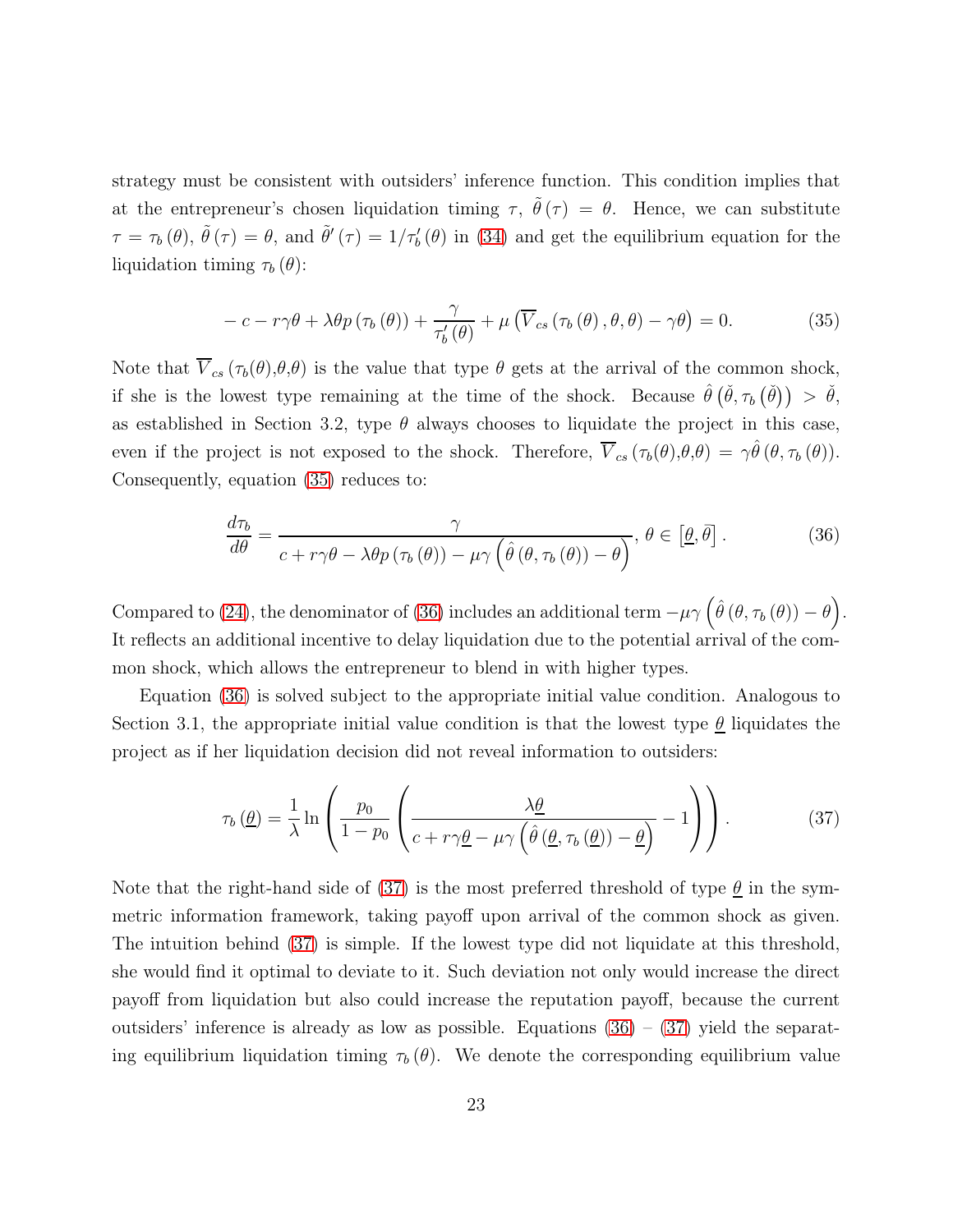function by  $\overline{V}_b(t, \theta)$ .

By verifying that the solution to  $(31) - (32)$  $(31) - (32)$  satisfies the regularity conditions in Mailath (1987), Proposition 4 shows that the argument above indeed yields the unique separating equilibrium threshold  $\tau_b(\theta)$ . The proof appears in the appendix.

**Proposition 4.** Let  $\tau_b(\theta)$  be the increasing function that solves differential equation [\(36\)](#page-22-1) subject to the initial value condition [\(37\)](#page-22-2). Then,  $\tau_b(\theta)$  is the liquidation threshold of type  $\theta$ in the unique (up to the off-equilibrium beliefs) separating equilibrium in the range prior to the arrival of the common shock.

Taken together, Propositions  $2 - 4$  imply that there exists a unique equilibrium, in which different types separate via different liquidation strategies. At most times the common shock does not arrive, so different types liquidate projects at different instances: worse (lower  $\theta$ ) projects are liquidated earlier, and better (higher  $\theta$ ) projects are liquidated later. However, on rare occasions when a common shock triggers liquidation of some projects for an exogenous reason, a wave of liquidations occurs. Importantly, the wave exceeds the fraction of projects exposed to the shock: entrepreneurs with bad enough projects choose to blend in with the crowd and liquidate their projects together with projects exposed to the shock, even though their projects are not affected by the shock directly.

Similarly to [\(18\)](#page-14-0), let  $T(\theta)$  denote the expected time to liquidation of a project with quality  $\theta$ :

$$
T(\theta) = e^{-\mu\tau_b(\theta)}\tau_b(\theta) + \int_{s(\theta)}^{\tau_b(\theta)} t\mu e^{-\mu t} dt
$$
  
+ 
$$
\int_0^{s(\theta)} \left(qt + (1-q)\tau_a\left(\theta, \hat{\theta}\left(\tau_b^{-1}(t), t\right), t\right)\right) \mu e^{-\mu t} dt
$$
  
= 
$$
\frac{1 - e^{-\mu\tau_b(\theta)}}{\mu} + (1-q)\int_0^{s(\theta)} \left(\tau_a\left(\theta, \hat{\theta}\left(\tau_b^{-1}(t), t\right), t\right) - t\right) \mu e^{-\mu t} dt,
$$
 (38)

where  $s(\theta)$  is the time such that type  $\theta$  separates if the common shock arrives before it and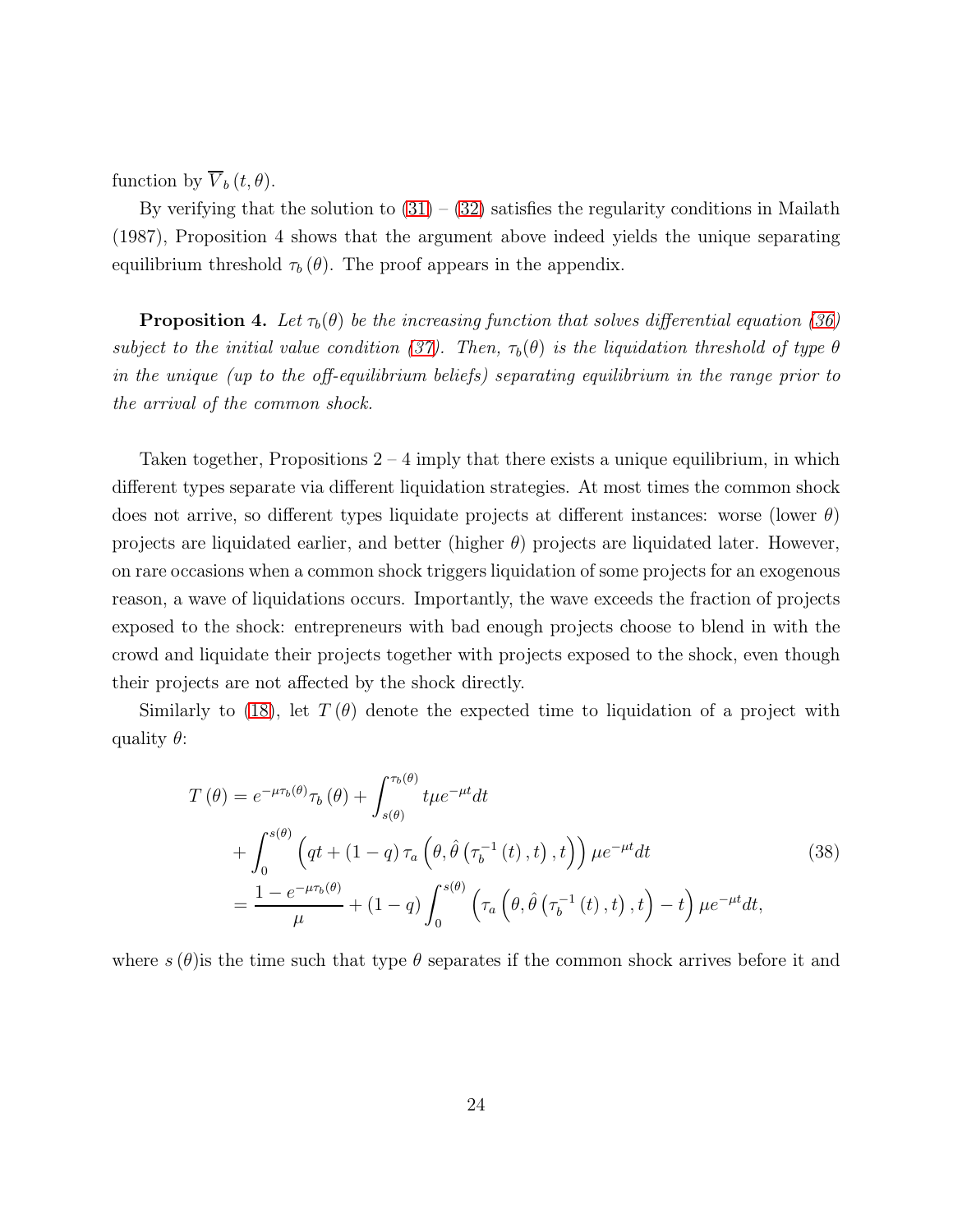blends in if the common shock arrives after.<sup>[7](#page-24-0)</sup>

# 4 Model Implications

In this section we analyze the economic implications of the model. We first show that even relatively small shocks cause many entrepreneurs to time their liquidation decisions to periods of common industry shocks. Then, we show that expectations of a common shock arrival in the future lead entrepreneurs to delay liquidation decisions today. Interestingly, although only low types benefit from blending in, common shocks considerably delay liquidation decisions of all types through the separation effect. This implies that industries can accumulate over time a significant number of the "living dead" projects. We quantify the delay caused by common shocks and by signaling and show that the two sources of delay affect mostly different projects. Finally, we show that small negative common shocks can actually improve the aggregate present value of all projects in an industry, even though they create additional frictions in liquidation.

#### 4.1 How Significant is "Blending In"?

First, we quantify the magnitude of the "blending in" effect. Suppose that a fraction  $q$  of projects is exposed to the shock. Out of firms that are not exposed to the shock, fraction  $\left(F\left(\hat{\theta}\right) - F\left(\check{\theta}\right)\right) / \left(1 - F\left(\check{\theta}\right)\right)$  liquidates voluntarily, where the lowest quality project that did not liquidate by the time of the shock,  $\hat{\theta}$ , and the higher quality project that strategically blends in,  $\dot{\theta}$ , are defined in Section 3.2. To study the importance of strategic liquidation, we introduce two measures:

1. The fraction of projects that blend in out of those not exposed to the shock:

$$
\phi(s) = \frac{F\left(\hat{\theta}\left(\tau_b^{-1}\left(s\right), s\right)\right) - F\left(\tau_b^{-1}\left(s\right)\right)}{1 - F\left(\tau_b^{-1}\left(s\right)\right)}.\tag{39}
$$

<span id="page-24-0"></span><sup>&</sup>lt;sup>7</sup>Formally,  $s(\theta)$  is defined as the solution to  $\theta = \hat{\theta}(\tau_b^{-1}(s), s)$ . Because the right-hand side is increasing in s (this can be shown by taking the total derivative of [\(29\)](#page-19-0)),  $s(\theta)$  is uniquely defined, and type  $\theta$  finds it optimal to separate if and only if the common shock arrives before  $s(\theta)$ .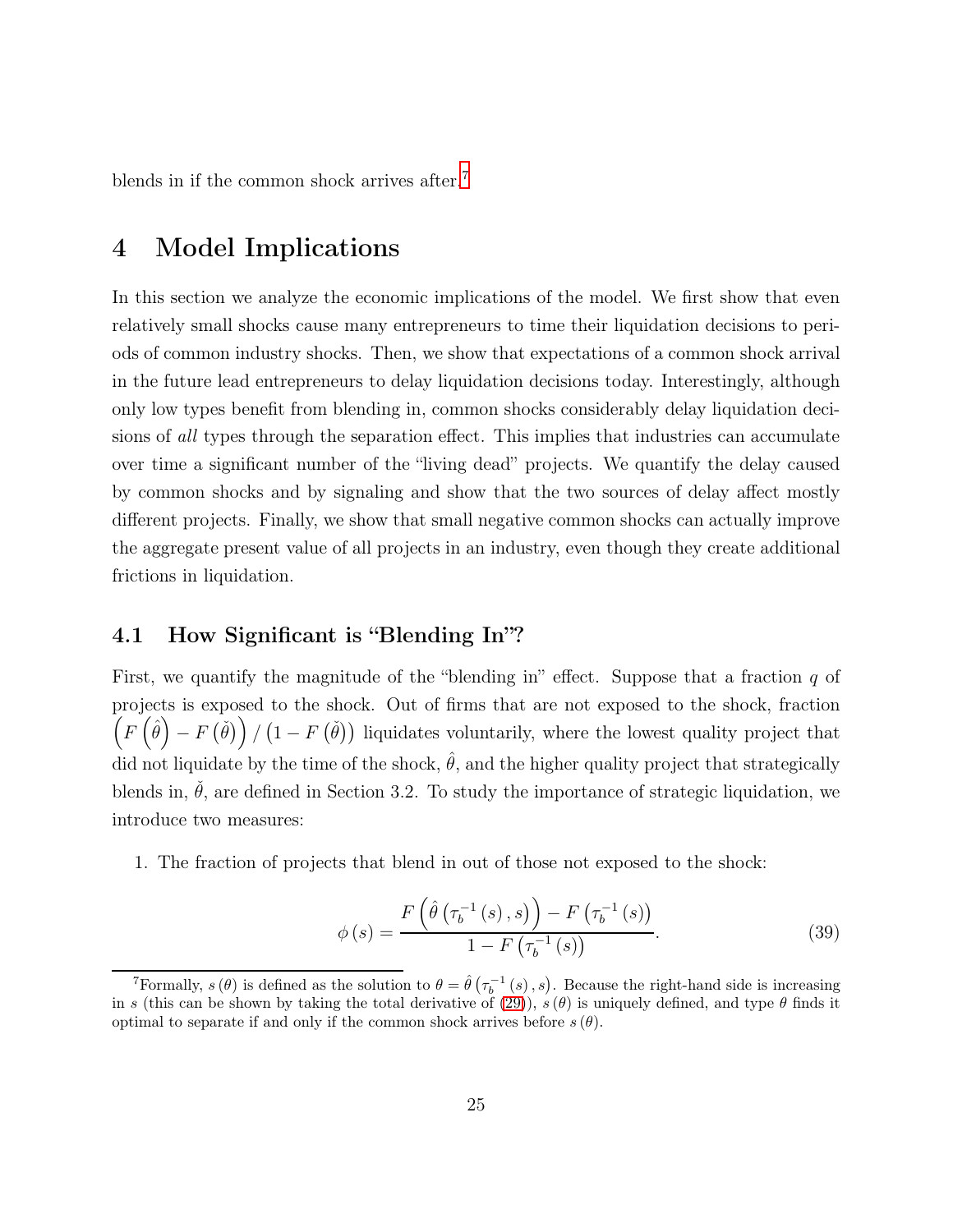By construction,  $\phi \in [0, 1]$ . If the "blending in" effect is absent, then  $\phi = 0$  as only projects that are exposed to the shock are liquidated upon its arrival. If the "blending in" effect is present, then  $\phi > 0$ .

2. The magnification multiplier, defined as the ratio of all projects liquidated at the time of the common shock to projects that are liquidated because they are exposed to the shock:

$$
M(s) = \frac{q(1 - F(\tau_b^{-1}(s)) + (1 - q) \left( F(\hat{\theta}(\tau_b^{-1}(s), s)) - F(\tau_b^{-1}(s)) \right)}{q(1 - F(\tau_b^{-1}(s)))}
$$
(40)  
=  $1 + \frac{1 - q}{q} \phi(s)$ .

By construction,  $M \geq 1$ . If the "blending in" effect is absent, then the magnification multiplier is equal to one: only projects that are exposed to the common shock are liquidated upon its arrival. If the "blending" in effect is present, then the magnification multiplier exceeds one.

Figure 1 quantifies the "blending in" effect for four different values of the fraction of firms exposed to the shock,  $q$ , for the case of uniform distribution of types. The left panel plots the fraction of projects that blend in out of those not exposed to the shock,  $\phi(s)$ . The right panel plots the corresponding magnification multiplier,  $M(s)$ . The "blending in" effect appears to be quite significant. For example, when the common shock affects 5% of outstanding projects, 17.5% of projects that are not exposed to the shock liquidate strategically at the same time. This implies the magnification multiplier of 4.5: every project that got hit by the shock leads to 4.5 projects being liquidated. As the common shock becomes bigger  $(q$  is higher), the fraction of projects that are liquidated strategically also increases. For example, a large shock affecting every fourth project triggers liquidation of almost 60% of outstanding projects. At the same time, larger shocks are associated with lower magnification multipliers. Interestingly, even very small shocks can lead to a big wave of liquidations. For example, if the common shock hits the project with only  $1\%$  probability, the magnification multiplier is 10, meaning that 10% of the projects are liquidated at the shock: 1% are forced and the other 9% do so strategically.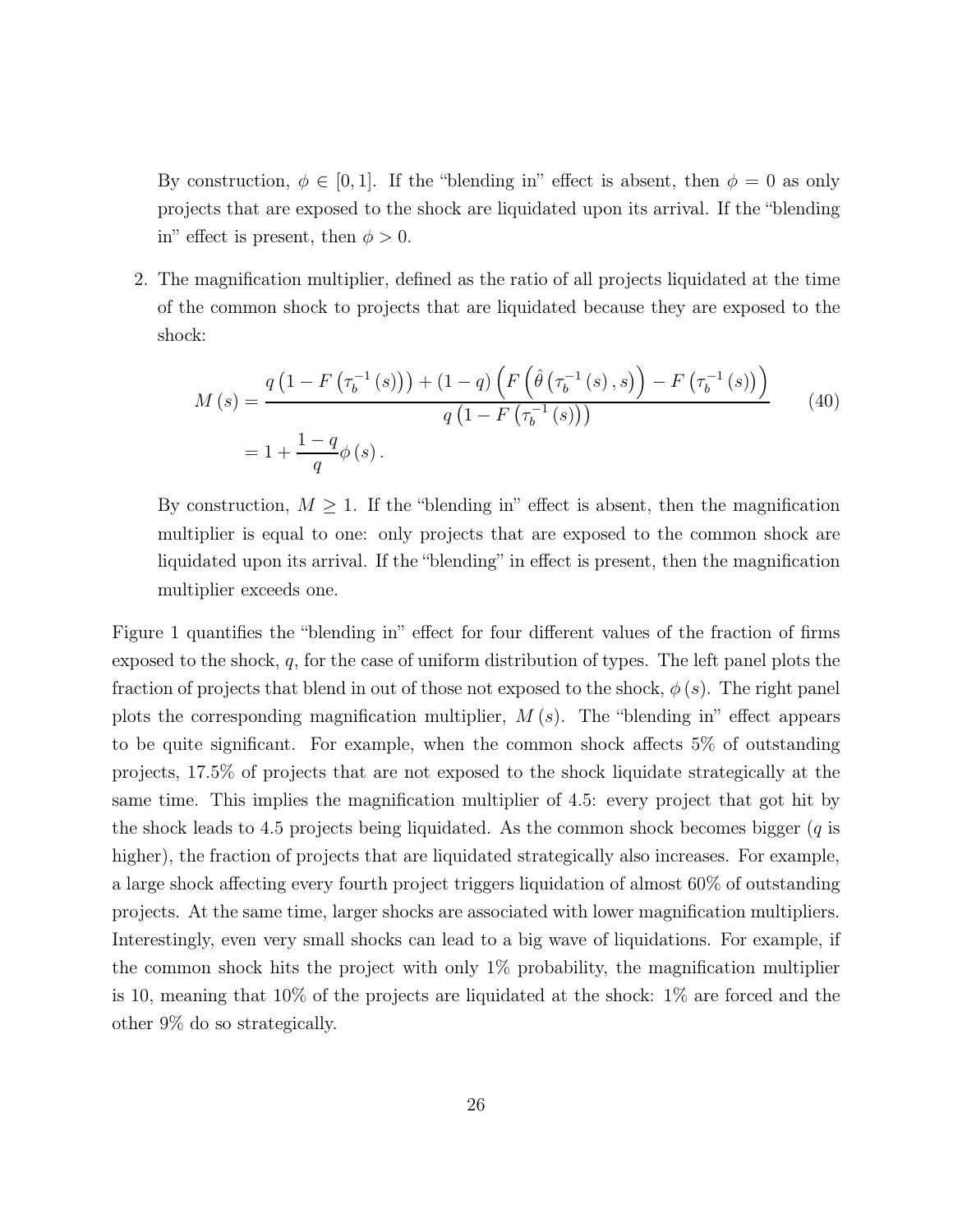

Figure 1: The "Blending in" Effect. The left panel plots the fraction of firms that blend in out of those not exposed to the shock,  $\phi(s)$ , as a function of the arrival time of the shock s. The right panel plots the magnification multiplier,  $M(s)$ , as a function of the arrival time of the shock. Both  $\phi(s)$  and  $M(s)$  are plotted for four different values of q: 0.01 (the blue line), 0.05 (the green line), 0.1 (the red line), and 0.25 (the black line). The other parameters are  $r = 0.05, c = 0.05, \lambda = 0.2, \mu = 0.2, \gamma = 0.5, p_0 = 0.5, \underline{\theta} = 1, \overline{\theta} = 2.$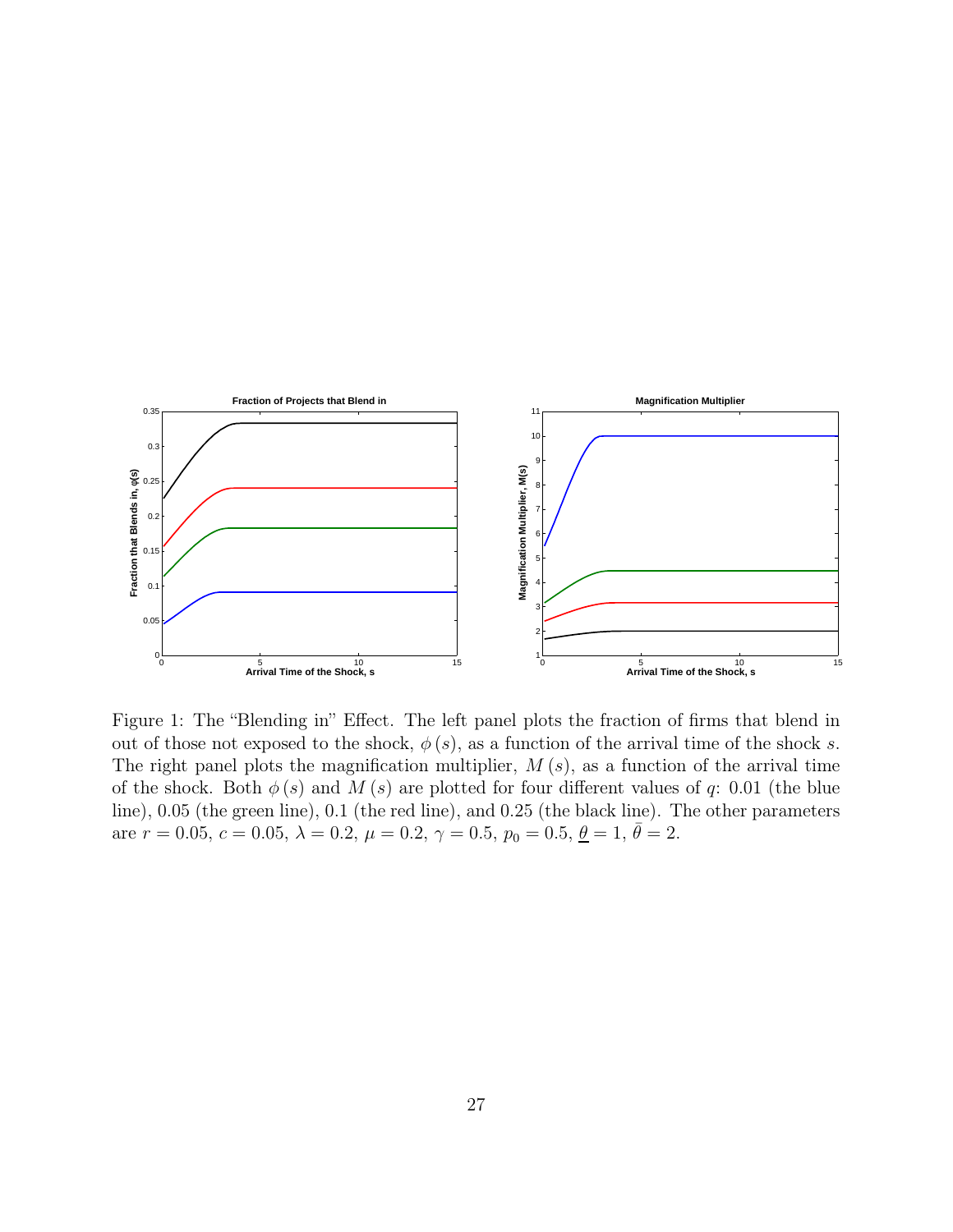### 4.2 Delay due to "Blending In" and the "Living Dead"

Possible arrival of the common shock in the future creates incentives for the entrepreneur to delay the liquidation decision today. This is evident from Section 3.3: the equilibrium liquidation timing  $\tau_b(\theta)$  increases in the shock arrival intensity,  $\mu$ . Intuitively, bad types have incentives to delay their liquidation decisions in a hope to to pool with better types when the common shock hits. What is more surprising is that liquidation decisions of all projects are delayed, even projects with very high quality  $\theta$ . This might seem counter-intuitive, because entrepreneurs managing projects with very high  $\theta$  have little incentives to wait for the common shock and pool. Intuitively, these entrepreneurs delay liquidation decisions of their projects because the timing liquidation is a signaling device about quality. Because lower types delay their liquidations, higher types are forced to delay their liquidations even more in order to separate from lower types. Hence, higher  $\mu$  delays liquidation decisions of all types.

Figure 2 plots three liquidation triggers: the trigger in the world of symmetric information,  $\tau^*(\theta)$ , the trigger in the world of asymmetric information when there are no common shocks,  $\tau^a$  ( $\theta$ ,  $\theta$ , 0), and the trigger in the world of asymmetric information when there is a possibility of a common shock in the future,  $\tau^b(\theta)$ . Figure 2 illustrates two sources of delay compared to the case of symmetric information. The first source of delay is costly signaling: higher types delay liquidation decisions of their projects in order to separate from earlier liquidations by lower types and thereby get a higher reputation payoff. This effect drives the change of liquidation trigger from  $\tau^*(\theta)$  to  $\tau^a(\theta, \underline{\theta}, 0)$ . The second source of delay is "blending in." Lower types have incentives to wait for the common shock in expectation of pooling with higher types exposed to the shock. This allows lower types to get a higher reputation payoff at the expense of higher types and leads to an additional delay compared to  $\tau^a$   $(\theta, \underline{\theta}, 0)$ .

These effects are illustrated in more detail on Figure 3. The figure shows the extent of delay caused by each of the two mechanisms. Signaling incentives lead to a delay in liquidation ranging from no delay (for the lowest type) to 160% (for the highest type) relative to the first-best liquidation timing. The additional effect of "blending in" is more uniform for all types. For the case of  $q = 0.05$ , "blending in" leads to a delay in liquidation timing ranging from 40% (for the lowest type) to 20% (for the highest type). As the magnitude of the shock increases, the extent of delay caused by "blending in" increases as well. For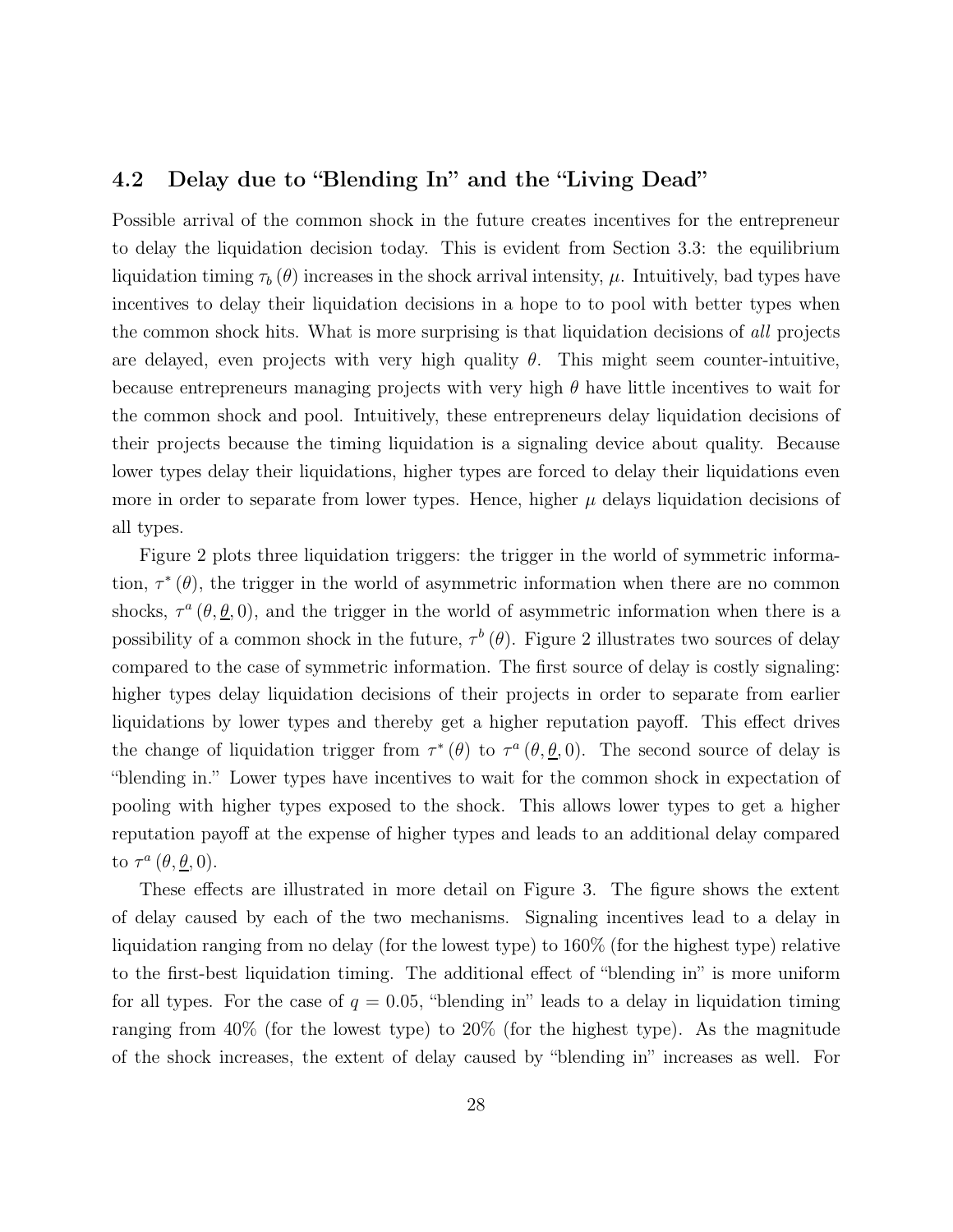

Figure 2: Comparison of Liquidation Triggers. The figure plots three triggers:  $\tau^*(\theta)$ , liquidation timing in the frictionless world (the blue line);  $\tau_a (\theta, \underline{\theta}, 0)$ , liquidation timing under asymmetric information in the world without common shocks (the green line);  $\tau_b(\theta)$ , liquidation timing under asymmetric information in the world with common shocks (the red line). The baseline case has  $q = 0.05$ . The other parameters are  $r = 0.05$ ,  $c = 0.05$ ,  $\lambda = 0.2$ ,  $\mu = 0.2, \, \gamma = 0.5, \, p_0 = 0.5, \, \underline{\theta} = 1, \, \bar{\theta} = 2.$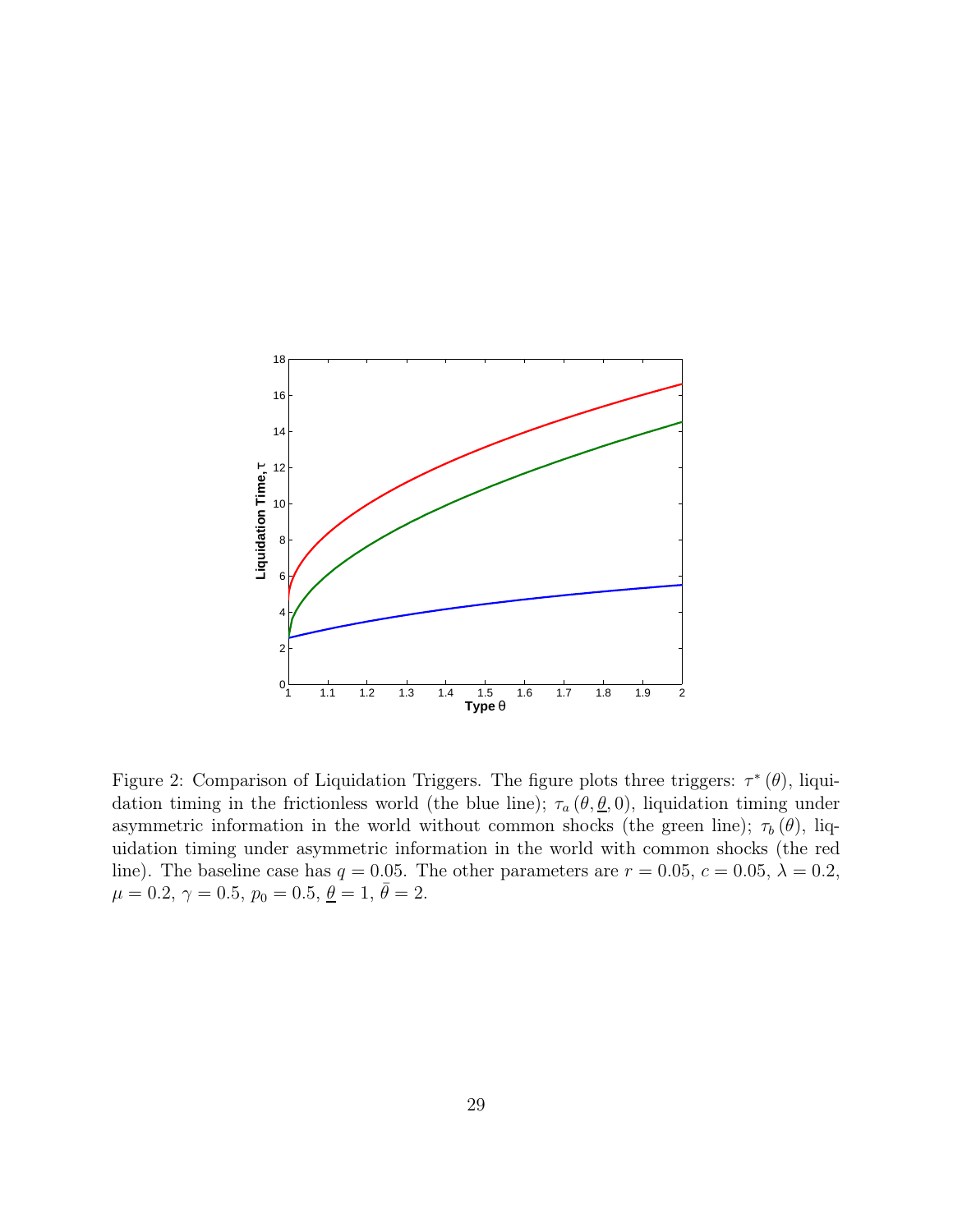

Figure 3: Delay caused by Signaling vs. "Blending In." The figure plots the relative delay caused by signaling (the blue line),  $(\tau^a (\theta, \underline{\theta}, 0) - \tau^* (\theta)) / \tau^* (\theta)$ , and caused by "blending in" (the green line),  $(\tau^{b}(\theta) - \tau^{a}(\theta, \underline{\theta}, 0)) / \tau^{*}(\theta)$ , for different  $\theta$ . The left panel plots the case of  $q = 0.05$ . The central panel plots the case of  $q = 0.1$ . The right panel plots the case of q = 0.25. The other parameters are  $r = 0.05$ ,  $c = 0.05$ ,  $\lambda = 0.2$ ,  $\mu = 0.2$ ,  $\gamma = 0.5$ ,  $p_0 = 0.5$ ,  $\bar{\theta} = 1, \bar{\theta} = 2.$ 

example, if  $q = 0.1$ , a typical project is delayed by 60% due to "blending in."

An interesting consequence of delaying behavior is that many projects are kept alive even though in the first-best world they would have been liquidated long time ago. To study this phenomenon, we measure the fraction of these firms and refer to them as the "living dead." In the first-best setting, the entrepreneur managing a type  $\theta$  project will choose to liquidate it if it has not paid off for time  $\tau^*(\theta)$ , determined in Section 2. Let  $\theta^*(\tau)$  equal the inverse of  $\tau^*(\theta)$ . Then, all projects whose types are less than  $\theta^*(t)$  will be liquidated by time t. Similarly, in the private information setting prior to the arrival of the common shock, the entrepreneur managing a type  $\theta$  project will choose to liquidate it if it has not paid off for time  $\tau_b (\theta)$ . Let  $\theta_b (\tau)$  equal the inverse of  $\tau_b (\theta)$ . All projects whose types are less than  $\theta_b (t)$ will be liquidated by time t. Let  $LD(t)$  denote the fraction of outstanding projects at time t that are among the living dead. We can write this as

$$
LD\left(t\right) = \frac{F\left[\theta^*\left(t\right)\right] - F\left[\theta_b\left(t\right)\right]}{1 - F\left[\theta_b\left(t\right)\right]}.\tag{41}
$$

In the graph we see that for the first 2.5 years there are no living dead because the likelihood of success is high enough to make liquidation suboptimal even in the first-best case.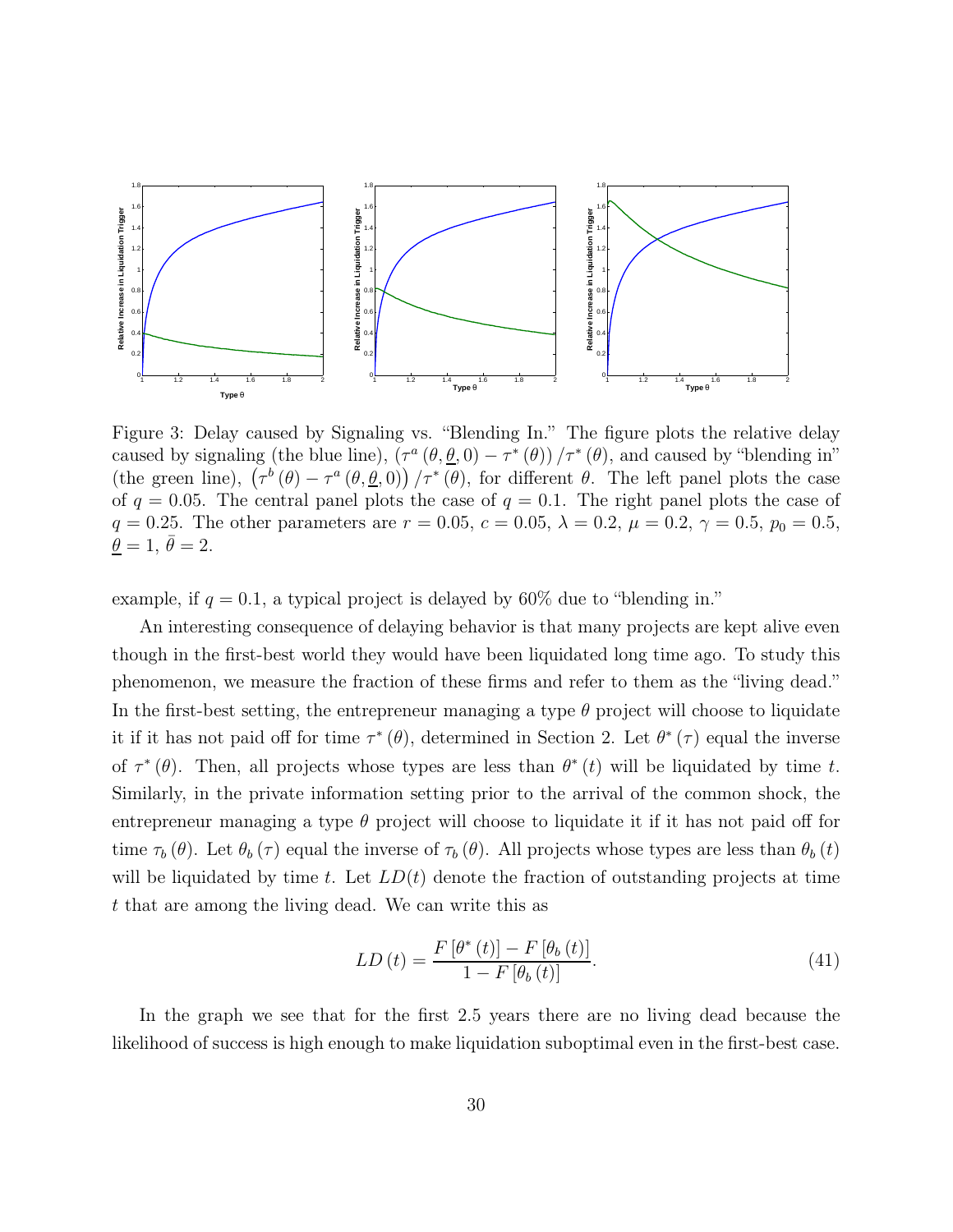

Figure 4: The "Living Dead." The figure plots the fraction of outstanding projects at time t that are among the living dead,  $LD(t)$ . The parameters are  $q = 0.05, r = 0.05, c = 0.05$ ,  $\lambda = 0.2, \ \mu = 0.2, \ \gamma = 0.5, \ p_0 = 0.5, \ \underline{\theta} = 1, \ \overline{\theta} = 2.$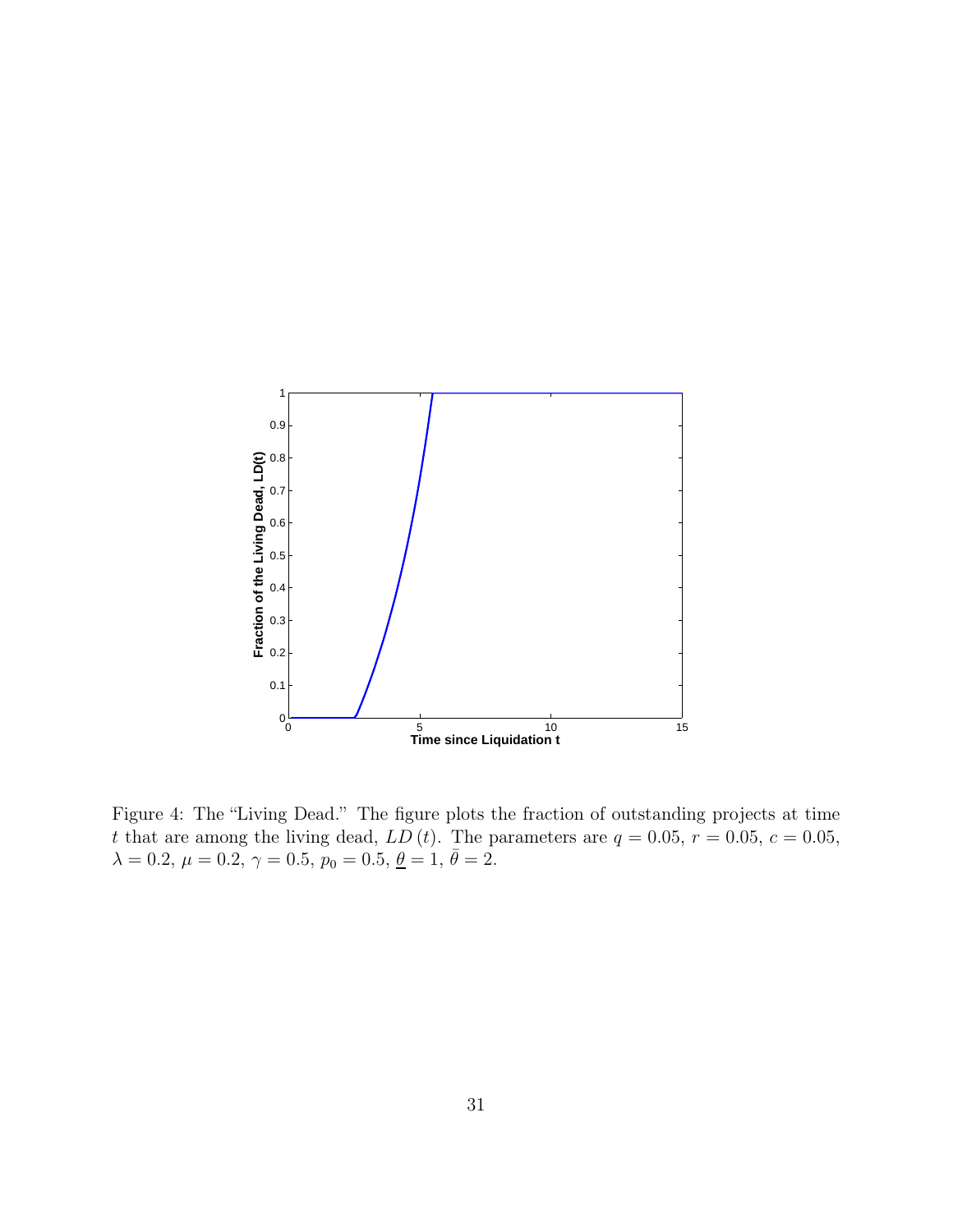However, beyond that point entrepreneurs managing bad enough projects begin liquidating them in the first-best case, while a substantially smaller number of projects are liquidated in the private information case. After about 5 years, given the small posterior likelihood of success, all types will have liquidated in the first-best case. This implies that all of the non-liquidated projects in the private information setting are among the living dead.

The significance of this result should not be understated. What it implies is that in many industries negative NPV projects are likely to be the norm rather than an exception, especially after a long streak of good times, during which the industry has not experienced negative shocks and accumulated "bad cholesterol" projects. It also explains at an intuitive level why small shocks can lead to the avalanche of industry liquidations. By the time the shock hits it is not unlikely that most outstanding projects have negative NPV. As the realization of the shock is delayed, this effect strengthens.

### 4.3 The Value of Industry-Wide Shocks

Although it may seem that industry-wide shocks are always detrimental because they force liquidation of good projects and reduce information revelation due to the blending in with the crowd effect, they actually have a positive effect of reducing the delay in liquidation of some projects. Without the shock, costly liquidation delay could be even higher. Figure 5 shows how the expected value of entrepreneurs changes with the intensity of the shock arrival,  $\mu$ . The top-left panel shows the effect of  $\mu$  on the ex-ante expected value of an average entrepreneur. It suggest that the industry as a whole should find it optimal to introduce negative common shocks of moderate size. The common shock here plays a "cleaning" role by preventing piling up of negative NPV projects and significantly lowering liquidation times. The other panels show the ex-ante expected value for different quality types. As expected, the lowest quality entrepreneur benefits substantially from the common shock. However, even for the highest quality type the behavior at low arrival intensity levels is non-monotonic.

# 5 Conclusion

Real investment decisions can be substantially affected by the temptation of entrepreneurs to blend in with the crowd and delay liquidation of unsuccessful projects. As we show, this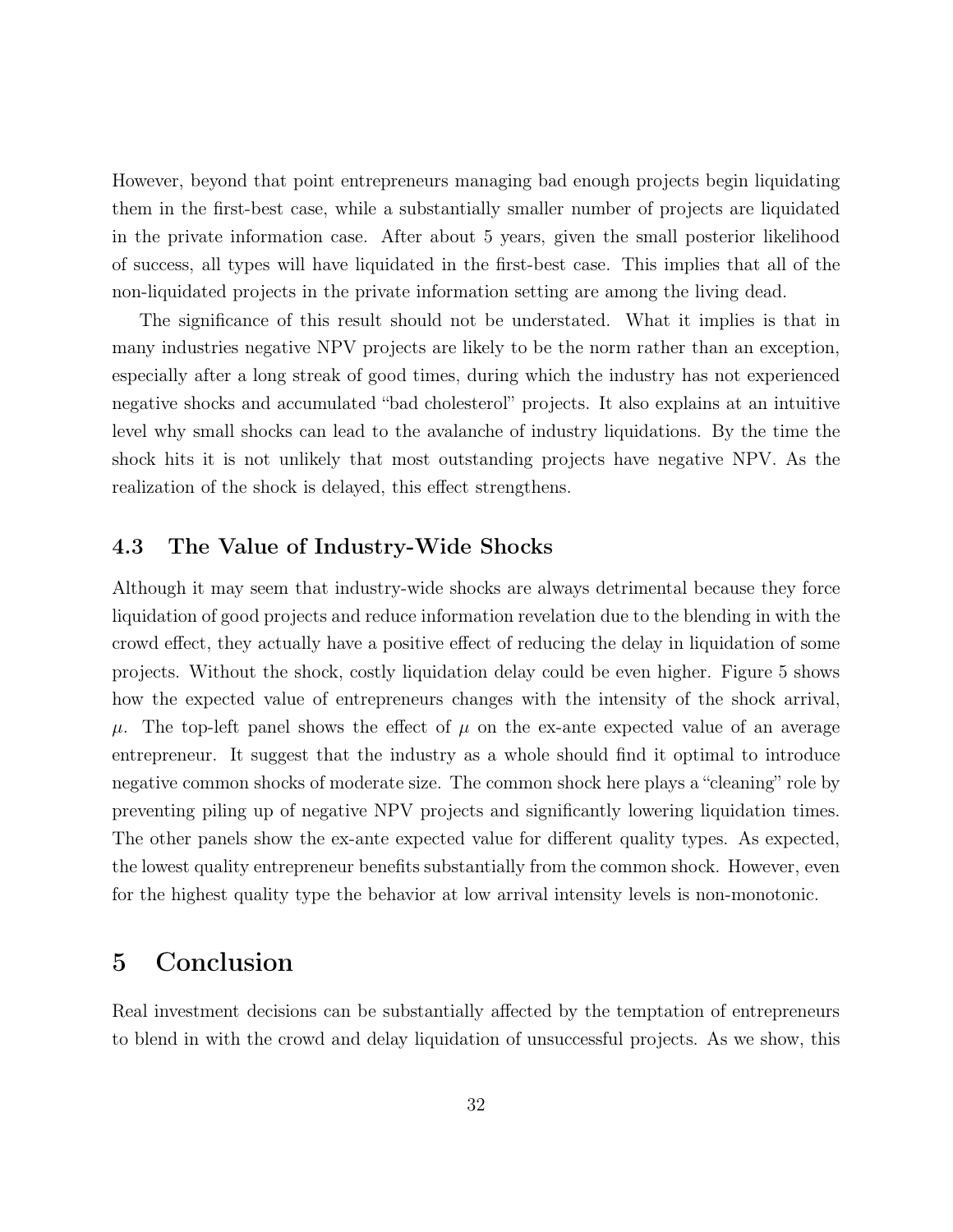

Figure 5: The Effect of the Common Shock on Expected Value. The figure plots the expected value at date 0,  $\overline{V}_b(0, \theta)$ , for different types. The top-left panel plots the expected value at date 0 averaged across all types,  $\mathbb{E}_{\theta} \left[ \overline{V}_b(0,\theta) \right]$ . The other three panels plot  $\overline{V}_b(0,\theta)$  for the lowest type  $\underline{\theta}$  (the top-right panel), the average type  $\mathbb{E}_{\theta}[\theta]$  (the bottom-left panel), and the highest type  $\bar{\theta}$  (the bottom-right panel).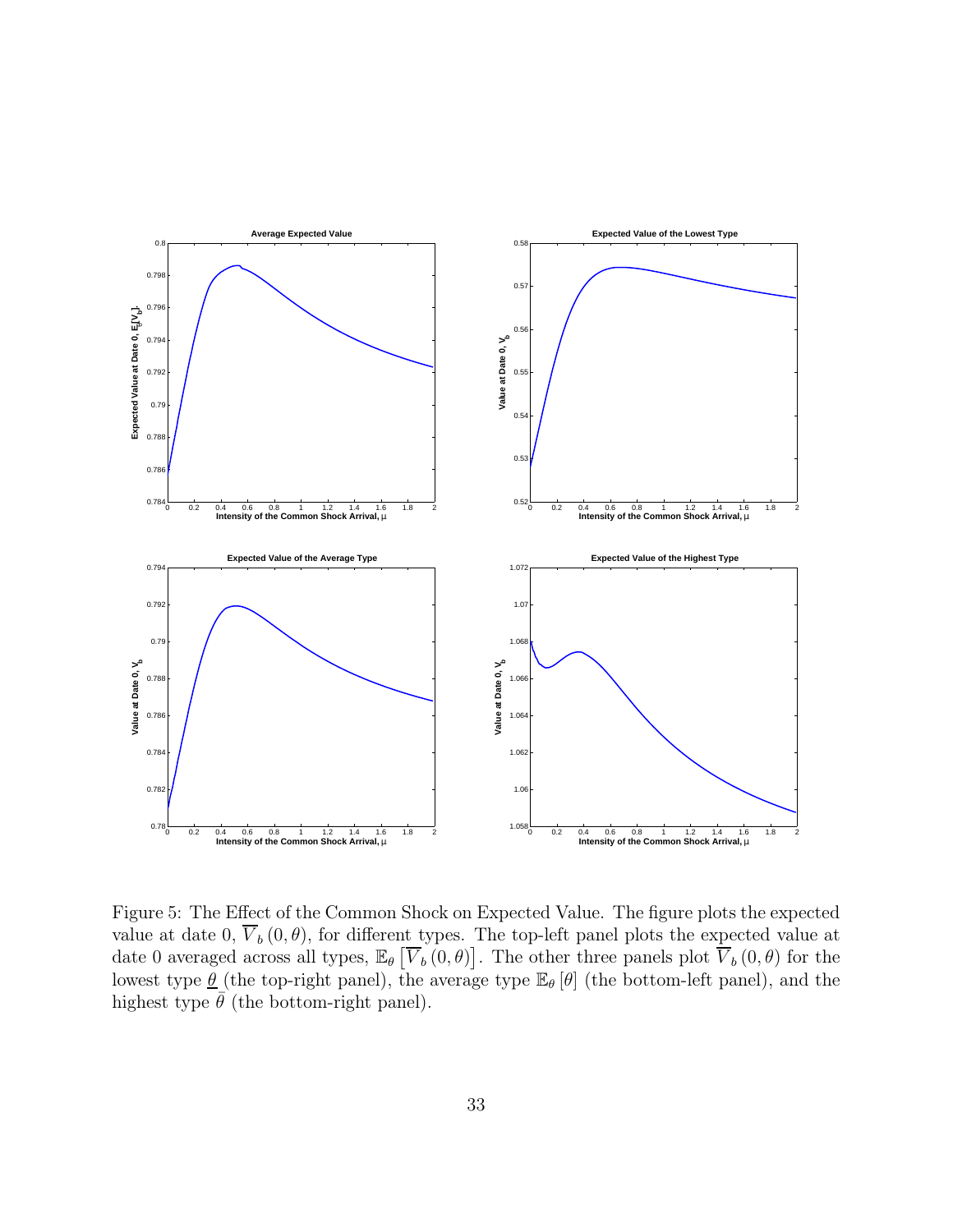could have a far-reaching repercussions for the dynamics of whole industries and conceivably for the economy at large. The underlying mechanism is the link between reputation based on the available information about the current project outcome and managerial payoffs from attracting future funding recourses and future project cash flows. If liquidation of a current project reveals negative information about ability, the manager will optimally delay abandonment decisions to make it more difficult for the market to judge managerial ability correctly. In a dynamic model, we show how this simple intuition can lead to amplification of modest negative shocks and explain such phenomenon as industry-specific investment busts.

# References

Acharya, Viral V., Peter M. DeMarzo, and Ilan Kremer, 2011, Endogenous information flows and the clustering of announcements, American Economic Review, forthcoming.

Agarwal, Ruchir, and Julian Kolev, 2012, Strategic corporate layoffs, Working Paper, Harvard University.

ARKES, HAL R., AND CATHERINE BLUMER, 1985, The psychology of sunk cost, *Organiza*tional Behavior and Human Decision Processes 35, 124–140.

BANERJEE, ABHIJIT V., 1992, A simple model of herd behavior, *Quarterly Journal of* Economics 107, 797–817.

BOOT, ARNOUD W. A., 1992, Why hang on to losers? Divestitures and takeovers, *Journal* of Finance 47, 1401–1423.

CHO, IN-KOO, AND JOEL SOBEL, 1990, Strategic stability and uniqueness in signaling games, Journal of Economic Theory 50, 381–413.

Chung, Ji-Woong, Berk A. Sensoy, Lea H. Stern, and Michael S. Weisbach, 2011, Pay for performance from future fund flows: the case of private equity, Working Paper, Review of Financial Studies, forthcoming.

DIXIT, AVINASH K., AND ROBERT S. PINDYCK, 1994, *Investment under Uncertainty* (Princeton University Press: Princeton, NJ).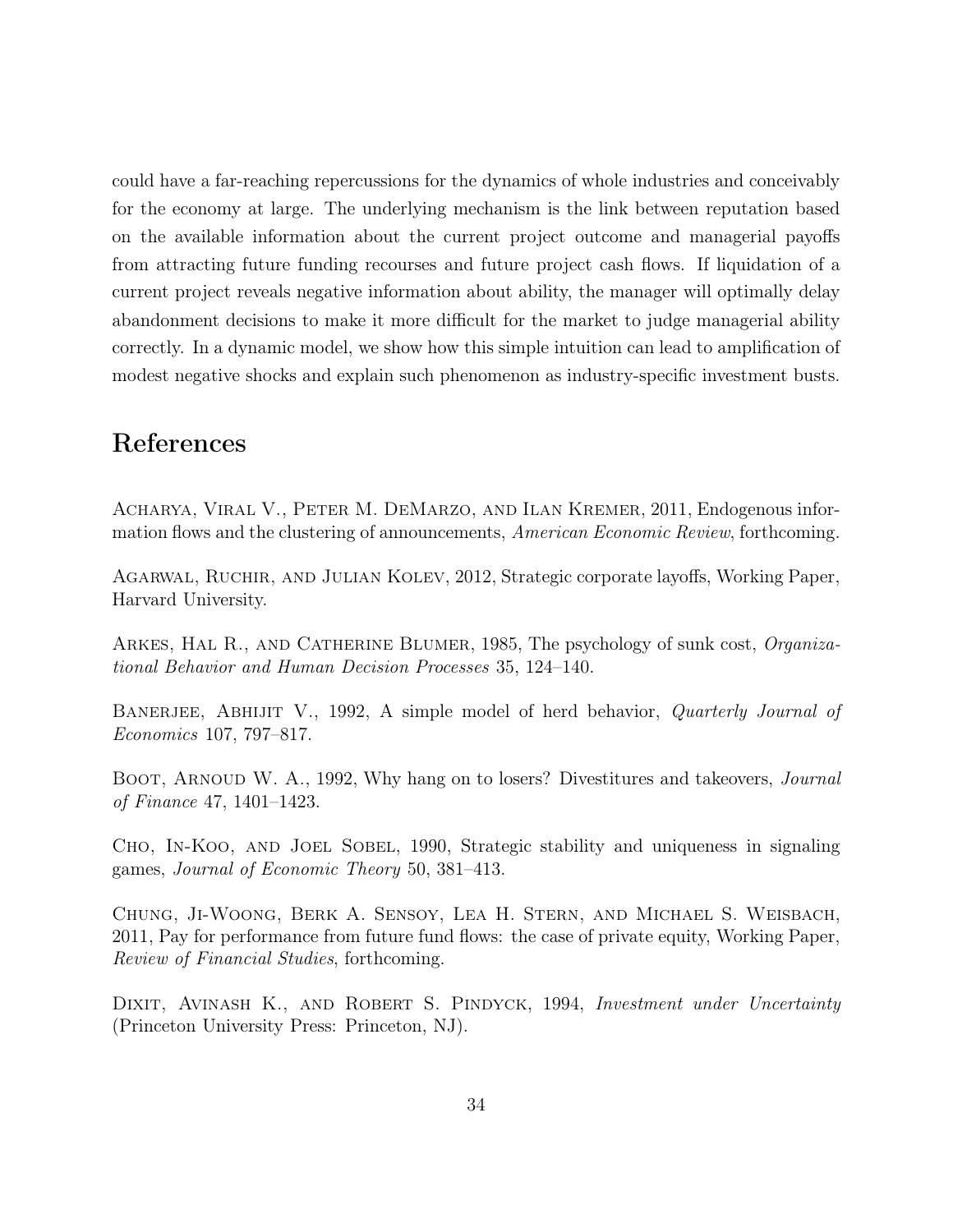EISFELDT, ANDREA L., 2004, Endogenous liquidity in asset markets, *Journal of Finance* 59, 1–30.

Grenadier, Steven R., and Andrey Malenko, 2011, Real options signaling games with applications to corporate finance, *Review of Financial Studies* 24, 3993–4036.

KOTHARI, S. P., SUSAN SHU, AND PETER D. WYSOCKI, 2009, Do managers withhold bad news?, Journal of Accounting Research 47, 241–276.

Kurlat, Pablo, 2011, Lemons markets and the transmission of aggregate shocks, Working Paper, Stanford University.

MAILATH, GEORGE J., 1987, Incentive compatibility in signaling games with a continuum of types, Econometrica 55, 1349–1365.

Maxwell, Andrew L., Scott A. Jeffrey, and Moren Lévesque, 2011, Business angel early stage decision making, Journal of Business Venturing 26, 212–225.

MILLER, GREGORY S., 2002, Earnings performance and discretionary disclosure, *Journal of* Accounting Research 40, 173–204.

PETTY, JEFFREY S., AND MARC GRUBER, 2011, "In pursuit of the real deal": a longitudinal study of VC decision making, Journal of Business Venturing 26, 172–188.

Rajan, Raghuram G., 1994, Why bank credit policies fluctuate: a theory and some evidence, Quarterly Journal of Economics 109, 399–441.

Ramey, Garey, 1996, D1 signaling equilibria with multiple signals and a continuum of types, Journal of Economic Theory 69, 508–531.

SHREVE, STEVEN E., 2004, Stochastic Calculus for Finance II: Continuous-Time Models (Springer-Verlag: New York, NY).

Staw, Barry M., and Ha Hoang, 1995, Sunk costs in the NBA: why draft order affects playing time and survival in professional basketball, Administrative Science Quarterly 40, 474–494.

SUDEK, RICHARD, 2006, Angel investment criteria, *Journal of Small Business Strategy* 17, 89–103.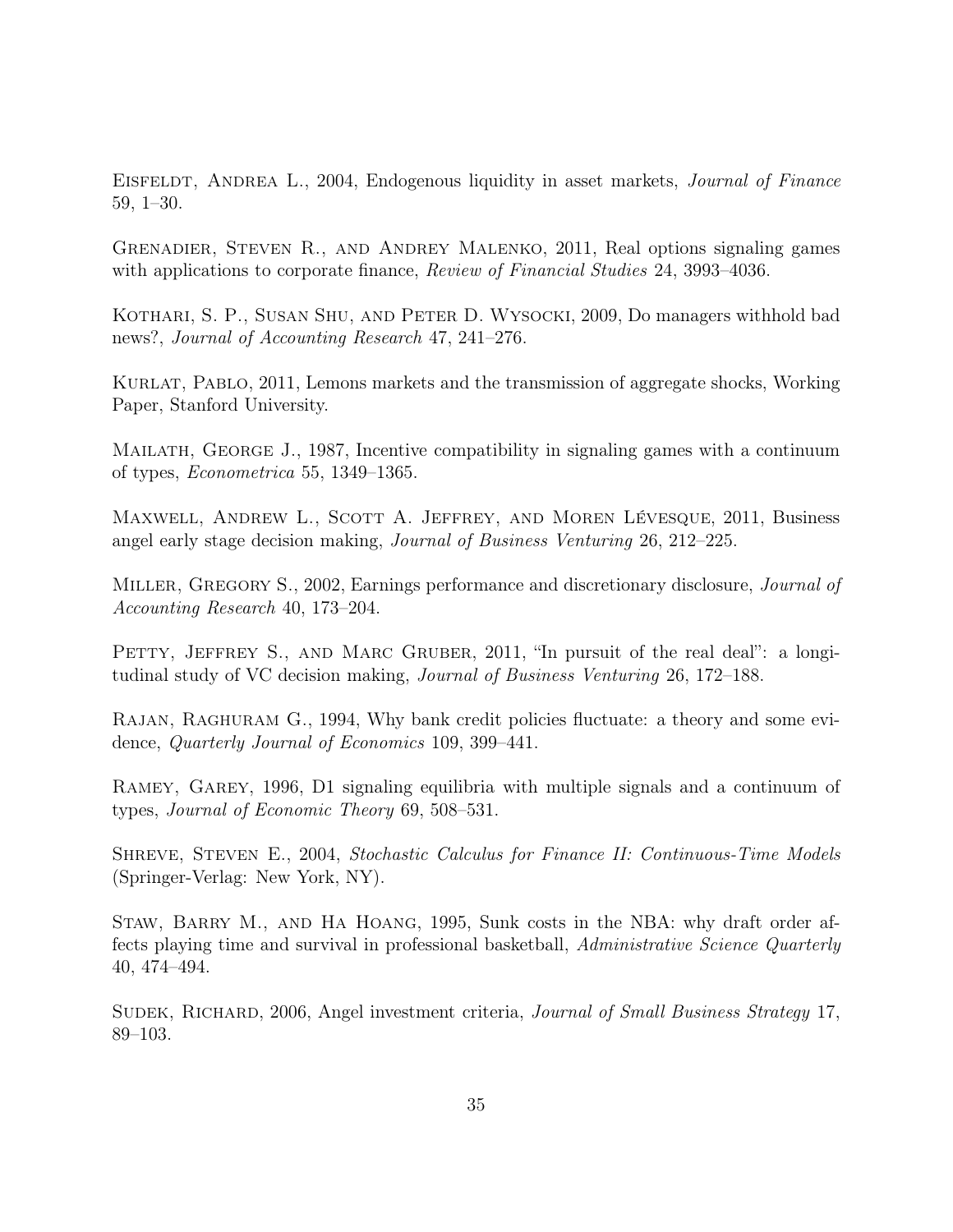WELCH, IVO, 1992, Sequential sales, learning, and cascades, *Journal of Finance* 47, 695–732

ZACHARAKIS, ANDREW L., AND G. DALE MEYER, 2000, The potential of actuarial decision models: Can they improve the venture capital investment decision?, Journal of Business Venturing 15, 323–346.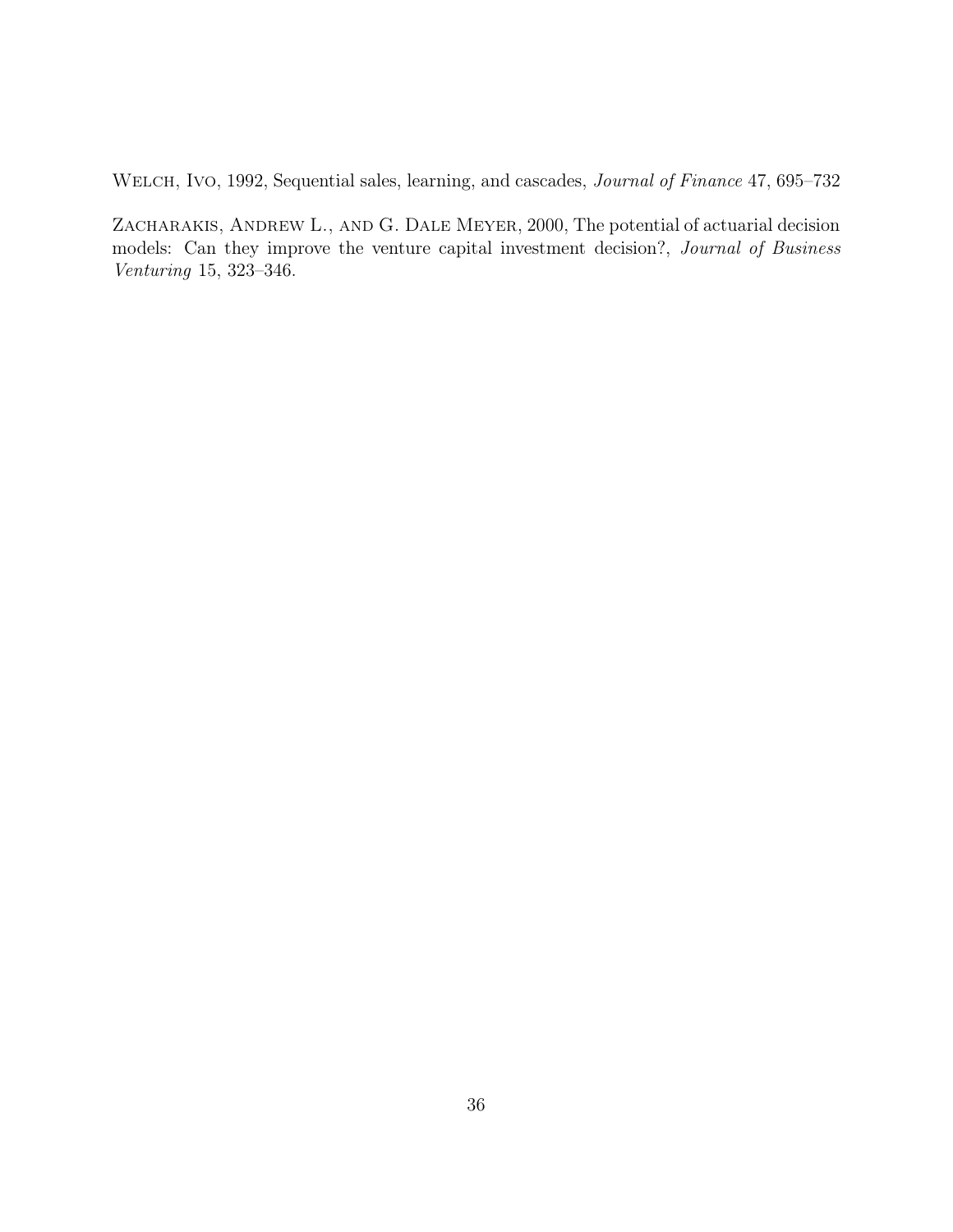# Appendix: Proofs

## Proof of Proposition 2

We prove the proposition by applying Theorems 1 - 3 from Mailath (1987). To do this, we show that  $U(\tilde{\theta}, \theta, \tau)$  satisfies regularity conditions from Mailath (1987).

Condition 1 (Smoothness):  $U(\tilde{\theta}, \theta, \tau)$  is  $C^2$  on  $\left[\hat{\theta}, \bar{\theta}\right]^2 \times [s, \infty)$ . It is straightforward to see that this condition is satisfied.

Condition 2 (Belief monotonicity):  $U_{\tilde{\theta}}\left(\tilde{\theta}, \theta, \tau\right)$  never equals zero, and so is either positive or negative. Differentiating [\(22\)](#page-16-3) with respect to  $\theta$ ,

$$
U_{\tilde{\theta}}\left(\tilde{\theta}, \theta, \tau\right) = \frac{1 - p_0}{p_0} e^{-r\tau} \gamma + e^{-(r+\lambda)\tau} \gamma > 0. \tag{42}
$$

Hence, the belief monotonicity condition is satisfied.

Condition 3 (Type monotonicity):  $U_{\theta\tau}(\tilde{\theta}, \theta, \tau)$  never equals zero, and so is either positive or negative. Differentiating [\(22\)](#page-16-3) with respect to  $\theta$ .

<span id="page-36-0"></span>
$$
U_{\theta}\left(\tilde{\theta},\theta,\tau\right) = -e^{-(r+\lambda)\tau} \frac{\lambda\left(1+\gamma\right)}{r+\lambda}.\tag{43}
$$

Differentiating [\(43\)](#page-36-0) with respect to  $\tau$ ,

$$
U_{\theta\tau}\left(\tilde{\theta},\theta,\tau\right) = \lambda\left(1+\gamma\right)e^{-(r+\lambda)\tau} > 0.
$$
\n(44)

Hence, the type monotonicity condition is satisfied.

Condition 4 ("Strict" quasiconcavity):  $U_{\tau}(\tilde{\theta}, \theta, \tau) = 0$  has a unique solution in  $\tau$ , which maximizes  $U(\tilde{\theta}, \theta, \tau)$ , and  $U_{\tau\tau}(\tilde{\theta}, \theta, \hat{p}) < 0$  at this solution. Consider the derivative of [\(22\)](#page-16-3) with respect to  $\tau$  when  $\tilde{\theta} = \theta$ :

$$
U_{\tau}(\theta,\theta,\tau) = -\frac{1-p_0}{p_0}e^{-r\tau}\left(c+r\gamma\theta\right) - e^{-(r+\lambda)\tau}\left(c+r\gamma\theta-\lambda\theta\right).
$$

Equation  $U_{\tau}(\theta, \theta, \tau) = 0$  has a unique solution in  $\tau$ , given by  $\tau^*(\theta)$ , determined in Section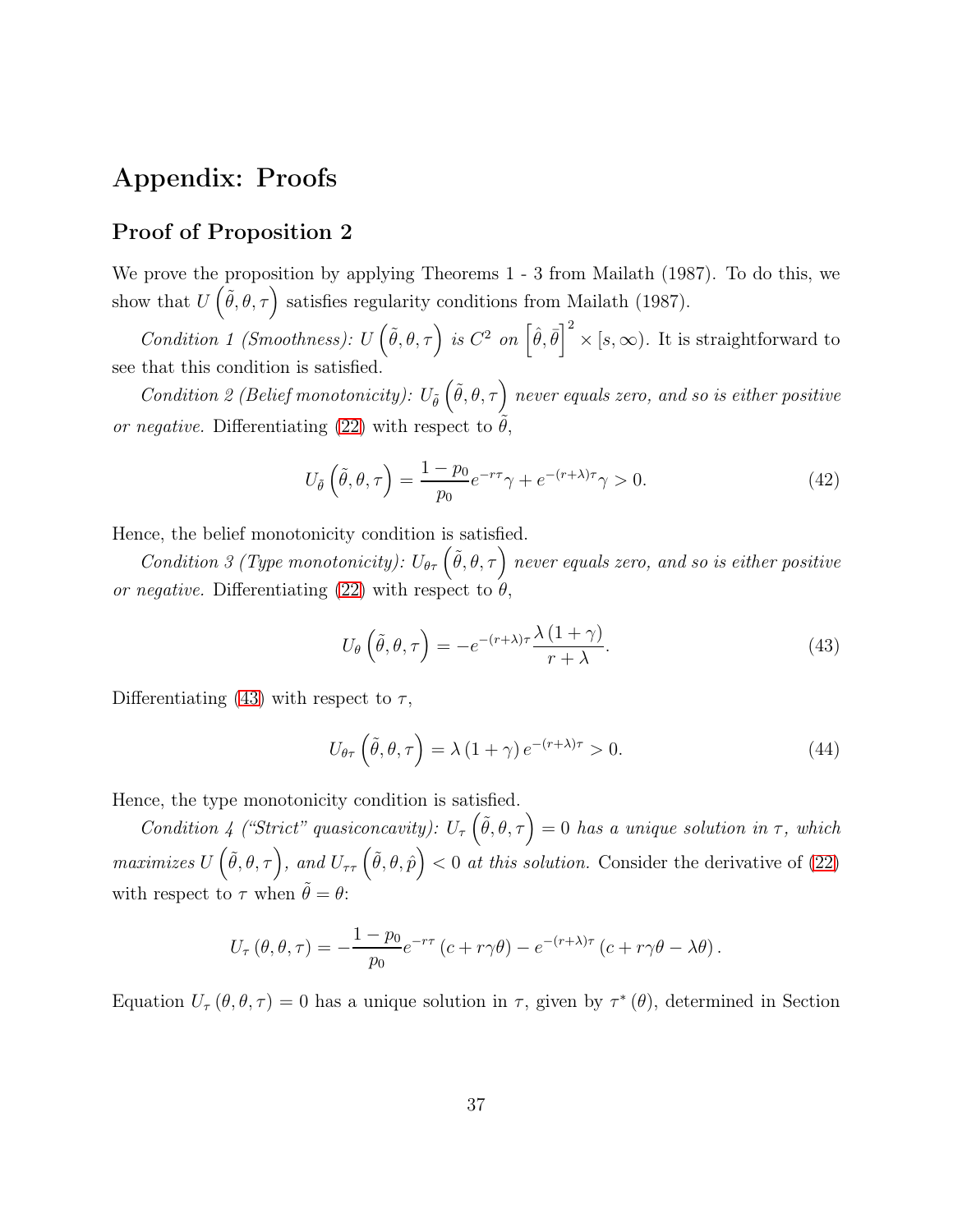2.2. The second derivative is

$$
U_{\tau\tau}(\theta,\theta,\tau^*(\theta)) = -\frac{1-p_0}{p_0}e^{-r\tau^*(\theta)}\lambda(c+r\gamma\theta) < 0.
$$
 (45)

Hence, the "strict" quasiconcavity condition is satisfied.

Condition 5 (Boundedness): There exists  $\delta > 0$  such that for all  $(\theta, \tau) \in [\hat{\theta}, \bar{\theta}] \times [s, \infty)$  $U_{\tau\tau}(\theta, \theta, \tau) \geq 0$  implies  $|U_{\tau}(\theta, \theta, \tau)| > \delta$ . To ensure that the boundedness condition is satisfied, we restrict the set of potential liquidation times to be bounded by  $k$  from above, where  $k$  can be arbitrarily large. We will later show that extending the set of times to  $\tau \in [s, \infty)$  neither destroys the separating equilibrium nor creates additional separating equilibria. Differentiating  $U_{\tau}(\theta, \theta, \tau)$  with respect to  $\tau$ ,

$$
U_{\tau\tau}(\theta,\theta,\tau) = \frac{1-p_0}{p_0}e^{-r\tau}r(c+r\gamma\theta) + e^{-(r+\lambda)\tau}(r+\lambda)(c+r\gamma\theta-\lambda\theta).
$$

Condition  $U_{\tau\tau}(\theta, \theta, \tau) \geq 0$  is equivalent to  $\tau \geq \tau^*(\theta) + \frac{1}{\lambda} \ln(1 + \frac{\lambda}{r})$ . Hence, for any  $(\tau, \theta) \in$  $\left[\hat{\theta},\bar{\theta}\right] \in [s,\infty),$ 

$$
|U_{\tau}(\theta,\theta,\tau)| = e^{-r\tau} \left| \frac{1 - p_0}{p_0} \left( c + r\gamma\theta \right) - e^{-\lambda\tau} \left( \lambda\theta - c - r\gamma\theta \right) \right|
$$
  
\n
$$
\geq e^{-r\tau} \left| \frac{1 - p_0}{p_0} \left( c + r\gamma\theta \right) - \frac{r}{r + \lambda} e^{-\lambda\tau^*(\theta)} \left( \lambda\theta - c - r\gamma\theta \right) \right|
$$
  
\n
$$
= e^{-r\tau} \frac{1 - p_0}{p_0} \frac{\lambda \left( c + r\gamma\theta \right)}{r + \lambda} \geq e^{-r\kappa} \frac{1 - p_0}{p_0} \frac{\lambda \left( c + r\gamma\theta \right)}{r + \lambda} > 0.
$$
\n(46)

for any arbitrarily large k. Thus, the boundedness condition is satisfied.

By Theorems 1 and 2 from Mailath (1987), any separating equilibrium liquidation threshold  $\tau_a(\theta)$  is continuous, differentiable, satisfies equation [\(24\)](#page-17-0), and  $d\tau_a(\theta)/d\theta$  has the same sign as  $U_{\theta\tau}$ . Because  $U_{\theta\tau} > 0$ , the liquidation threshold  $\tau_a(\theta)$  is increasing in  $\theta$ . To ensure that the increasing solution to equation  $(24)$  subject to the initial value condition  $(25)$  $(25)$  $(25)$  is indeed the unique separating equilibrium, we check the single-crossing condition:

Single-crossing condition:  $U_{\tau}(\tilde{\theta}, \theta, \tau) / U_{\tilde{\theta}}(\tilde{\theta}, \theta, \tau)$  is a strictly monotonic function of  $\theta$ .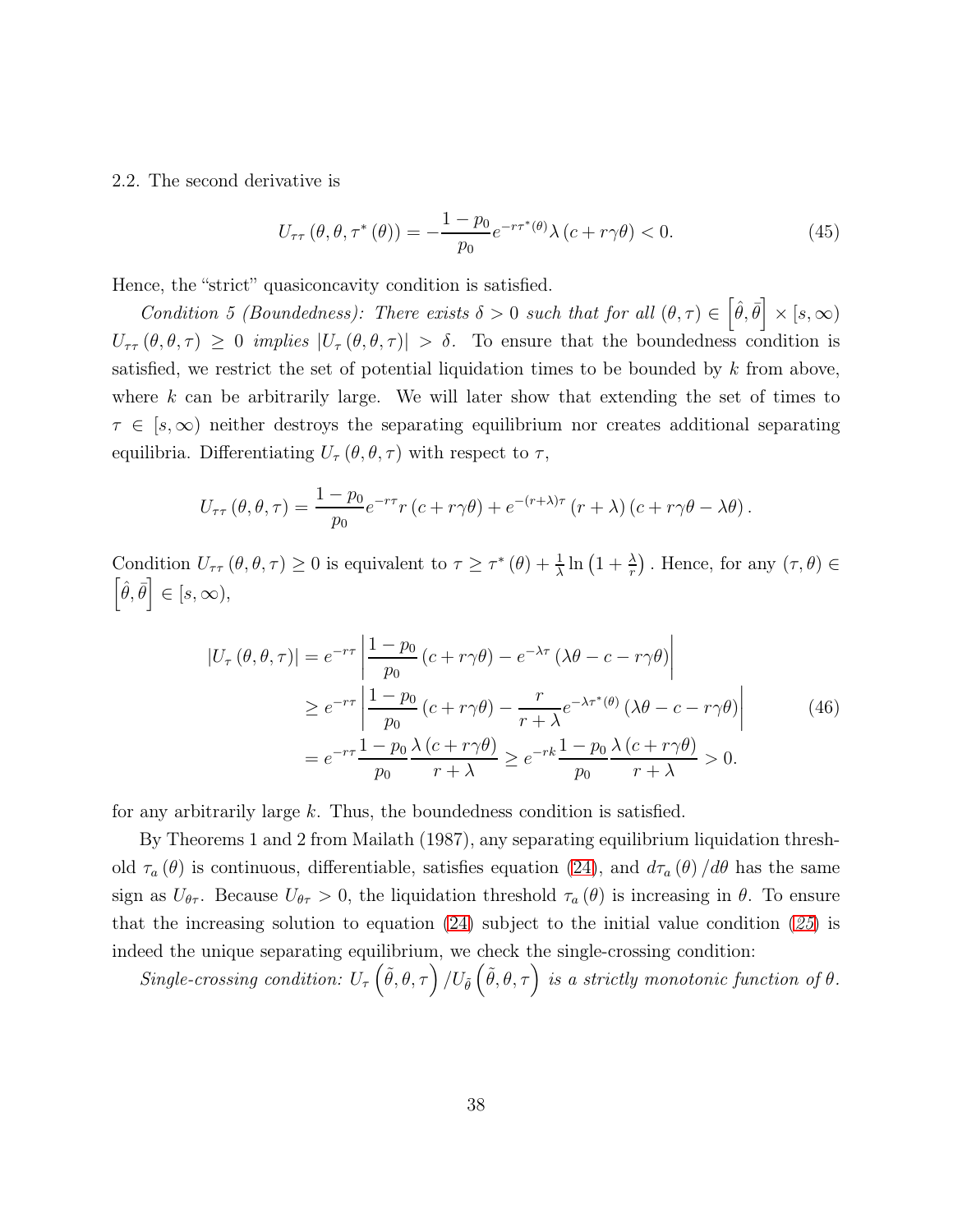The ratio of the two derivatives is equal to

$$
\frac{U_{\tau}\left(\tilde{\theta},\theta,\tau\right)}{U_{\tilde{\theta}}\left(\tilde{\theta},\theta,\tau\right)} = -\frac{c + r\gamma\tilde{\theta}}{\gamma} - \frac{p_0e^{-\lambda\tau}\lambda\left(\gamma\tilde{\theta} - \theta - \gamma\theta\right)}{\gamma\left(p_0e^{-\lambda\tau} + 1 - p_0\right)}.
$$
\n(47)

Consider the derivative of  $U_{\tau}(\tilde{\theta}, \theta, \tau) / U_{\tilde{\theta}}(\tilde{\theta}, \theta, \tau)$  with respect to  $\theta$ :

$$
\frac{p_0 e^{-\lambda \tau} \lambda (1 + \gamma)}{\gamma (p_0 e^{-\lambda \tau} + 1 - p_0)} > 0.
$$
\n(48)

Hence, the single-crossing condition is verified. By Theorem 3 in Mailath (1987), the unique solution to [\(24\)](#page-17-0) - ([25](#page-17-1)),  $\tau_a(\theta)$ , is indeed the separating equilibrium.

Finally, it remains to prove that considering the set of liquidation times bounded by  $k$  is not restrictive. First, let us prove that  $\tau_a(\theta)$  is a separating equilibrium in a problem with  $\tau \in [s,\infty)$ . Note that the single-crossing condition holds for all  $\tau \in [s,\infty)$ . Thus, local incentive compatibility guarantees global incentive compatibility for all  $\tau \in [s, \infty)$ . Hence,  $\tau_a(\theta)$  is also a separating equilibrium in a problem with  $\tau \in [s,\infty)$ . Second, let us prove that no other separating equilibrium exists in a problem with  $\tau \in [s, \infty)$ . By contradiction, suppose that there is an additional separating equilibrium  $\tau_{a2}(\theta)$ , other than  $\tau_a(\theta)$ . Then,  $\tau_{a2}(\theta)$  must be infinite for some  $\theta$ : otherwise, it would be a separating equilibrium in a problem with  $\tau \in [s, k]$  for high enough k. However, an infinite liquidation threshold cannot be optimal for any  $\theta \in \left[\hat{\theta}, \bar{\theta}\right]$ : over infinite time,  $p(t)$  approaches zero, so it would be optimal for this type to deviate to any finite and high enough threshold at which no type liquidates. Thus, there is no other separating equilibrium in a problem with  $\tau \in [s, \infty)$ .

### Proof of Proposition 3

Let  $\phi\left(\hat{\theta}\right)$  denote the left-hand side of [\(27\)](#page-18-0) and [\(29\)](#page-19-0). Note that  $\phi\left(\hat{\theta}\right)$ ,  $\left[\tilde{\theta}, \bar{\theta}\right]$  is a continuous function that takes values in  $\left[\tilde{\theta}, \bar{\theta}\right]$ . Hence, by Brower fixed point theorem, it has a fixed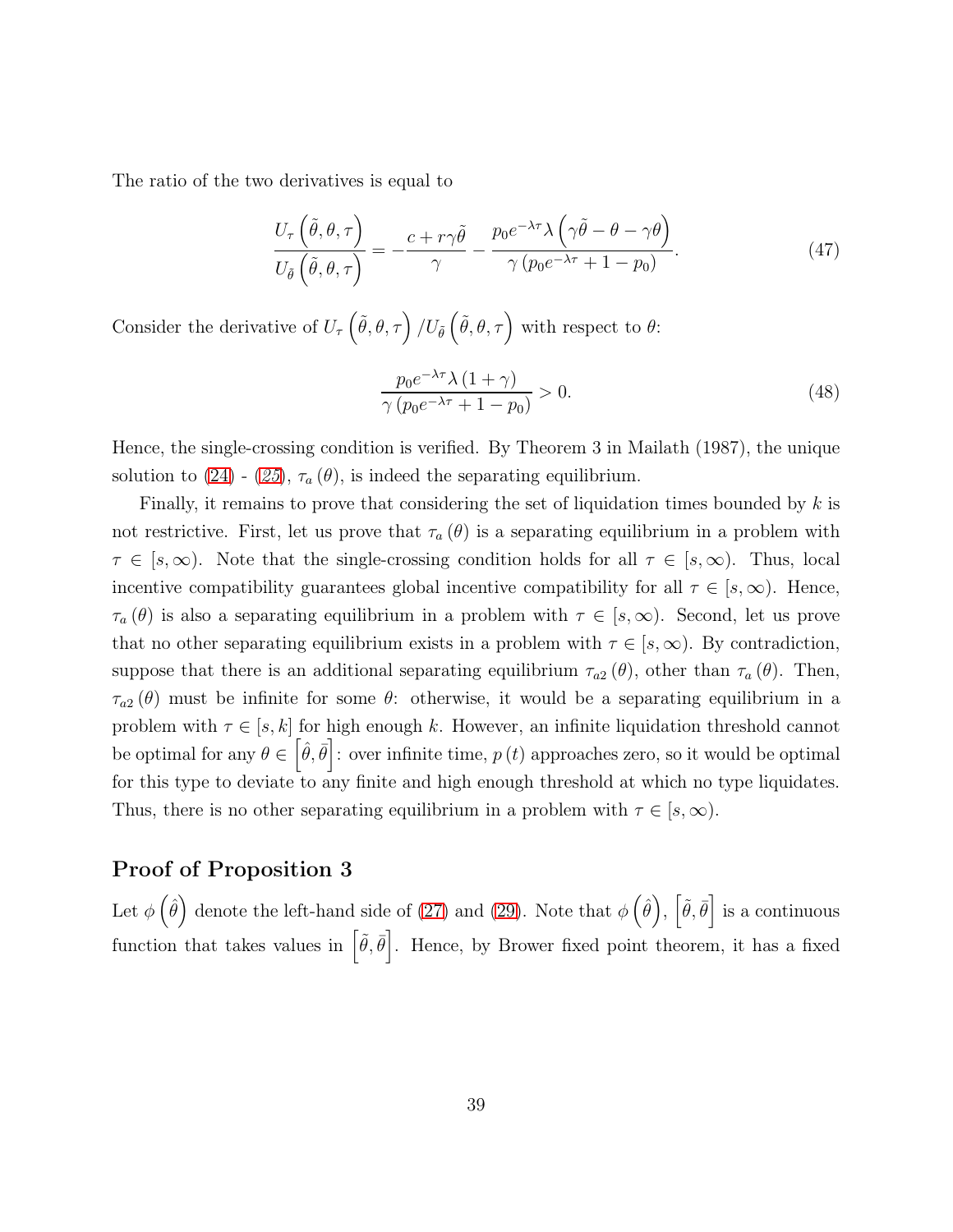point. Taking the derivative of  $f(\hat{\theta})$ ,

<span id="page-39-0"></span>
$$
\phi'\left(\hat{\theta}\right) = \frac{(1-q)f\left(\hat{\theta}\right)\left(\hat{\theta}\left(q+(1-q)F\left(\hat{\theta}\right)-F\left(\tilde{\theta}\right)\right)-\int_{\tilde{\theta}}^{\hat{\theta}}\theta f\left(\theta\right)d\theta-q\int_{\tilde{\theta}}^{\bar{\theta}}\theta f\left(\theta\right)d\theta\right)}{\left(q+(1-q)F\left(\hat{\theta}\right)-F\left(\tilde{\theta}\right)\right)^{2}}.
$$
\n(49)

Hence,  $\phi'(\hat{\theta})$  has the same sign as  $\hat{\theta} - \phi(\hat{\theta})$ . Thus, at any fixed point,  $\phi'(\hat{\theta}) = 0$ . The fixed point is unique, because any point at which  $\phi'(\hat{\theta}) = 0$  must be a local minimum. To see this, note that according to [\(49\)](#page-39-0) we can write  $\phi'(\hat{\theta}) = \psi(\hat{\theta}) (\hat{\theta} - \phi(\hat{\theta}))$  for some strictly positive and differentiable function  $\psi\left(\hat{\theta}\right)$ . Hence,

$$
\phi''\left(\hat{\theta}\right) = \psi'\left(\hat{\theta}\right)\left(\hat{\theta} - \phi\left(\hat{\theta}\right)\right) + \psi\left(\hat{\theta}\right)\left(1 - \phi'\left(\hat{\theta}\right)\right). \tag{50}
$$

Around point  $\hat{\theta}: \phi'(\hat{\theta}) = 0$ ,  $\phi''(\hat{\theta}) = \psi(\hat{\theta}) > 0$ . Hence, any point  $\phi'(\hat{\theta}) = 0$  must be a local minimum. Therefore, the fixed point is unique. In particular, this result implies that equation [\(26\)](#page-18-0) has a unique solution in  $\hat{\theta}$ , which is also a point at which  $\phi\left(\hat{\theta}\right)$  reaches its minimum.

Next, consider any p. It must be the case that  $\frac{1}{\gamma}V_a(p,\hat{\theta}) \geq \hat{\theta}$  with the strict equality if and only if  $p \le p^* \left(\hat{\theta}\right)$ . To the left of  $\hat{\theta}_m$ :  $\phi\left(\hat{\theta}_m\right) = 0$ ,  $\phi\left(\hat{\theta}\right)$  is a decreasing function of  $\hat{\theta}$ . Because  $V_a(p,\hat{\theta})$  is a strictly increasing function in  $\theta$  for any p taking values from  $V_a(p, \tilde{\theta})$  to  $V_a(p, \hat{\theta}_m) \ge \hat{\theta}_m$ , equation [\(29\)](#page-19-0) has a unique solution on  $\hat{\theta} \in (\tilde{\theta}, \hat{\theta}_m]$ , provided  $\text{that } V_a\left(p,\tilde{\theta}\right) \leq \mathbb{E}_{\tilde{\theta}}\left[\theta\right]. \text{ If } p > p^*\left(\hat{\theta}_m\right), \text{ this solution is } \hat{\theta} < \hat{\theta}_m. \text{ If } p \leq p^*\left(\hat{\theta}_m\right), \text{ this solution}$ is  $\hat{\theta} = \hat{\theta}_m$ . The case  $V_a(p, \tilde{\theta}) > \mathbb{E}_{\tilde{\theta}}[\theta]$  corresponds to the case when no type wants to blend in with the crowd, because the option to wait is too valuable to liquidate immediately even for the most optimistic belief possible.

Finally, it remains to show that equation [\(29\)](#page-19-0) has no root in the range  $\hat{\theta} \in (\hat{\theta}_m, \bar{\theta}]$ . Note that because  $\phi'(\hat{\theta}) > 0$  for any  $\hat{\theta} > \hat{\theta}_m$ ,  $\hat{\theta} > \phi(\hat{\theta})$  for any  $\hat{\theta} > \hat{\theta}_m$ . However,  $\frac{1}{\gamma}V_a(p, \hat{\theta}) \geq \hat{\theta}$ by definition of the option. Hence, equation [\(29\)](#page-19-0) has no root in the range  $\hat{\theta} \in (\hat{\theta}_m, \bar{\theta}]$ .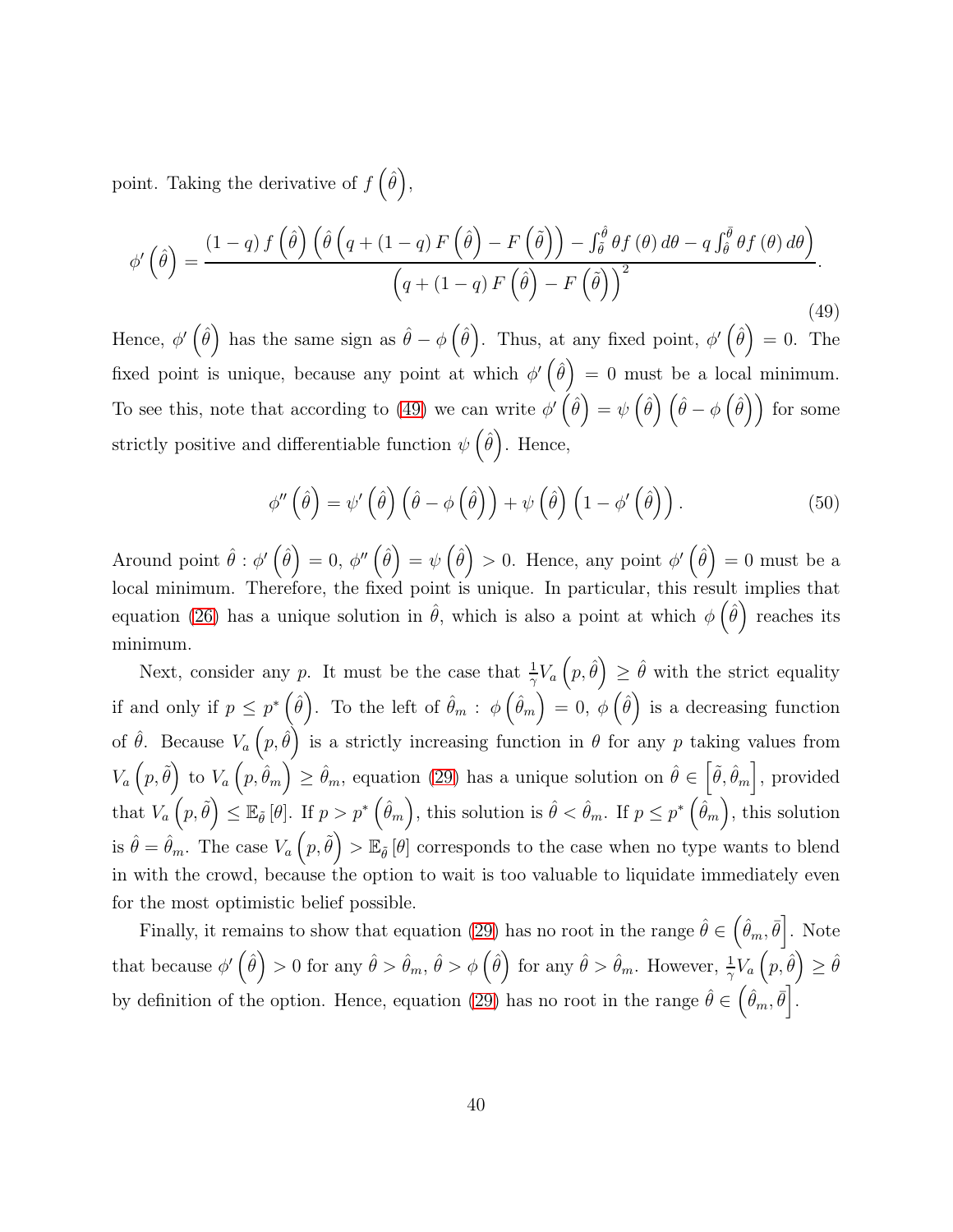### Proof of Proposition 4

The general solution to [\(31\)](#page-21-0) is

$$
V_b\left(t, \tilde{\theta}, \theta, \tau\right) = C \frac{e^{(r+\mu+\lambda)t}}{(1-p_0)e^{\lambda t} + p_0} - \frac{c}{r+\mu} + \frac{\lambda p\left(t\right)}{r+\lambda+\mu} \left(\frac{c}{r+\mu} + \theta + \gamma\theta\right) - \mu \frac{e^{(r+\mu+\lambda)t}}{(1-p_0)e^{\lambda t} + p_0} \int_0^t \frac{(1-p_0)e^{\lambda x} + p_0}{e^{(r+\mu+\lambda)x}} \overline{V}_{cs}\left(x, \theta, \tilde{\theta}\left(x\right)\right) dx. \tag{51}
$$

To pin down constant  $C$ , we use boundary condition  $(32)$ . This gives us the following value to the entrepreneur for a given liquidation timing and outsiders' inference:

$$
V_b\left(t, \tilde{\theta}, \theta, \tau\right) = \frac{e^{(r+\mu+\lambda)t}}{(1-p_0)e^{\lambda t} + p_0} \hat{U}\left(\tilde{\theta}, \theta, \tau\right)
$$
  

$$
-\frac{c}{r+\mu} + \frac{\lambda p(t)}{r+\lambda+\mu} \left(\frac{c}{r+\mu} + \theta + \gamma\theta\right)
$$
  

$$
-\mu \frac{e^{(r+\mu+\lambda)t}}{(1-p_0)e^{\lambda t} + p_0} \int_0^t \frac{(1-p_0)e^{\lambda x} + p_0}{e^{(r+\mu+\lambda)x}} \overline{V}_{cs}\left(x, \theta, \tilde{\theta}\left(x\right)\right) dx,
$$

$$
(52)
$$

where

<span id="page-40-0"></span>
$$
\hat{U}\left(\tilde{\theta},\theta,\tau\right) = (1-p_0) e^{-(r+\mu)\tau} \left(\frac{c}{r+\mu} + \gamma \tilde{\theta}\right) + p_0 e^{-(r+\mu+\lambda)\tau} \left(\frac{c-\lambda\left(1+\gamma\right)\theta}{r+\lambda+\mu} + \gamma \tilde{\theta}\right) + \mu \int_0^{\tau} \frac{(1-p_0) e^{\lambda x} + p_0}{e^{(r+\mu+\lambda)x}} \overline{V}_{cs}\left(x,\theta,\tilde{\theta}\left(x\right)\right) dx.
$$
\n(53)

Function  $\hat{U}(\tilde{\theta},\theta,\tau)$  is analogous to function  $U(\tilde{\theta},\theta,\tau)$  in the post-shock case, but includes an additional term. In [\(53\)](#page-40-0),  $\tilde{\theta}(x)$  is the inference function of outsiders and is taken as given, while  $\tilde{\theta}$  is a particular point in  $[\underline{\theta}, \overline{\theta}]$ , which is given by the argument of the function.

Similar to Proposition 2, we prove this proposition by applying Theorems  $1 - 3$  from Mailath (1987). For this purpose, we show that  $\hat{U}(\tilde{\theta}, \theta, \tau)$  satisfies regularity conditions from Mailath (1987).

Condition 1 (Smoothness):  $\hat{U}(\tilde{\theta}, \theta, \tau)$  is  $C^2$  on  $[\theta, \bar{\theta}]^2 \times [0, \infty)$ . The condition is satisfied provided that the last term of [\(53\)](#page-40-0) is smooth.

Condition 2 (Belief monotonicity):  $\hat{U}_{\tilde{\theta}}\left(\tilde{\theta},\theta,\tau\right)$  never equals zero, and so is either positive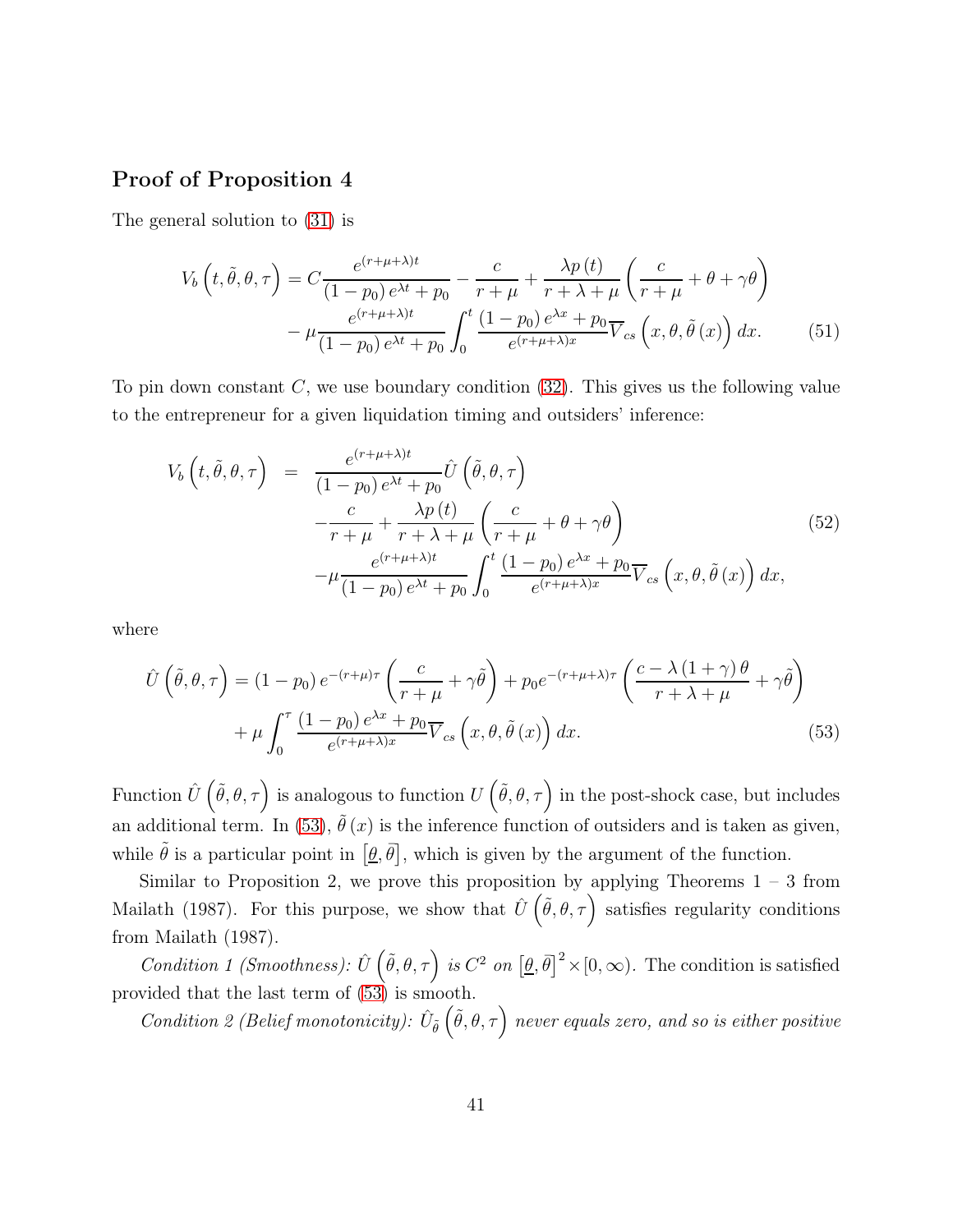or negative. Differentiating  $\hat{U}(\tilde{\theta}, \theta, \tau)$  with respect to  $\tilde{\theta}$ :

$$
\hat{U}_{\tilde{\theta}}\left(\tilde{\theta},\theta,\tau\right) = (1-p_0) e^{-(r+\mu)\tau} \gamma + p_0 e^{-(r+\mu+\lambda)\tau} \gamma > 0.
$$
\n(54)

Hence, the belief monotonicity condition is satisfied.

Condition 3 (Type monotonicity):  $\hat{U}_{\theta\tau}(\tilde{\theta},\theta,\tau)$  never equals zero, and so is either positive or negative. Differentiating [\(53\)](#page-40-0) with respect to  $\theta$ ,

<span id="page-41-0"></span>
$$
\hat{U}_{\theta}\left(\tilde{\theta},\theta,\tau\right) = -p_0 e^{-(r+\mu+\lambda)\tau} \frac{\lambda\left(1+\gamma\right)}{r+\lambda+\mu} + \mu \int_0^\tau \frac{\left(1-p_0\right)e^{\lambda x} + p_0}{e^{(r+\mu+\lambda)x}} \overline{V}_{cs\theta}\left(x,\theta,\tilde{\theta}\left(x\right)\right) dx. \tag{55}
$$

Differentiating [\(55\)](#page-41-0) with respect to  $\tau$  and noting that  $\tilde{\theta}(\tau) = \tilde{\theta}$  by construction,

$$
\hat{U}_{\theta\tau}\left(\tilde{\theta},\theta,\tau\right) = e^{-(r+\lambda+\mu)\tau}\left[p_0\lambda\left(1+\gamma\right)+\mu\left(\left(1-p_0\right)e^{\lambda\tau}+p_0\right)\overline{V}_{cs\theta}\left(\tau,\theta,\tilde{\theta}\right)\right].\tag{56}
$$

Because  $\overline{V}_{cs}(\tau,\theta,\tilde{\theta})$  is non-decreasing in  $\theta$ ,  $\hat{U}_{\theta\tau}(\tilde{\theta},\theta,\tau) > 0$ . Hence, the type monotonicity condition is satisfied.

Condition 4 ("Strict" quasiconcavity):  $\hat{U}_{\tau}(\theta, \theta, \tau) = 0$  has a unique solution in  $\tau$ , which maximizes  $\hat{U}(\theta, \theta, \tau)$ , and  $\hat{U}_{\tau\tau}(\theta, \theta, \tau) < 0$  at this solution. Consider the derivative of [\(53\)](#page-40-0) with respect to  $\tau$  when  $\tilde{\theta} = \theta$ :

<span id="page-41-1"></span>
$$
\hat{U}_{\tau}(\theta,\theta,\tau) = -\left((1-p_0)e^{-(r+\mu)\tau} + p_0e^{-(r+\lambda+\mu)\tau}\right) \times \left(c + r\gamma\theta - \mu\left(\overline{V}_{cs}(\tau,\theta,\theta) - \gamma\theta\right) - \lambda\theta p(\tau)\right).
$$
\n(57)

Note that  $\overline{V}_{cs}(\tau,\theta,\theta)$  is weakly decreasing in  $\tau$ . Therefore, the term on the lower line of [\(57\)](#page-41-1) is strictly increasing in  $\tau$ . Hence, equation  $U_{\tau}(\theta, \theta, \tau) = 0$  has the unique solution in *τ*. Because  $\overline{V}_{cs}(\tau,\theta,\theta) - \gamma\theta \ge 0$ , the solution of  $U_{\tau}(\theta,\theta,\tau) = 0$  must weakly exceed  $\tau^*(\theta)$ . However, at any point  $(\tau, \theta, \theta)$  such that  $\tau \geq \tau^*$  ( $\theta$ ):  $\overline{V}_{cs}(\tau, \theta, \theta) = \gamma \hat{\theta}(\theta)$ . Thus, the unique solution to  $U_{\tau}(\theta, \theta, \tau) = 0$  in  $\tau$ , defined by  $\hat{\tau}^*(\theta)$ , satisfies

$$
c + r\gamma\theta - \mu\gamma\left(\hat{\theta}\left(\theta\right) - \theta\right) - \lambda\theta p\left(\hat{\tau}^*\left(\theta\right)\right) = 0,\tag{58}
$$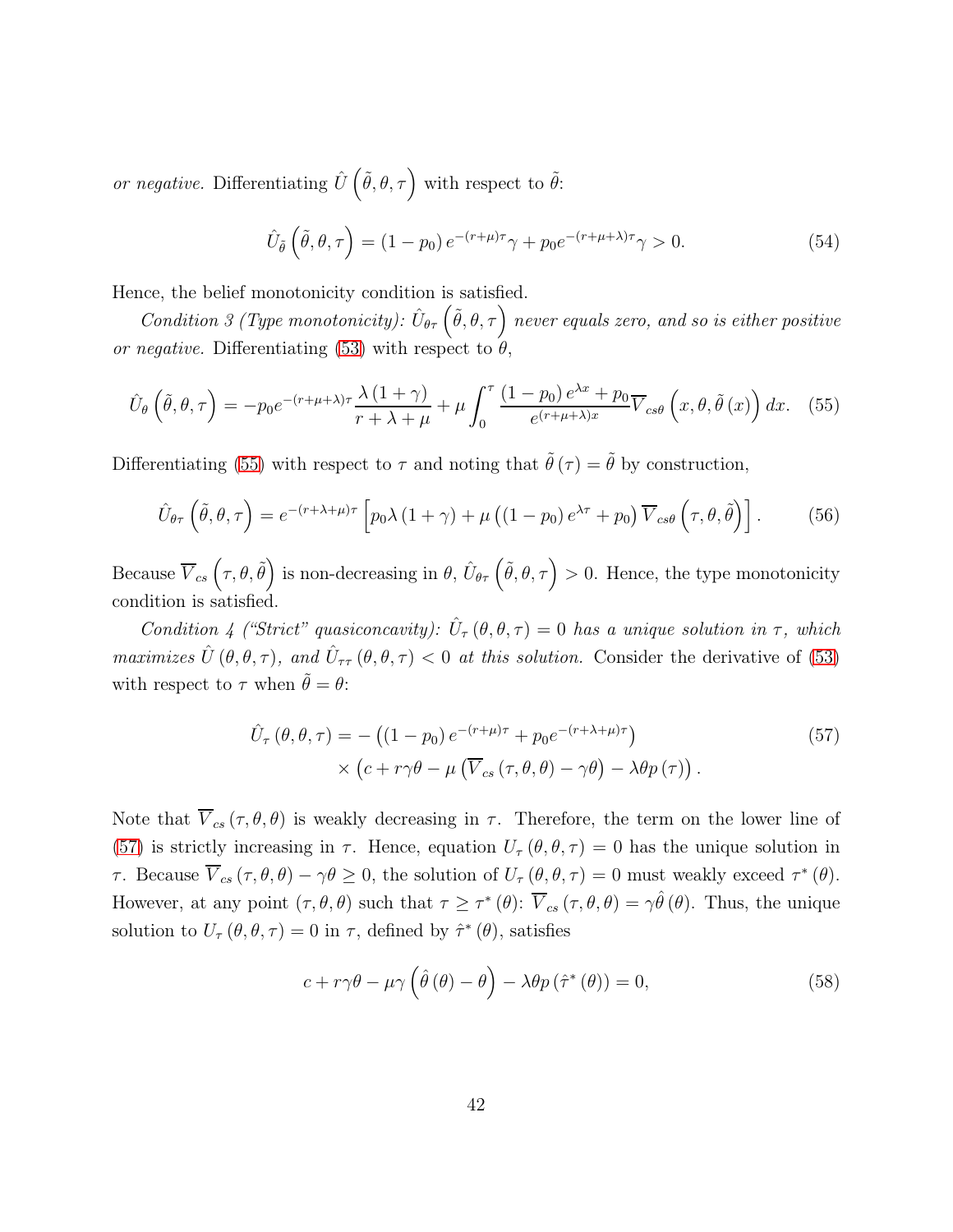which gives

$$
\hat{\tau}^*(\theta) = \frac{1}{\lambda} \ln \left( \frac{p_0}{1 - p_0} \left( \frac{\lambda \theta}{c + r\gamma \theta - \mu \gamma \left( \hat{\theta}(\theta) - \theta \right)} - 1 \right) \right). \tag{59}
$$

The second derivative of  $\hat{U}(\theta, \theta, \tau)$  with respect to  $\tau$  at  $\tau^*(\theta)$  is given by

$$
\hat{U}_{\tau\tau}(\theta,\theta,\hat{\tau}^*(\theta)) = -((1-p_0)e^{-(r+\mu)\hat{\tau}^*(\theta)} + p_0e^{-(r+\lambda+\mu)\hat{\tau}^*(\theta)})
$$
\n
$$
\times \left( -\mu \overline{V}_{cs\tau}(\hat{\tau}^*(\theta),\theta,\theta) + \frac{\lambda^2\theta p_0(1-p_0)e^{\lambda\hat{\tau}^*(\theta)}}{((1-p_0)e^{\lambda\hat{\tau}^*(\theta)}+p_0)^2} \right) \tag{60}
$$
\n
$$
< 0,
$$

because  $\overline{V}_{cs}(\tau, \theta, \theta)$  is weakly decreasing in  $\tau$ . Hence, the "strict" quasiconcavity condition is satisfied.

Condition 5 (Boundedness): There exists  $\delta > 0$  such that for all  $(\theta, \tau) \in [\underline{\theta}, \overline{\theta}] \times [0, \infty)$  $\hat{U}_{\tau\tau}(\theta, \theta, \tau) \geq 0 \text{ implies }$  $\hat{U}_{\tau}\left(\theta,\theta,\tau\right)$  $> \delta$ . To ensure that the boundedness condition is satisfied, we restrict the set of potential liquidation times to be bounded by  $k$  from above, where  $k$  can be arbitrarily large. We will later show that extending the set of times to  $\tau \in [0,\infty)$  neither destroys the separating equilibrium nor creates additional separating equilibria. Differentiating [\(57\)](#page-41-1) with respect to  $\tau$ :

<span id="page-42-0"></span>
$$
\hat{U}_{\tau\tau}(\theta,\theta,\tau) = \left(\left(1-p_0\right)\left(r+\mu\right) + p_0\left(r+\lambda+\mu\right)\right)e^{-\left(r+\mu\right)\tau}\left(c+r\gamma\theta - \mu\left(\overline{V}_{cs}(\tau,\theta,\theta) - \gamma\theta\right) - \lambda\theta p(\tau)\right) \n- \left(1-p_0 + p_0e^{-\lambda\tau}\right)e^{-\left(r+\mu\right)\tau}\left(-\mu\overline{V}_{cs\tau}(\tau,\theta,\theta) + \frac{\lambda^2\theta p_0\left(1-p_0\right)e^{\lambda\tau}}{\left(\left(1-p_0\right)e^{\lambda\tau} + p_0\right)^2}\right).
$$
\n(61)

Consider any  $\tau \leq \hat{\tau}^*(\theta)$ . The top line of [\(61\)](#page-42-0) is non-positive by monotonicity of the term in the last brackets. The bottom line of [\(61\)](#page-42-0) is negative, because  $\overline{V}_{cs}(\tau,\theta,\theta)$  is non-increasing in  $\tau$ . Therefore,  $\hat{U}_{\tau\tau}(\theta,\theta,\tau) < 0$  for any  $\tau \leq \hat{\tau}^*(\theta)$ . By continuity of  $\hat{U}_{\tau\tau}(\theta,\theta,\tau)$  at  $\hat{\tau}^*(\theta), \hat{U}_{\tau\tau}(\theta, \theta, \tau) \geq 0$  is only possible if  $\tau > \hat{\tau}^*(\theta) + \varepsilon$  for some  $\varepsilon > 0$ . Hence,  $\forall (\theta, \tau) \in$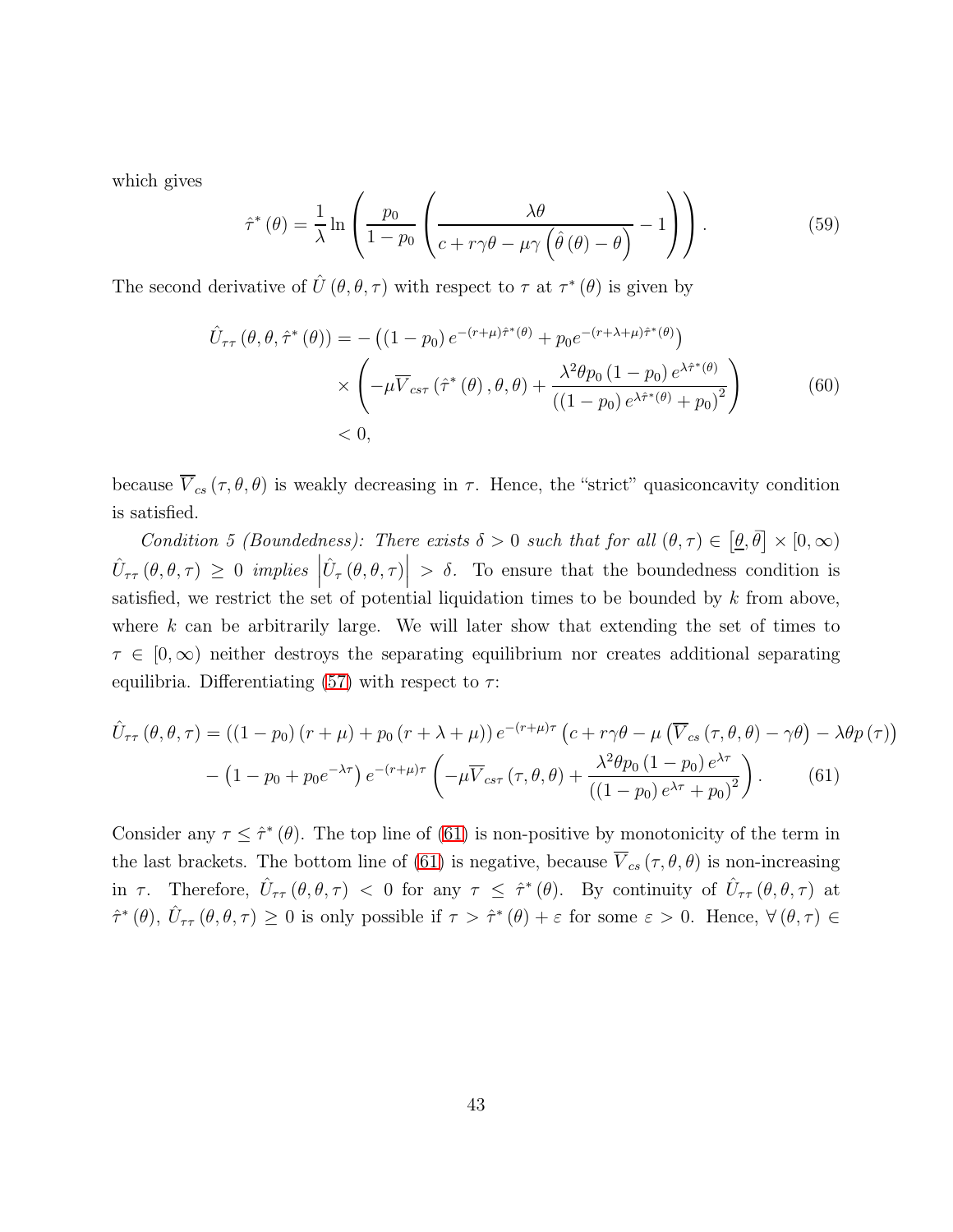$$
\left[\underline{\theta}, \overline{\theta}\right] \times [0, \infty) : \hat{U}_{\tau\tau} \left(\theta, \theta, \tau\right) \ge 0:
$$
\n
$$
\left|\hat{U}_{\tau} \left(\theta, \theta, \tau\right)\right| = e^{-(r+\mu)\tau} \left(1 - p_0 + p_0 e^{-\lambda \tau}\right) \left(c + r\gamma \theta - \mu \left(\overline{V}_{cs} \left(\tau, \theta, \theta\right) - \gamma \theta\right) - \lambda \theta p \left(\tau\right)\right)
$$
\n
$$
> e^{-(r+\mu)k} \left(1 - p_0\right) \left(c + r\gamma \theta - \mu \gamma \left(\hat{\theta} \left(\theta\right) - \theta\right) - \lambda \theta p \left(\hat{\tau}^* \left(\theta\right) + \varepsilon\right)\right)
$$
\n
$$
\ge \delta,
$$
\n(62)

where

$$
\delta \equiv e^{-(r+\mu)k} \left(1 - p_0\right) \times \min_{\theta \in \left[\underline{\theta}, \overline{\theta}\right]} \left\{c + r\gamma\theta - \mu\gamma \left(\hat{\theta}\left(\theta\right) - \theta\right) - \lambda\theta p \left(\hat{\tau}^*\left(\theta\right) + \varepsilon\right)\right\}.
$$
 (63)

Note that  $\delta > 0$ , because  $\varepsilon > 0$  and  $\delta = 0$  if  $\varepsilon = 0$ . Thus, the boundedness condition is satisfied.

By Theorems 1 and 2 from Mailath (1987), any separating equilibrium liquidation threshold  $\tau_b(\theta)$  is continuous, differentiable, satisfies equation [\(36\)](#page-22-1), and  $d\tau_b(\theta) / d\theta$  has the same sign as  $\hat{U}_{\theta\tau}$ . Because  $\hat{U}_{\theta\tau} > 0$ , the liquidation threshold  $\tau_b(\theta)$  is increasing in  $\theta$ . To ensure that the increasing solution to equation [\(36\)](#page-22-1) subject to the initial value condition [\(37\)](#page-22-2) is indeed the unique separating equilibrium, we check the single-crossing condition:

Single-crossing condition:  $\hat{U}_{\tau}(\tilde{\theta},\theta,\tau)/\hat{U}_{\tilde{\theta}}(\tilde{\theta},\theta,\tau)$  is a strictly monotonic function of  $\theta$ . The ratio of the two derivatives is equal to

$$
\frac{\hat{U}_{\tau}\left(\tilde{\theta},\theta,\tau\right)}{\hat{U}_{\tilde{\theta}}\left(\tilde{\theta},\theta,\tau\right)} = -\frac{c + r\gamma\tilde{\theta} - \mu\left(\overline{V}_{cs}\left(\tau,\theta,\tilde{\theta}\right) - \gamma\tilde{\theta}\right)}{\gamma} - \frac{p_0e^{-\lambda\tau}\lambda\left(\gamma\tilde{\theta} - \theta - \gamma\theta\right)}{\gamma\left(p_0e^{-\lambda\tau} + 1 - p_0\right)}.
$$
(64)

Consider the derivative of  $\hat{U}_{\tau}(\tilde{\theta}, \theta, \tau) / \hat{U}_{\tilde{\theta}}(\tilde{\theta}, \theta, \tau)$  with respect to  $\theta$ :

$$
\frac{\mu}{\gamma} \overline{V}_{cs\theta} \left(\tau, \theta, \tilde{\theta}\right) + \frac{p_0 e^{-\lambda \tau} \lambda \left(1 + \gamma\right)}{\gamma \left(p_0 e^{-\lambda \tau} + 1 - p_0\right)} > 0,\tag{65}
$$

because  $\overline{V}_{cs}(\tau,\theta,\tilde{\theta})$  is non-decreasing in  $\theta$ . Hence, the single-crossing condition is verified. By Theorem 3 in Mailath (1987), the unique solution to [\(36\)](#page-22-1) - [\(37\)](#page-22-2),  $\tau_b(\theta)$ , is indeed the separating equilibrium.

Finally, it remains to prove that considering the set of liquidation times bounded by  $k$